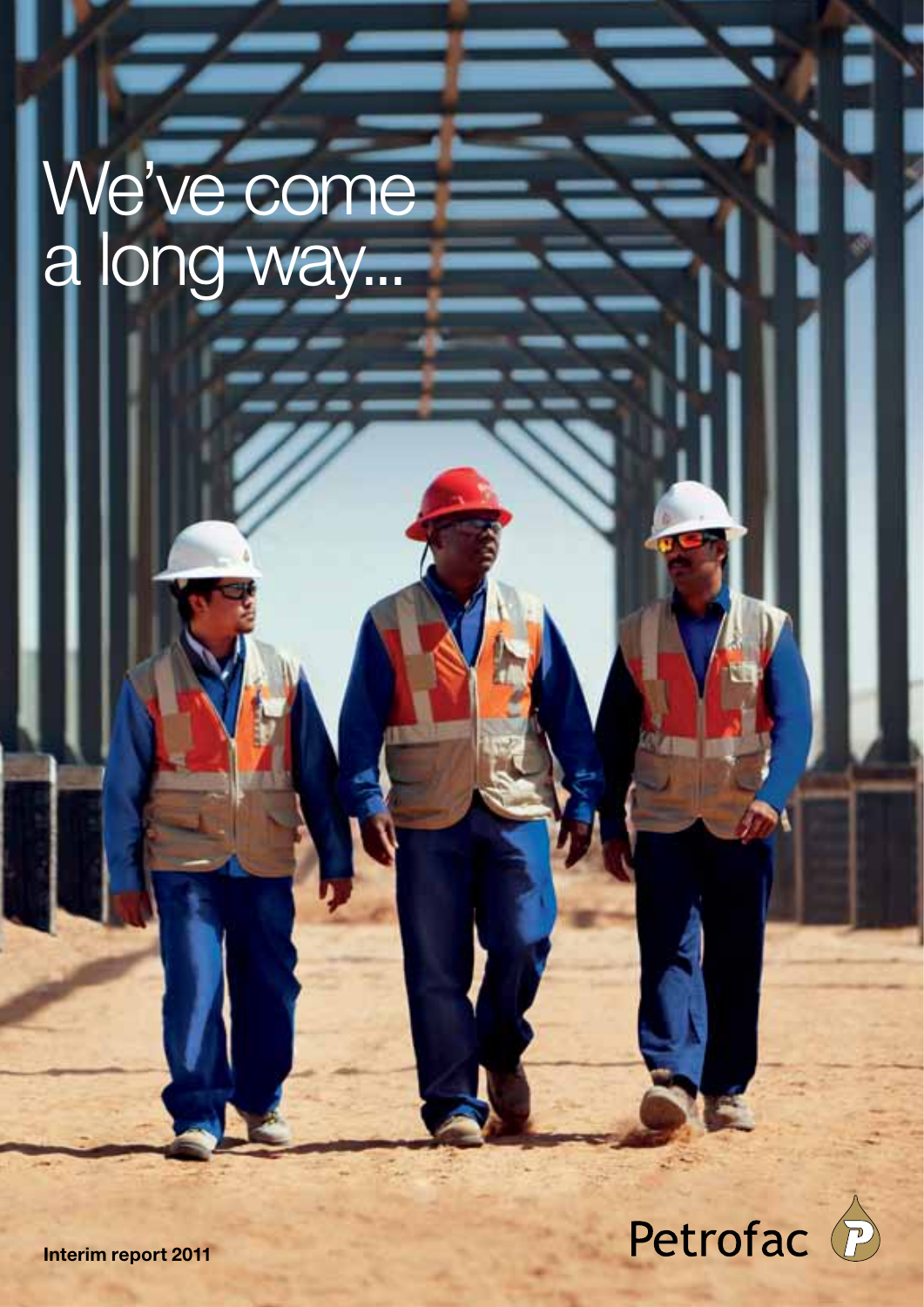# ...but the journey is just beginning

#### **Contents**

- 2 Group financial highlights
- 
- 4 Business review 15 Interim condensed consolidated income statement
- 16 Interim condensed consolidated tement of comprehensive income
- 17 Interim condensed consolidated<br>
statement of financial position<br>
18 Interim condensed consolidated<br>
20 Interim condensed consolidated<br>
statement of changes in equity
- 
- 
- 22 Notes to the interim condensed consolidated financial statements
- 31 Statement of directors'
	- bilities
	- Independent review report
	-
- to Petrofac Limited 33 Shareholder information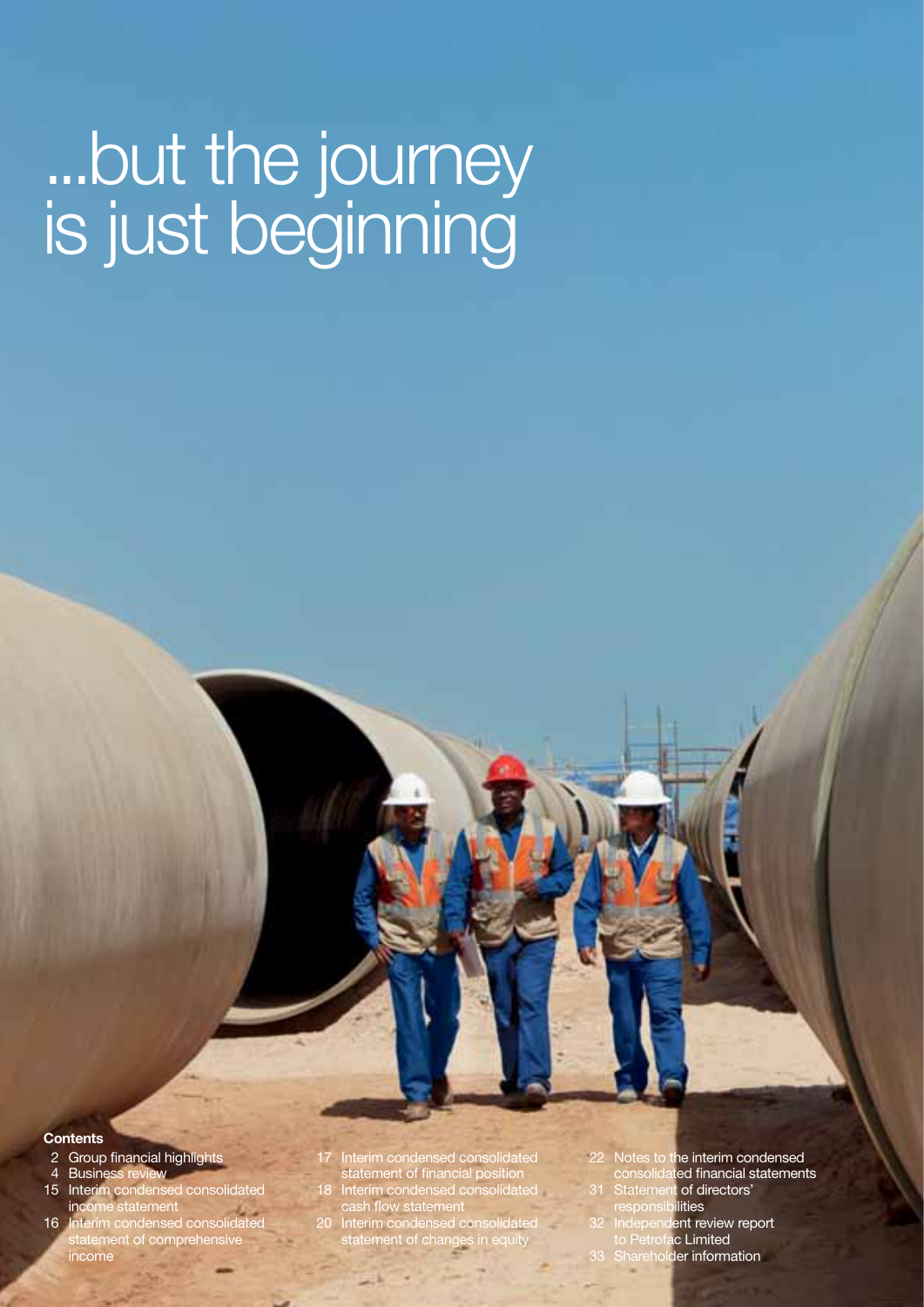In 2011, Petrofac turned 30. In three decades we have grown from a Texas-based producer of modular plant to a leading FTSE 100 company, with more than 14,500 people in 27 countries, providing integrated facilities solutions across the life cycle of oil & gas assets.

We are planning to make the coming decades even better. By continuing to learn, evolve and innovate and by staying focused on execution and delivery, we will go on developing our capabilities and service offering – for the benefit of all our stakeholders.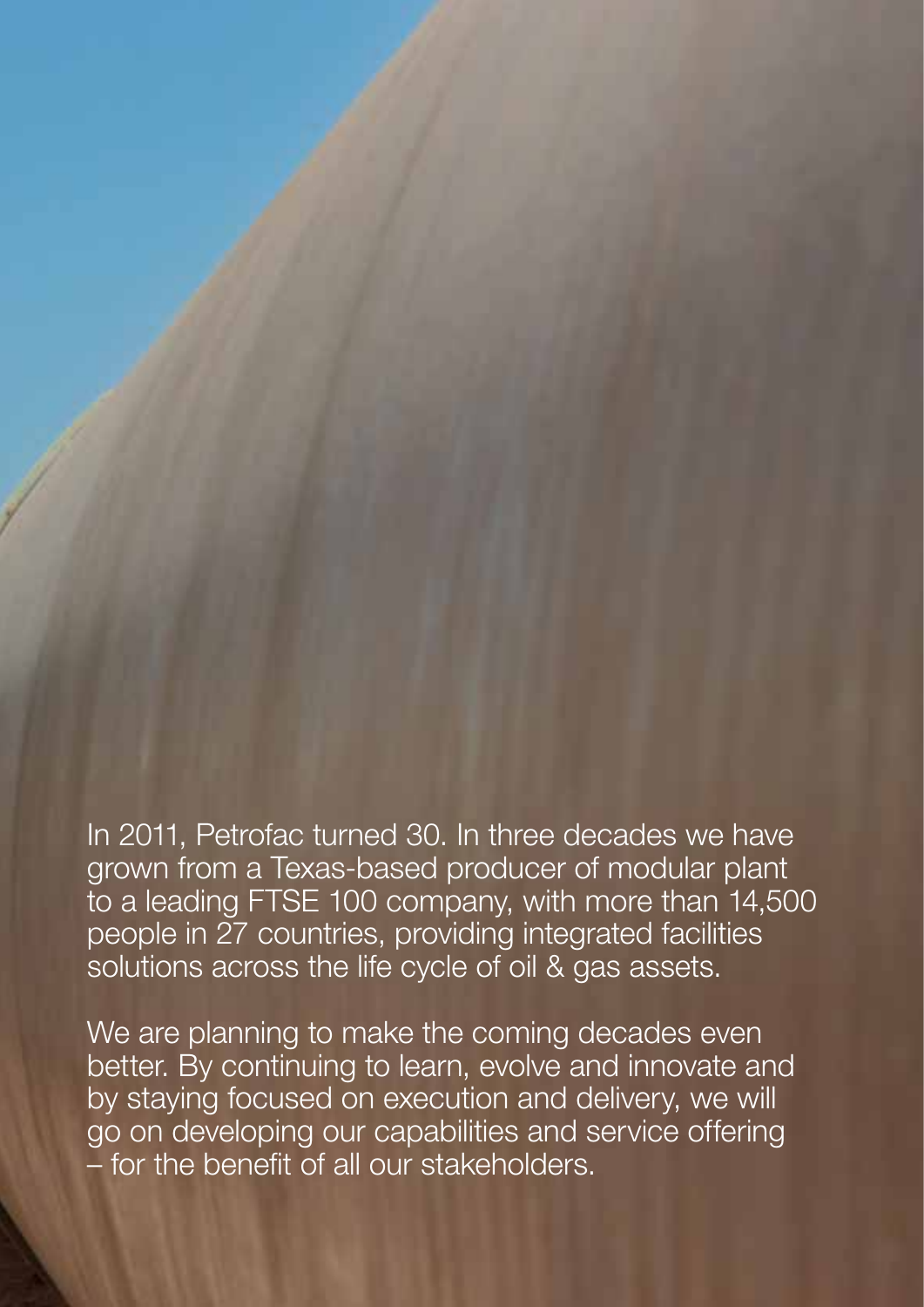# Group financial highlights

For the six months ended 30 June 2011



See note 2 to the financial statements for details of the restatement

2 Net profit for the period attributable to Petrofac Limited shareholders.

3 Excluding the gain on the EnQuest demerger in April 2010.

uncompleted portion of lump-sum engineering, procurement and construction contracts and variation orders plus, with regard to engineering services and facilities management contracts, the estimated revenue attributable to the lesser of the remaining term of the contract and, in the case of life-of-field facilities management contracts, five years. The group uses this key performance indicator as a measure of the visibility of future earnings. Backlog is not an audited measure.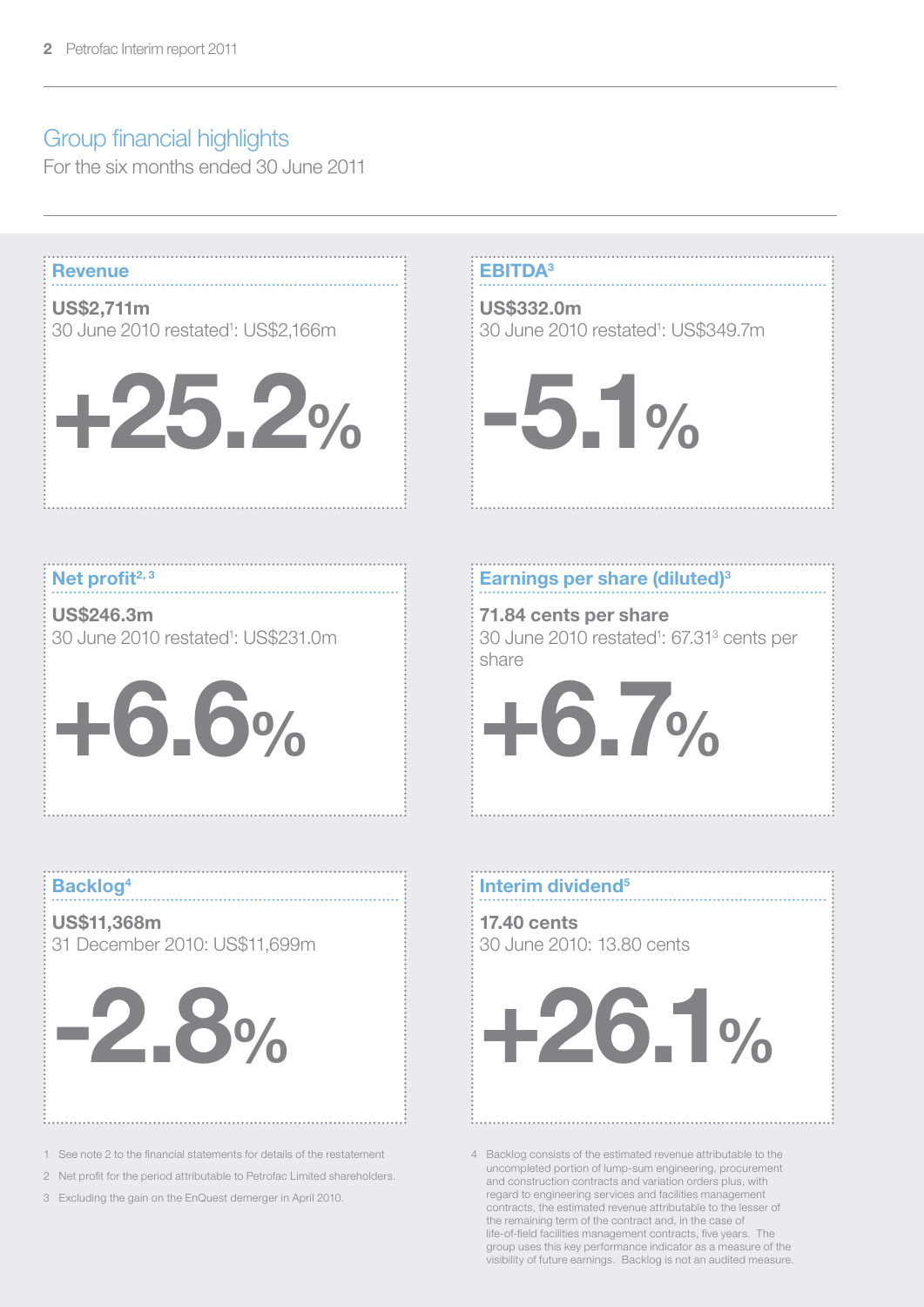

1H07 1H08 1H09 1H10 1H11

........................

5 The group reports its financial results in US dollars and, accordingly, will declare any dividends in US dollars together with a Sterling equivalent. Unless shareholders have made valid elections to the contrary, they will receive any dividends payable in Sterling. Conversion of the 2011 interim dividend from US dollars into Sterling is based upon an exchange rate of US\$1.6510:£1, being the Bank of England Sterling spot rate as at midday on 19 August 2011.

07 08 09 10 1H11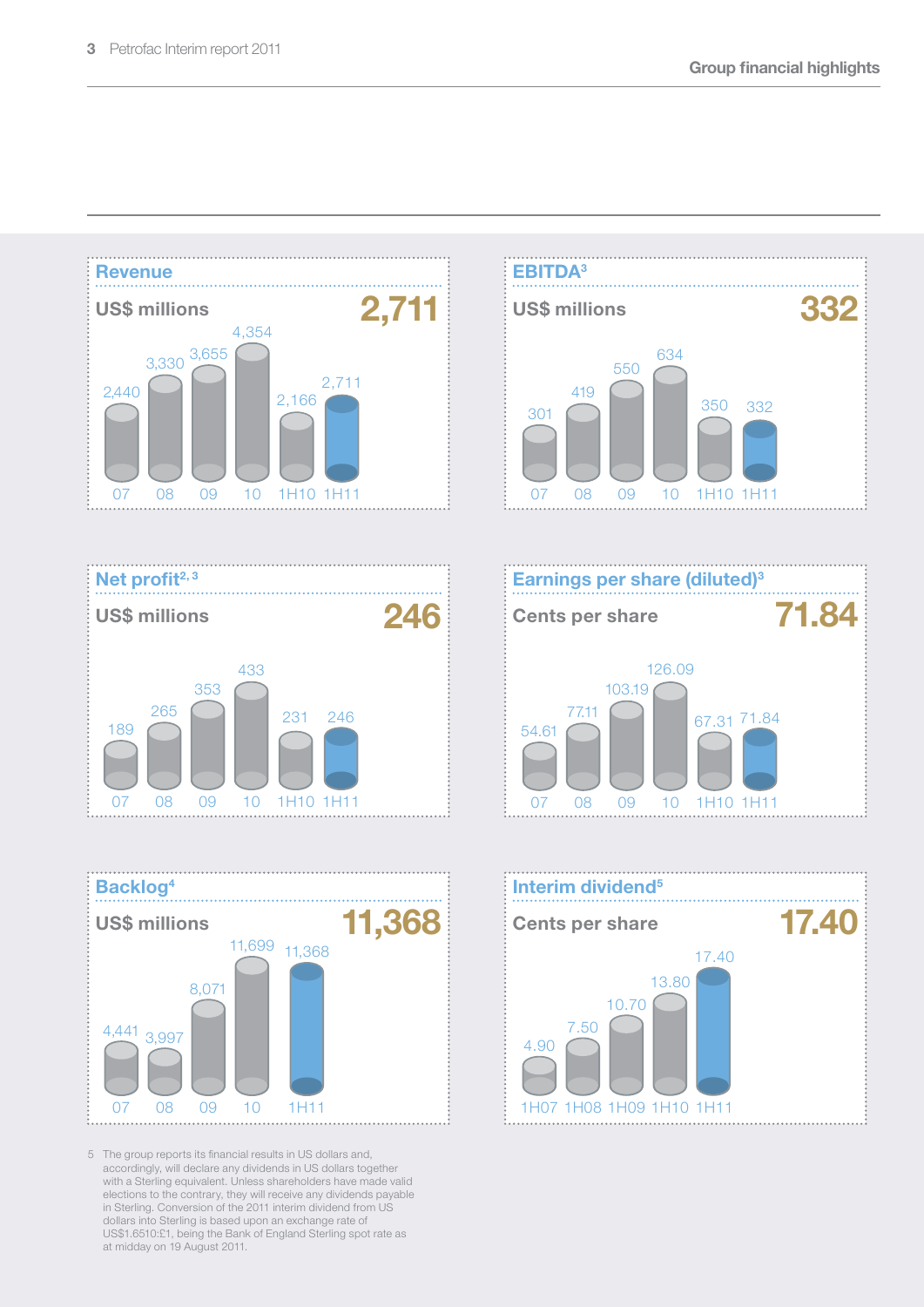# Business review

### Results

We are pleased to report that the group has had a successful first half of 2011, with an order intake of US\$2.2 billion, including new awards in Algeria, Malaysia and Iraq. We continue to deliver good operational performance across our portfolio of projects and we expect to deliver like-for-like<sup>1</sup> net profit growth in 2011 of at least 15% and in line with current market expectations<sup>2</sup>.

In the six months ended 30 June 2011, revenue increased by 25.2% to US\$2,711.1 million (2010 restated<sup>3</sup>: US\$2,165.8 million) due to high activity levels following recent awards, particularly in the Engineering & Construction and Offshore Engineering & Operations reporting segments.

Net profit attributable to Petrofac Limited shareholders, excluding the gain on the EnQuest demerger in the corresponding period in 2010, increased 6.6% to US\$246.3 million (2010 restated<sup>3</sup>: US\$231.0 million). The increase in net profit was lower than the increase in revenue predominantly as a result of the timing of profit recognition. We have recognised revenue on a number of early stage projects, particularly in Engineering & Construction, where we have not yet reached the progress threshold for recognising profit. In addition, the net margin in the first half of 2010 benefited from the first-time recognition of profit on a number of Engineering & Construction contracts awarded in 2009.

EBITDA, excluding the gain on the EnQuest demerger, was lower at US\$332.0 million (2010 restated: US\$349.7 million) following the demerger of the high EBITDA margin Don assets in April 2010.

The group's net cash increased to US\$1,768.0 million over the six months to 30 June 2011 (31 December 2010: US\$975.3 million) as the net result of:

• operating profits before working capital and other non-current changes of US\$361 million

- net working capital inflows of US\$906 million. including an increase in advances received from customers of US\$976 million (including receipt of an advance payment in January 2011 in relation to the South Yoloten project in Turkmenistan) and a reduction in work in progress of US\$247 million
- investing activities of US\$218 million, including investment of a further US\$50 million (of an agreed US\$75 million) in Seven Energy (see note 11 for details), US\$99 million for the purchase and upgrade of three floating production, storage and offloading (FPSO) vessels (see note 9 for details: note 9 includes an accrual for US\$37 million in addition to the cash outflow) and US\$16 million for deferred consideration in relation to an acquisition
- financing activities, in particular, payment of the 2010 final dividend of US\$101 million and financing the purchase of treasury shares for US\$47 million for the purpose of making awards under the group's share schemes
- taxes paid of US\$98 million

| Net cash (US\$ million)                  | 30 June<br>2011 | 31 December<br>2010 | 30 June<br>2010 |
|------------------------------------------|-----------------|---------------------|-----------------|
| Cash and short-term<br>deposits          | 1.848.2         | 1.063.0             | 1.074.8         |
| Interest-bearing loans<br>and borrowings | (80.2)          | (87.7)              | (114.2)         |
| Net cash                                 | 1.768.0         | 975.3               | 960.6           |

Net finance income for the period was US\$1.8 million (2010: US\$0.5 million) due to higher average net cash balances being held over the first half of the year.

The tax charge for the six months ended 30 June 2011 of US\$53.1 million (2010 restated: US\$61.2 million) represents an effective tax rate, excluding the gain from the EnQuest demerger, of 17.7% (six months ended 30 June 2010 restated: 21.0%; year ended 31 December 2010: 20.3%). The reduction in the group's effective tax rate is largely as a result of differences in the timing of profit recognition on Engineering & Construction contracts between the first and second half of 2011. The effective tax rate for the group for the year to 31 December 2011 is expected to be 21.7%.

- 1 Like-for-like net profit growth excludes the gain of US\$124.9 million on the EnQuest demerger and the trading net profit from Energy Developments' demerged assets of US\$2.1 million for the year ended 31 December 2010.
- 2 The current market expectations for Petrofac's net profit for the year ending 31 December 2011 are based on forecasts provided to Petrofac by 21 equity analysts since publication of the group's 2010 Final Results in March 2011. The average of those forecasts is US\$514 million.
- 3 See note 2 to the financial statements for details of the restatement. Prior to restatement, revenue and net profit for the six months ended 30 June 2010 (on the same basis as above) were US\$2,130.6 million and US\$206.3 million, respectively.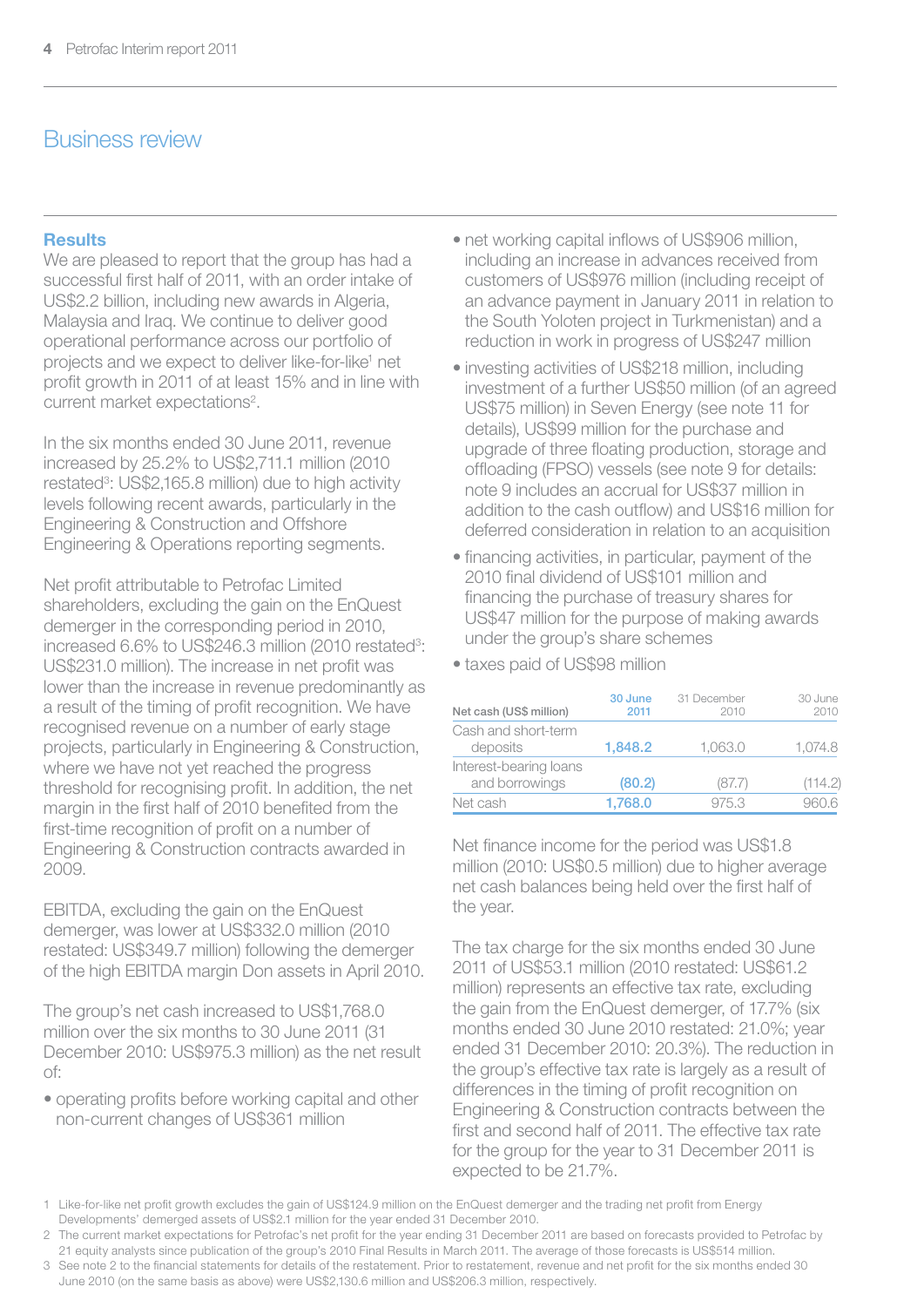Diluted earnings per share, excluding the gain on the EnQuest demerger, for the six months ended 30 June 2011 increased by 6.7% to 71.84 cents per share (2010 restated: 67.31 cents per share) in line with the growth in net profit.

The group's combined backlog was US\$11.4 billion at 30 June 2011 (31 December 2010: US\$11.7 billion), maintaining our outstanding revenue visibility for the remainder of 2011 and beyond.

At 30 June 2011, the group had more than 14,500 employees (including long-term contractors), compared to around 13,900 at 31 December 2010. An increase in headcount in Engineering & Construction and Engineering Services to support high levels of activity more than offset a net

reduction in Offshore Engineering & Operations following completion of a long-term maintenance services contract.

## Dividend

The Board has declared an interim dividend of 17.40 cents per share (2010: 13.80 cents), an increase of 26.1%, which will be paid on 21 October 2011 to eligible shareholders on the register at 23 September 2011. Shareholders who have not elected to receive dividends in US dollars will receive a Sterling equivalent of 10.54 pence per share. The Board will set the total dividends payable for the year to 31 December 2011 according to the group's earnings and expects to distribute approximately 35% of full year post tax profits by way of dividend, in accordance with the group's dividend policy.

### Segmental review

The group reports the financial results of its seven business units under four reporting segments:

| <b>Business unit</b>                                                                   | Reporting segment                                                   |
|----------------------------------------------------------------------------------------|---------------------------------------------------------------------|
| Engineering & Construction<br>Engineering & Construction Ventures                      | • Engineering & Construction                                        |
| <b>Offshore Engineering &amp; Operations</b>                                           | • Offshore Engineering & Operations                                 |
| <b>Engineering Services</b><br><b>Training Services</b><br><b>Production Solutions</b> | • Engineering, Training Services and<br><b>Production Solutions</b> |
| <b>Energy Developments</b>                                                             | • Energy Developments                                               |

We present below an update on each of the group's reporting segments:

| US\$ millions                                                     |         | Revenue           |        | Operating profit <sup>1,3</sup> |        | Net profit <sup>2,3</sup> |        | EBITDA <sup>3</sup> |  |
|-------------------------------------------------------------------|---------|-------------------|--------|---------------------------------|--------|---------------------------|--------|---------------------|--|
| For the six months ended 30 June                                  | 2011    | 2010 <sup>4</sup> | 2011   | 20104                           | 2011   | 20104                     | 2011   | 2010 <sup>4</sup>   |  |
| Engineering & Construction                                        | .903.7  | .622.7            | 235.8  | 242.7                           | 205.9  | 206.5                     | 248.5  | 259.8               |  |
| Offshore Engineering & Operations                                 | 581.0   | 327.2             | 39.2   | 5.8                             | 31.8   | 4.0                       | 41.3   | 7.0                 |  |
| <b>Engineering, Training Services</b><br>and Production Solutions | 193.5   | 161.5             | 14.2   | 13.6                            | 13.1   | 13.0                      | 18.1   | 21.5                |  |
| <b>Energy Developments</b>                                        | 159.7   | 106.3             | 23.2   | 37.1                            | 7.7    | 17.5                      | 38.2   | 69.8                |  |
| Corporate, consolidation and elimination                          | 126.8   | (51.9)            | (13.9) | (8.3)                           | (12.2) | (10.0)                    | (14.1) | (8.4)               |  |
| Group                                                             | 2.711.1 | 2.165.8           | 298.5  | 290.9                           | 246.3  | 231.0                     | 332.0  | 349.7               |  |

| Growth/margin analysis %                                          |      | Revenue growth |      | Operating margin |      | Net margin |      | EBITDA margin     |  |
|-------------------------------------------------------------------|------|----------------|------|------------------|------|------------|------|-------------------|--|
| For the six months ended 30 June                                  | 2011 | 20104          | 2011 | 20104            | 2011 | 20104      | 2011 | 2010 <sup>4</sup> |  |
| Engineering & Construction                                        | 17.3 | 53.0           | 12.4 | 15.0             | 10.8 | 12.7       | 13.1 | 16.0              |  |
| Offshore Engineering & Operations                                 | 77.6 | 10.9           | 6.8  | 1.8              | 5.5  | 1.2        | 7.1  | 2.1               |  |
| <b>Engineering, Training Services</b><br>and Production Solutions | 19.8 | (12.2)         | 7.4  | 8.4              | 6.8  | 8.1        | 9.4  | 13.3              |  |
| <b>Energy Developments</b>                                        | 50.3 | 29.3           | 14.5 | 34.9             | 4.8  | 16.5       | 23.9 | 65.7              |  |
| Group                                                             | 25.2 | 36.5           | 11.0 | 13.4             |      | 10.7       | 12.2 | 16.1              |  |

1 Profit from operations before tax and finance costs.

2 Profit for the year attributable to Petrofac Limited shareholders.

3 Excludes gain on the EnQuest demerger.

4 As restated. See note 2 to the financial statements for details of the restatements.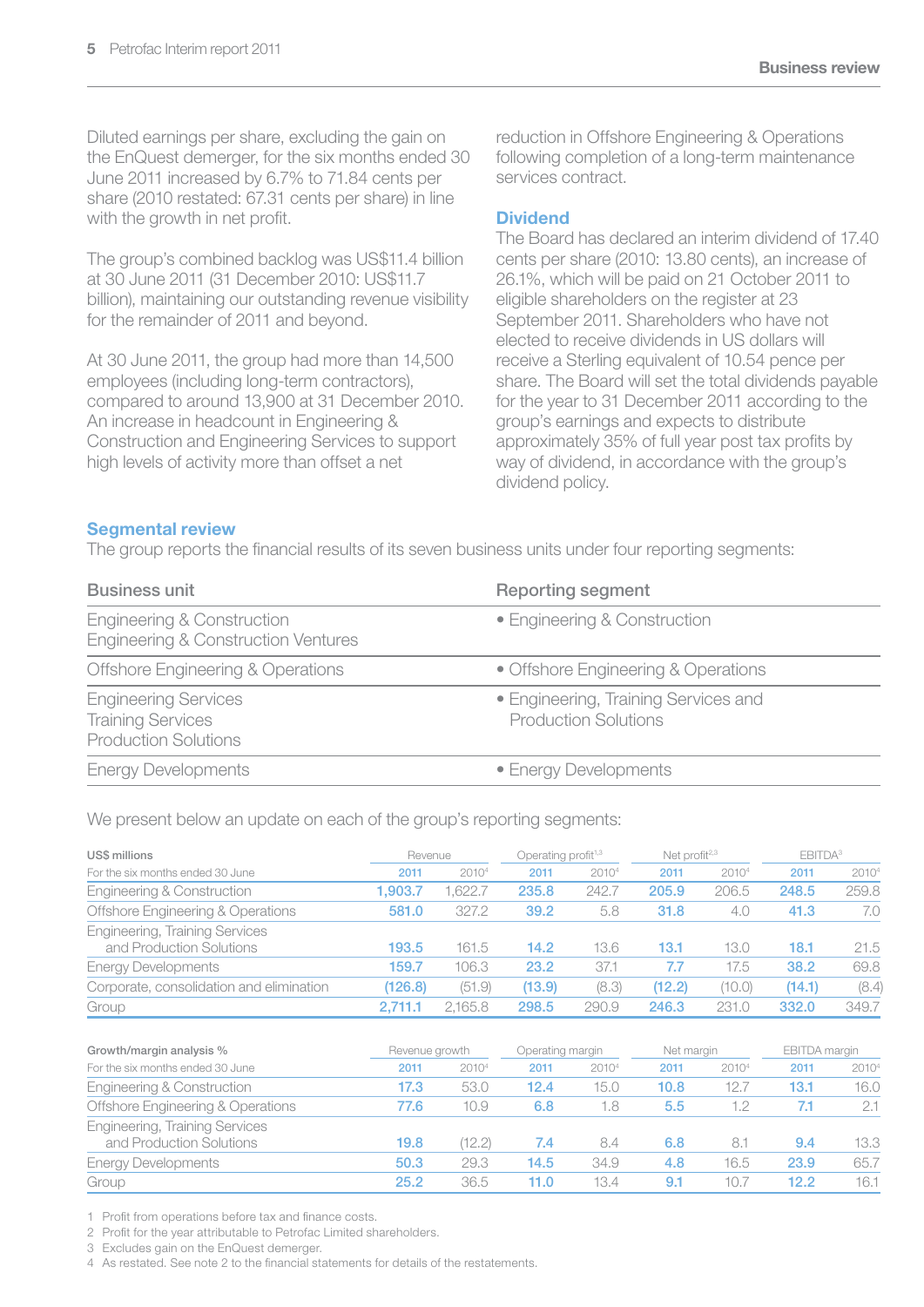# Business review continued

### Engineering & Construction

The Engineering & Construction reporting segment includes the group's Engineering & Construction business unit and Engineering & Construction Ventures, which was established to replicate the success of the Engineering & Construction business in new markets, such as Abu Dhabi, Saudi Arabia and Turkmenistan. Engineering & Construction undertakes engineering, procurement and construction (EPC) projects predominantly on a lump-sum basis, with a typical duration of two to four years, and is focused on markets in the Middle East and Africa and the Commonwealth of Independent States, particularly the Caspian region.

We have continued our good operational performance across our portfolio of projects over the first half of the year, including the completion of the Jihar gas plant in Syria and the In Salah Gas compression facilities and power generation in Algeria. We have made substantial progress on the Asab field development and the GASCO natural gas liquids train in Abu Dhabi, the El Merk central processing facility in Algeria, the gas sweetening facilities for Qatar Petroleum and the fuel gas and gas oil pipelines project in Kuwait. In Malaysia, we remain on course to deliver first oil around the end of the year on the SEPAT development for PETRONAS. We are making good progress on the South Yoloten development, in Turkmenistan, having substantially completed construction of the temporary facilities and early works and placed the majority of orders for procurement items.

### New awards

# *In Salah Gas southern fields, Algeria*

In January 2011, we were awarded a US\$1.2 billion lump-sum EPC contract by In Salah Gas, an association between Sonatrach, BP and Statoil, to develop southern fields in the In Salah development. The 50-month project, to be completed in phases, will support the maintenance of plateau gas production rates of 9 billion cubic metres per annum beyond 2013. As noted above, we recently completed the compression facilities and power generation project for the same customer with success, and believe this new award reflects our dedication to this strategically important market

where we maintain excellent relationships with both our customers and local construction partners.

# *Majnoon early production facility, Iraq*

In March 2011, we announced the award of our first contract in Iraq, a US\$240 million engineering, procurement and construction management project with Shell. The Mainoon field in southern Iraq is one of Iraq's largest developments and we are delighted to be working with Shell to assist them with unlocking the field's potential. We are providing engineering, procurement, fabrication and construction management services for the development of a new early production system comprising two trains each with capacity for 50,000 barrels of oil per day, along with upgrading of existing brownfield facilities. Work on the project began in mid-2010 and is expected to complete during the fourth quarter of 2012.

### Results

Revenue for the first half of the year increased by 17.3% to US\$1,903.7 million (2010 restated: US\$1,622.7 million), reflecting a substantial increase in activity levels, particularly on the Asab field development in Abu Dhabi and the second phase of the South Yoloten project in Turkmenistan.

Net profit was US\$205.9 million (2010 restated: US\$206.5 million), representing a net margin of 10.8% (2010 restated: 12.7%). The lower net margin reflects the dilutive effects of the recognition of revenue on some early stage contracts, particularly the South Yoloten project, where we have not yet reached the progress threshold for recognising profit. In addition, the net margin in the first half of 2010 benefited from the first-time recognition of profit on a number of contracts awarded in 2009.

During the first half, Engineering & Construction headcount increased from 5,400 to 6,200, reflecting the increase in activity levels. In addition, our engineering offices in Mumbai, Chennai and Delhi are reported within our Engineering, Training Services and Productions Solutions reporting segment, but principally support our Engineering & Construction activities. Including these offices, our Engineering & Construction headcount stood at 7,800 at 30 June 2011 (December 2010: 7,000).

At 30 June 2011, the Engineering & Construction backlog stood at US\$8.7 billion (31 December 2010: US\$9.0 billion), maintaining our outstanding revenue visibility for the remainder of 2011 and beyond.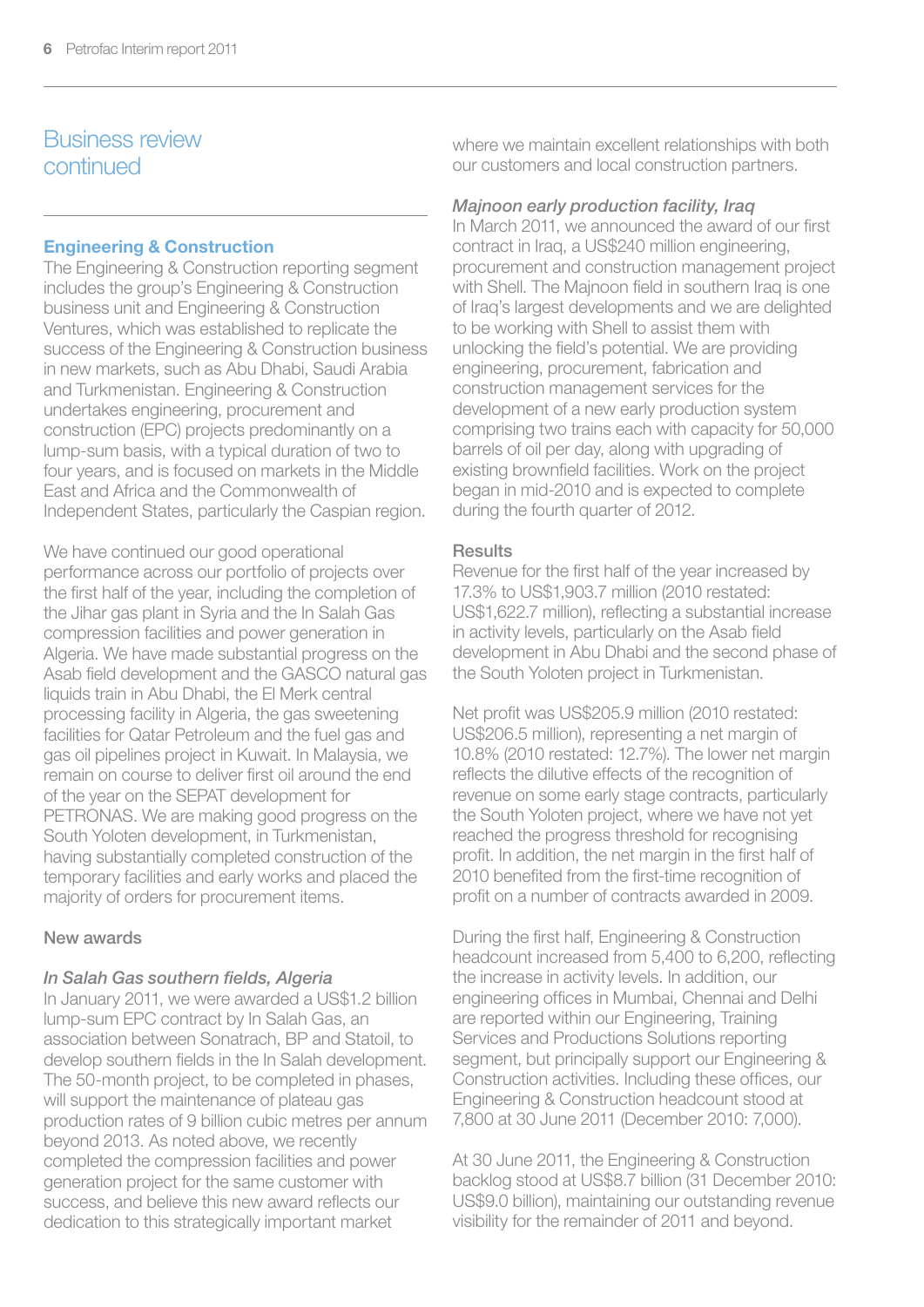## Offshore Engineering & Operations

Offshore Engineering & Operations provides engineering and construction services at all stages of greenfield and brownfield offshore projects. In addition, through the provision of operations management services, we deliver production and maintenance support and extend field life. Offshore Engineering & Operations' activities are primarily in the UK Continental Shelf (UKCS) and are predominantly provided on a reimbursable basis, but often with incentive income linked to the successful delivery of performance targets. Many of our production and maintenance contracts are long-term (typically three to five years) and in the case of the provision of Duty Holder services<sup>1</sup> are generally open-ended. Increasingly, we are looking to deliver our engineering and construction services on a lump-sum basis, with the Laggan Tormore gas plant on Shetland, which was awarded in October last year, being the first major predominantly lump-sum project undertaken by Offshore Engineering & Operations.

We have secured a number of contract extensions and new awards in recent months, including, more recently, a contract to provide maintenance services on the Rumaila oilfield in Iraq and an operations contract for the FPF3 FPSO (formerly the Jasmine Venture) in Thailand (see Energy Developments section on page 9). We are experiencing high activity levels across the business, including significant activity on the SEPAT development and upgrade and life extension works on the FPSO Berantai (formerly the East Fortune) in Malaysia (both projects are being undertaken jointly with Engineering & Construction). We have made good progress on the awards secured in the second half of 2010, including the Duty Holder contract for the Sajaa gas plant in the UAE and the Laggan Tormore gas plant on Shetland.

### **Results**

Reported revenue for the period increased by 77.6% to US\$581.0 million (2010: US\$327.2 million) and revenue excluding 'pass-through' revenue<sup>2</sup> increased by 98.3% to US\$483.4 million (2010: US\$243.8 million), reflecting high activity levels across the business, particularly on the SEPAT development and the FPSO Berantai in Malaysia, the Sajaa gas plant Duty Holder contract in Sharjah, the Laggan Tormore gas plant on Shetland and the

Apache engineering and construction contract in the UKCS. Around two-thirds of Offshore Engineering & Operations' revenue was generated in the UKCS and those revenues are generally denominated in Sterling. The average US dollar to Sterling exchange rate for the first half of 2011 was around 7% higher than the corresponding period in 2010, which made a marginal contribution to the reported revenue growth.

## Financial reporting exchange rates

| US\$/Sterling           | <b>Six months</b><br>ended<br>30 June<br>2011 | Year ended<br>31 December<br>2010 | Six months<br>ended<br>30 June<br>2010 |
|-------------------------|-----------------------------------------------|-----------------------------------|----------------------------------------|
| Average rate for period | 1.62                                          | 1.54                              | 1.52                                   |
| Period-end rate         | 1.60                                          | 1.56                              | 1.50                                   |

Net profit increased by 703.5% to US\$31.8 million (2010: US\$4.0 million), reflecting the significant increase in activity levels, particularly on the SEPAT development and the FPSO Berantai, and a provision release following completion of a long-term services maintenance contract.

At 30 June 2011, headcount stood at 4,200 (December 2010: 4,400) as the increase in headcount due to new projects was more than offset by the completion of the long-term maintenance services contract.

Offshore Engineering & Operations backlog remained steady over the period at US\$2.4 billion (31 December 2010: US\$2.4 billion).

### Engineering, Training Services and Production Solutions

The Engineering Services, Training Services and Production Solutions business units are reported together within this segment. Engineering Services and Training Services provide services predominantly on a reimbursable basis. Production Solutions offers customers access to a wide range of services to help them improve production, profitability, operational efficiency, asset integrity and the recovery of marginal reserves. In addition to providing these specialist services on a stand-alone basis, we provide integrated solutions for resource holders, such as on the Ticleni Production Enhancement Contract (PEC) for Petrom in Romania.

<sup>1</sup> Contracts where the group takes full responsibility for managing a customer's asset and is responsible for the safety case of the asset, reporting to the Department of Energy and Climate Change.

<sup>2</sup> Pass-through revenue refers to the revenue recognised from low or zero margin third-party procurement services provided to customers.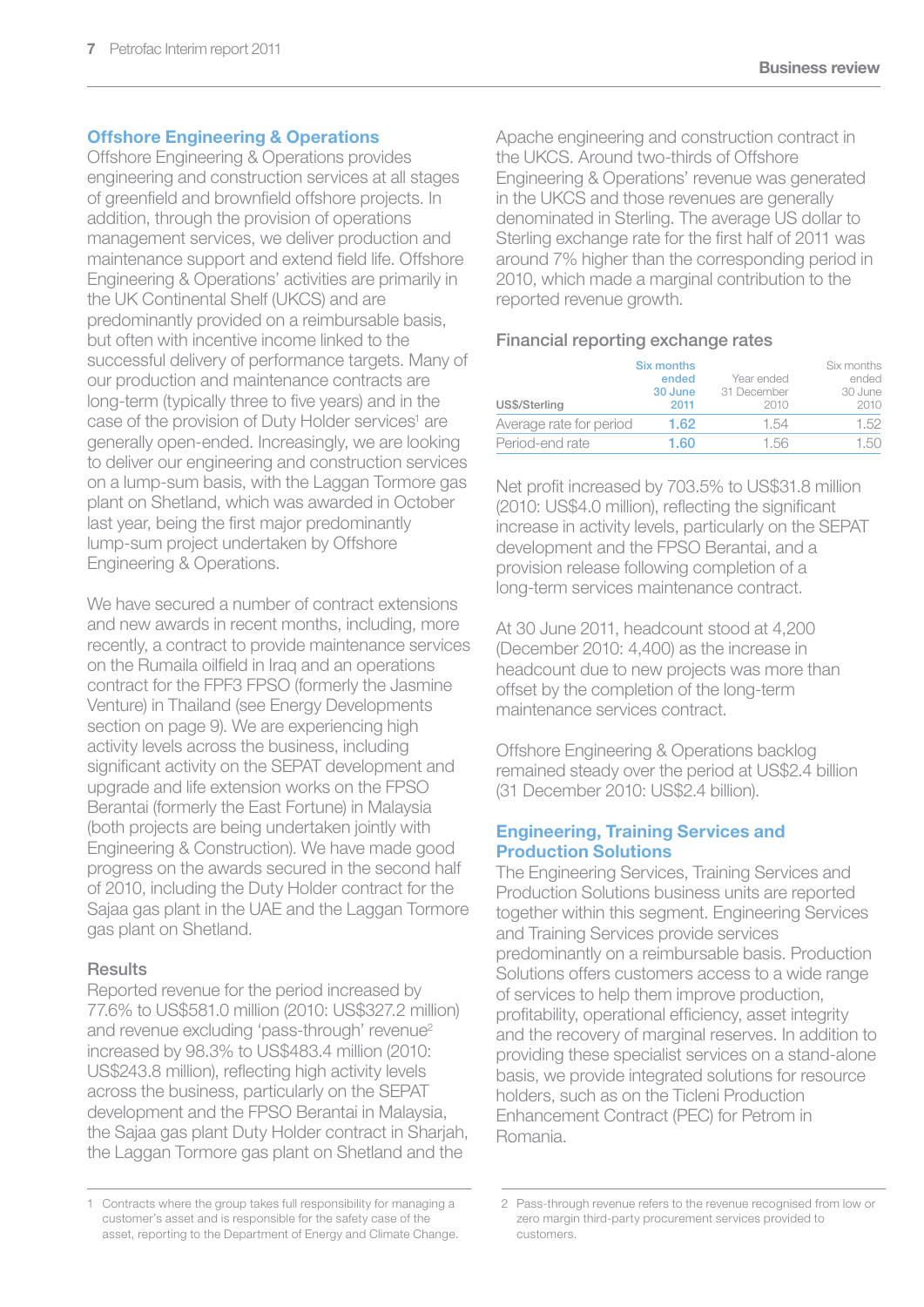# Business review continued

Engineering Services continues to support front end engineering and design (FEED) work and early engineering on projects across the group, predominantly in Engineering & Construction and Energy Developments. We have recently opened a third Indian office, in Delhi, to help support the growth in activity levels across the group. We expect the Delhi office to grow to around 100 by the end of the year, which would take the total complement of our Indian engineering offices to around 1,800.

In Training Services, year to date delegate numbers have grown strongly compared to the same period in 2010. The first half of the year saw the first graduates from our recently opened training facility at Hassi Messaoud in Algeria. Supporting the development of local workforces remains a core part of our strategy and we are actively considering establishing training centres in other important markets for the group, including Iraq and Turkmenistan, and aim to develop strategic partnerships with resource holders in our key markets. In July, we signed a memorandum of understanding (MOU) with PETRONAS to collaborate in the area of competency development, capability building and education activities. This will involve a technical training partnership with Institut Teknologi Petroleum PETRONAS (INSTEP) to develop competency-based training for operations and maintenance personnel, as well as lecture and seminar programmes with the Universiti Teknologi **PETRONAS** 

In Production Solutions, we have made good progress to date on the Ticleni PEC, not only arresting the decline, but improving production through optimising pump settings, working over wells and, more recently, bringing back on-stream the first five of many shut-in wells. We have recently commenced a pilot water flood programme, the results of which are expected around the end of the year. In Nigeria, we continue to assist Seven Energy with development of their oil & gas assets and at 30 June 2011, 70% of our warrants had vested after reaching agreed milestones. We recently agreed to increase our interest in the company up to 24.5%1 and, consequently, we are now accounting for Seven Energy as an associate (see note 11 to the

financial statements for more detail). In August, we were declared selected bidder for two PECs in Mexico for the Magallanes and Santuario blocks. We expect to sign the contracts, which will run for 25 years, on 18 October 2011 and we will take responsibility for field operations after an initial three-month transition period.

### **Results**

Reported revenue for the period increased 19.8% to US\$193.5 million (2010: US\$161.5 million) and revenue excluding 'pass-through' revenue increased 20.1% to US\$179.9 million (2010: US\$149.8 million), due to an increase in activity in Engineering Services in support of Engineering & Construction and Energy Developments projects, particularly Berantai in Malaysia, and strong growth in the number of delegates in Training Services.

Net profit was broadly unchanged at US\$13.1 million (2010: US\$13.0 million), with an increase in net profit in Engineering Services and Training Services due to higher activity levels, largely offset by a reduction in profit in Production Solutions, where profit in relation to the vesting of Seven Energy warrants was more than offset by the change in scope of the Dubai Petroleum contract which took effect in October 2010 and early mobilisation and set-up costs on the Ticleni PEC in Romania.

At 30 June 2011, headcount had increased to 3,600 (31 December 2010: 3,400), predominantly due to growth in our Engineering Services offices in the UK and India.

Backlog for the Engineering, Training Services and Production Solutions reporting segment remained approximately US\$0.3 billion at 30 June 2011 (31 December 2010: US\$0.3 billion).

### Energy Developments

Energy Developments provides a fully integrated service for resource holders under flexible commercial models that are aligned to their requirements. Projects cover upstream developments, both greenfield and brownfield, and related energy infrastructure projects, and can include the provision of capital.

In late January 2011, we secured our first Risk Service Contract (RSC) in Malaysia, for the development of the Berantai field. We have a 50% interest in the RSC, alongside local partners

1 On a fully diluted basis assuming the full conversion of all convertible securities and exercise of all outstanding warrants and options.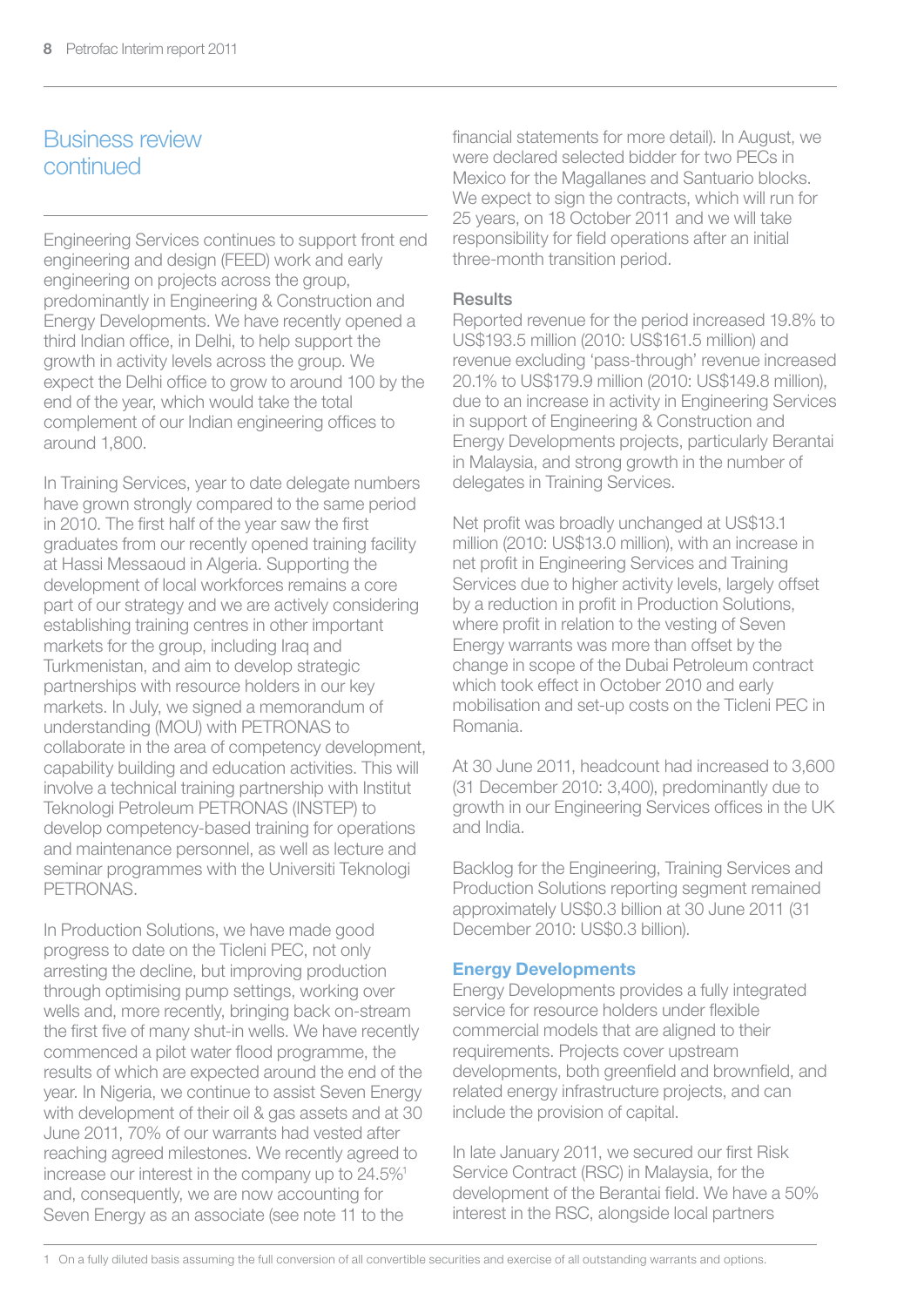Kencana and Sapura, each of whom hold a 25% interest (together the 'Berantai partners'). The Berantai partners will develop the field and will subsequently operate the field for a period of seven years after first gas production. As part of the fast-track development, a wellhead platform will be installed to support the drilling of 18 wells, with a second wellhead platform expected to be installed in a subsequent phase. Both platforms will be connected to the FPSO Berantai, which is being upgraded in Singapore, with support from Engineering & Construction and Offshore Engineering & Operations. Produced gas will be exported by subsea pipeline via the Angsi Field, while oil will be offloaded via shuttle tanker. The FPSO Berantai is expected to mobilise to the field in early 2012, with first gas from the field expected shortly thereafter.

Pre-investing in field infrastructure in readiness for future developments is part of our strategy to deliver fast-track development solutions for resource holders. In June, we acquired a high specification FPSO from Chevron, following its recent release from the Woodside-operated Cossack Wanaea fields in Australia. This unit, renamed the FPF4 (formerly the Cossack Pioneer), has substantial oil & gas processing capability and we are reviewing deployment opportunities with resource holders that require a combination of fast-track field development and floating production capability. Also in June, we acquired the FPF3 (formerly the Jasmine Venture) from field operator Pearl Energy. The FPF3 is currently deployed on the Jasmine field in the Gulf of Thailand, and is leased to Pearl Energy, a subsidiary of Mubadala Energy, for a minimum term of three years, with options to extend for a further three years. The transaction reflects our strong ongoing relationship with Mubadala, our partner in Petrofac Emirates. We are also providing operations and maintenance services for the FPF3 through Offshore Engineering & Operations. As both owner of the FPSO and its service provider, we can support Pearl's current requirements, while working with them to identify potential areas for further support on this and future projects in the Gulf of Thailand. The combined cost of these two vessels was approximately US\$70 million.

As anticipated, oil production from the first phase of Cendor, offshore Peninsular Malaysia, was lower in the first half of the year at 10,300 barrels per day (bpd) (2010: 14,300 bpd) due to natural field decline. We intend to install gas lift facilities during the second half to stabilise production levels. In July, we announced that we had signed an MOU with

PETRONAS to accelerate the development of the West Desaru fault block by introducing an early production system which will involve both utilising current export facilities and also upgrading and deploying a Mobile Offshore Production Unit (MOPU). This approach is expected to bring forward first oil from West Desaru into the fourth quarter of 2012. The second phase development of the Cendor fault block, also in Block PM304, is expected to start up in the second quarter of 2013, bringing the overall production capacity of Block PM304 to around 60,000 bpd.

Normal production from the Chergui gas plant has been strong during the first half, offsetting the impact of several short shut-ins following the political changes in Tunisia earlier in the year. Production averaged 25.8 million standard cubic feet per day (mmscfd) of gas during the period (2010: 27.0 mmscfd).

The Ohanet RSC in Algeria, which is due to finish in October this year, and the 10,000 bpd capacity KPC refinery in Kyrgyzstan continue to perform in line with expectations.

### **Results**

Revenue for the period increased 50.3% to US\$159.7 million (2010: US\$106.3 million) due to the commencement of the Berantai RSC, partially offset by the demerger of the Don assets in April 2010. Excluding the current period revenue contribution from Berantai and the prior period contribution from the Don assets, revenue was 12.5% lower than in the corresponding period in 2010 due to lower production levels on Cendor, partially offset by higher average oil prices<sup>1</sup>.

No profit was recognised on the Berantai RSC during the first half of the year, as the project is in its early stages. Notwithstanding higher average oil prices, net profit was lower at US\$7.7 million (2010: US\$17.5 million), due to a lower contribution from Cendor due to lower production and the demerger of the Don assets.

Headcount was broadly flat over the first six months of the year at 600 (31 December 2010: 600).

<sup>1</sup> Brent, a benchmark crude, averaged US\$111 per barrel for the six months ended 30 June 2011, compared to US\$77 per barrel for the corresponding period in 2010. Energy Developments' policy is to hedge 75% of forecast production on a rolling 12-month basis for those assets that have achieved steady-state production. At 30 June 2011, a series of commodity price collars and swaps were outstanding in relation to the Cendor and Chergui assets.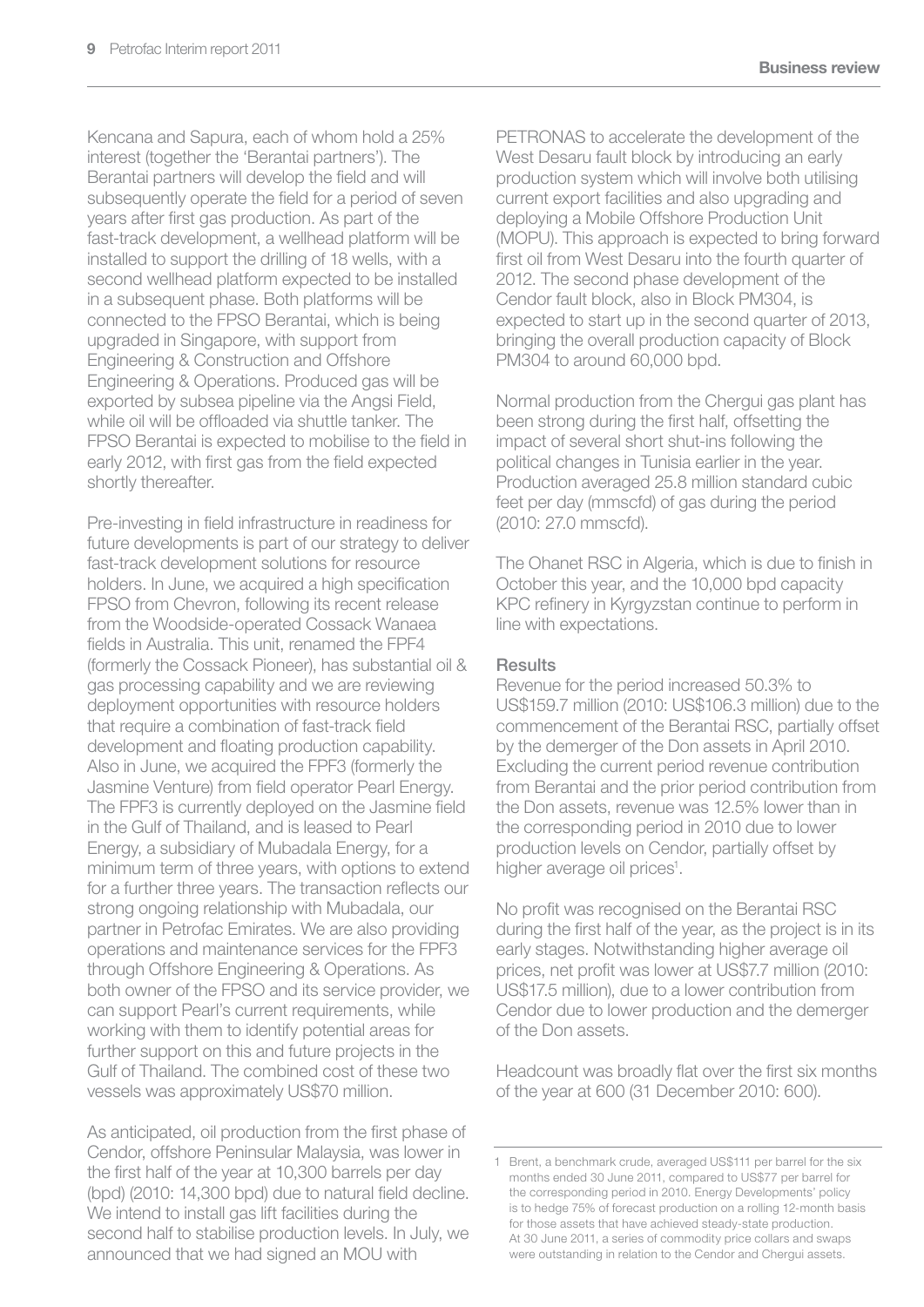# Business review continued

| <b>Summary of Energy Developments' current projects</b>                     |                |                                 |                            |
|-----------------------------------------------------------------------------|----------------|---------------------------------|----------------------------|
| Project/asset                                                               | Country        | Type of asset                   | <b>Customer</b>            |
| <b>Risk Service Contracts / Infrastructure</b>                              |                |                                 |                            |
| <b>Berantai RSC</b>                                                         | Malaysia       | Oil & gas field                 | PETRONAS                   |
| Supporting infrastructure:                                                  |                |                                 |                            |
| FPSO Berantai (formerly East<br>Fortune)                                    |                |                                 |                            |
| <b>Ohanet RSC</b>                                                           | Algeria        | Gas Field                       | Sonatrach                  |
| FPF1                                                                        | Undeployed     | Floating production<br>facility | n/a - undeployed           |
| FPF3<br>(previously Jasmine Venture)                                        | Thailand       | <b>FPSO</b>                     | Pearl Energy               |
| FPF4<br>(previously Cossack Pioneer)                                        | Undeployed     | <b>FPSO</b>                     | n/a - undeployed           |
| <b>KPC</b> refinery                                                         | Kyrgyzstan     | Refinery                        | Kyrgyzneftgaz              |
| Goldeneye                                                                   | United Kingdom | CO2 storage facility            | n/a - development<br>stage |
| Gateway                                                                     | United Kingdom | Gas storage facility            | n/a - development<br>stage |
| <b>Production Sharing Contracts / Concessions</b>                           |                |                                 |                            |
| <b>Block PM304:</b><br>Cendor phase 1&2<br><b>West Desaru</b>               | Malaysia       | Oil field                       | <b>PETRONAS</b>            |
| Supporting infrastructure on West<br>Desaru:<br><b>MOPU</b> to be confirmed |                |                                 |                            |
| Chergui                                                                     | Tunisia        | Gas field                       | <b>ETAP</b>                |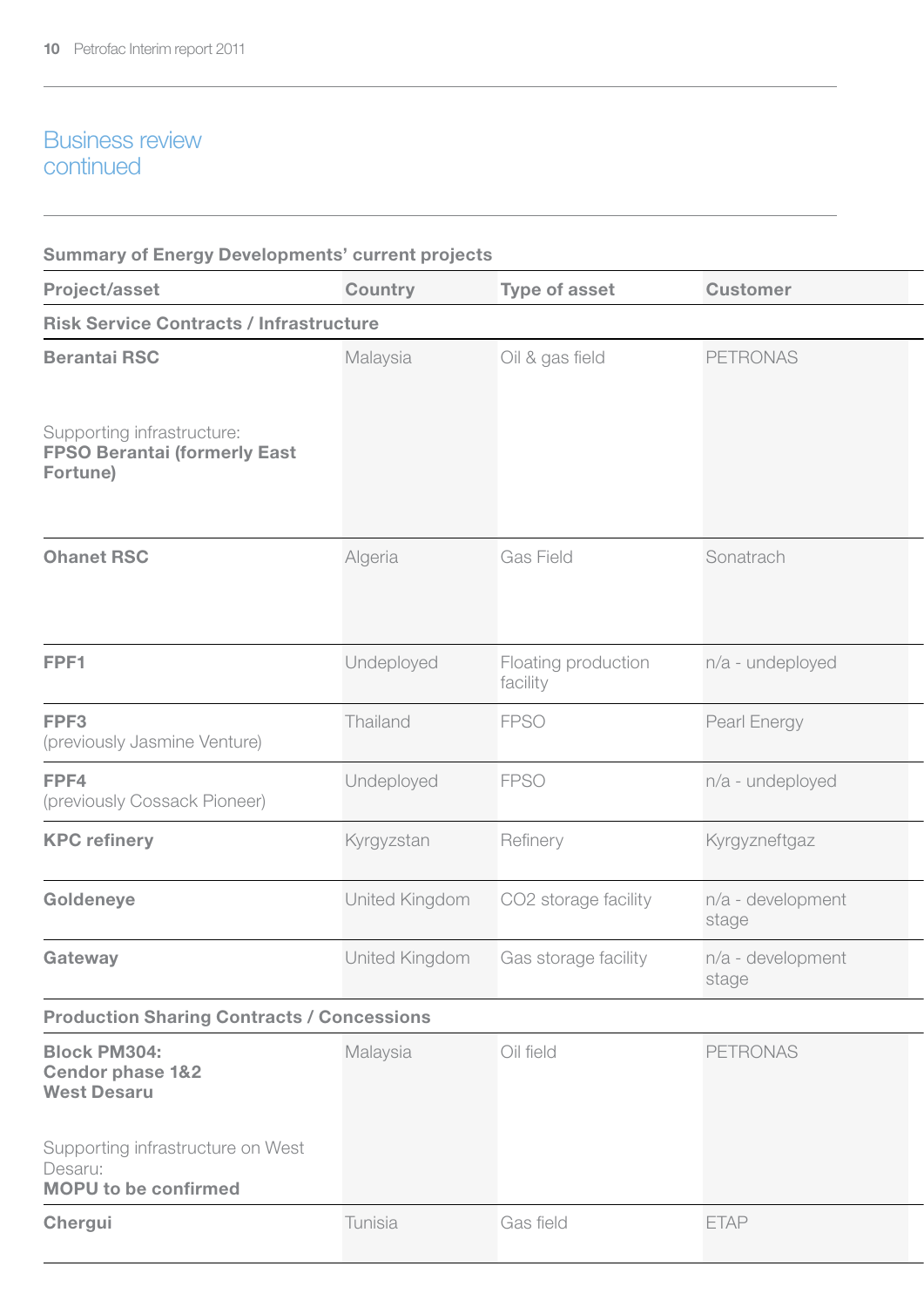| Date of first investment | <b>Partners</b>                                                                                   | Interest                 | Licence Operator              |
|--------------------------|---------------------------------------------------------------------------------------------------|--------------------------|-------------------------------|
|                          |                                                                                                   |                          |                               |
| January 2011             | Petrofac<br>Kencana<br>Sapura                                                                     | 50%<br>25%<br>25%        | Petrofac<br>Kencana<br>Sapura |
| March 2011               | Petrofac<br>*Proceeding with participation<br>of partners in proportion to<br><b>RSC</b> interest | 100%*                    | n/a                           |
| <b>July 2000</b>         | <b>BHP Billiton</b><br>Japan Ohanet Oil & Gas<br>Woodside Energy<br>Petrofac                      | 45%<br>30%<br>15%<br>10% | <b>BHP Billiton</b>           |
| <b>July 2009</b>         | None                                                                                              | 100%                     | n/a                           |
| June 2011                | None                                                                                              | 100%                     | n/a                           |
| <b>June 2011</b>         | None                                                                                              | 100%                     | n/a                           |
| January 2004             | Petrofac<br>Kyrgyzneftgaz                                                                         | 50%<br>50%               | Petrofac                      |
| October 2010             | Petrofac<br>Shell                                                                                 | 50%<br>50%               | Shell                         |
| December 2010            | Petrofac<br>Various                                                                               | 20%<br>80%               | Petrofac                      |
|                          |                                                                                                   |                          |                               |
| May 2004                 | Petrofac<br>PETRONAS<br>KUFPEC<br>PetroVietnam                                                    | 30%<br>30%<br>25%<br>15% | Petrofac                      |
| Not yet finalised        | Petrofac                                                                                          | 100% (tbc)               | n/a                           |
| February 2007            | ETAP<br>Petrofac                                                                                  | 55%<br>45%               | <b>ETAP</b>                   |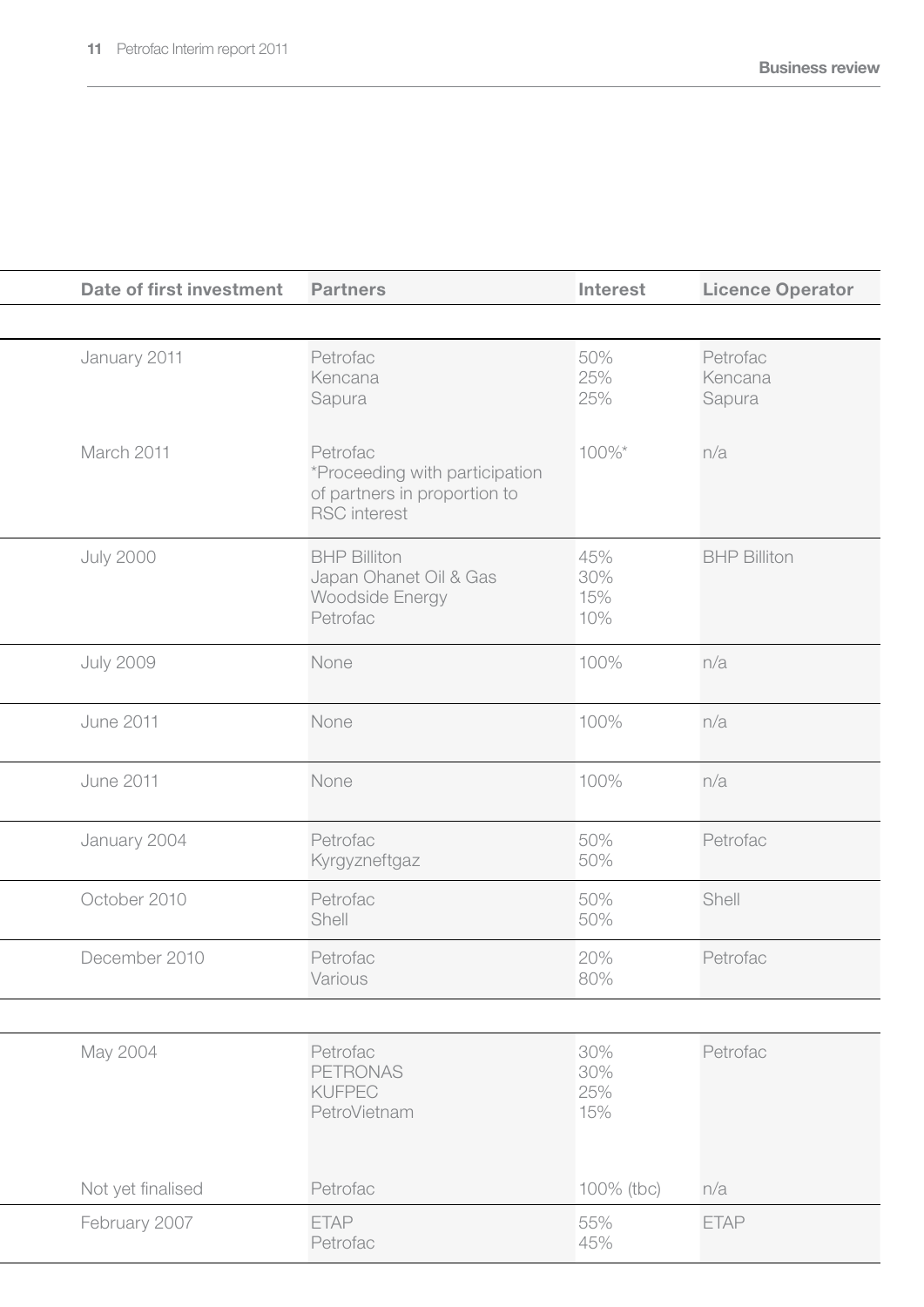# Business review continued

### Key risks and uncertainties

Those key risks and uncertainties that could lead to a significant loss of reputation or that could prevent us from executing our strategy and creating shareholder value are summarised below. Our approach to managing and mitigating these risks is as described on pages 30 to 35 of the group's Annual report and accounts 2010, as is an explanation of our risk management systems and procedures:

| Industry risk                                        | <b>Description</b>                                                                                                                                                                                      |
|------------------------------------------------------|---------------------------------------------------------------------------------------------------------------------------------------------------------------------------------------------------------|
| Level of demand for the group's services             | The demand for our services is linked to the level of<br>capital and operational expenditure by the oil & gas<br>industry.                                                                              |
| Oil & gas commodity prices                           | Long-term expectations of the price of oil & gas<br>may have an impact on the level of new investment<br>in the industry and may therefore affect demand<br>for our services.                           |
|                                                      | The financial performance of Energy Developments<br>is more leveraged to the price of oil & gas through<br>its co-investment in upstream oil & gas assets, and<br>its financial result may be impacted. |
| Availability of essential executive or project staff | The availability of skilled personnel remains one of<br>the most significant challenges facing the oil & gas<br>industry.                                                                               |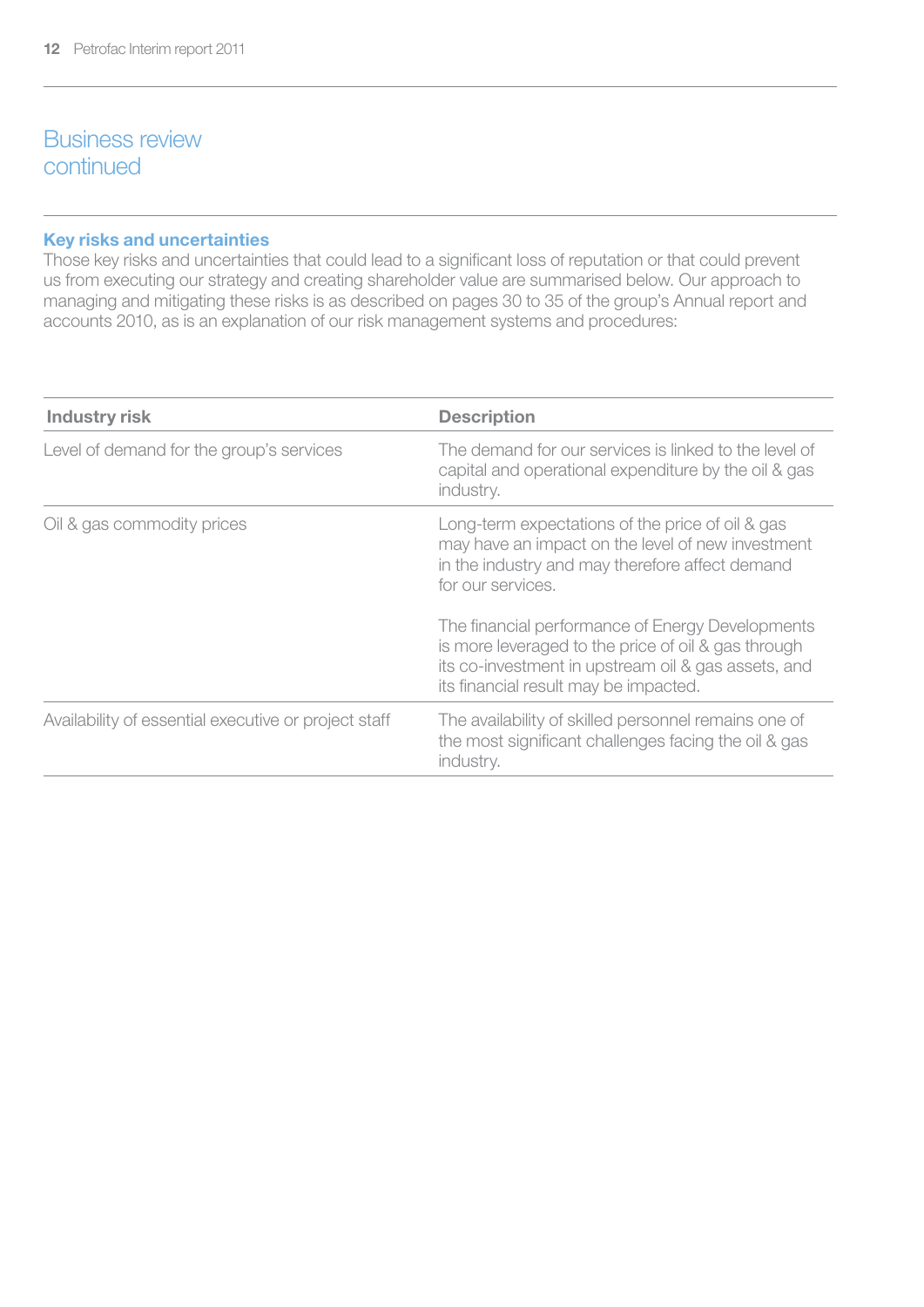| <b>Country risk</b>                              | <b>Description</b>                                                                                                                                                                                                                                                                                    |
|--------------------------------------------------|-------------------------------------------------------------------------------------------------------------------------------------------------------------------------------------------------------------------------------------------------------------------------------------------------------|
| Security                                         | We operate in a number of countries where the<br>security risk is significant.                                                                                                                                                                                                                        |
| <b>Business continuity</b>                       | We are potentially exposed to, inter alia, natural<br>hazards, acts of terrorism, war and civil unrest that<br>could impact our infrastructure, either through the<br>unavailability of physical assets or access to<br>systems and data.                                                             |
| Exchange rates                                   | Significant movements in exchange rates could<br>impact our financial performance.                                                                                                                                                                                                                    |
| Sovereign change of law and contract enforcement | We operate in a number of countries where our<br>ability to rely upon our contracts for protection is<br>potentially reduced by the opaqueness of the legal<br>system.                                                                                                                                |
| Breach of legal or regulatory code               | We recognise the potential financial and<br>reputational risk that could result from a breach<br>of local or international laws, particularly in respect<br>of behaviour relating to bribery and corruption.                                                                                          |
| Political risk                                   | We are exposed to potential regime change and<br>civil unrest that could affect our operations.                                                                                                                                                                                                       |
| Project risk                                     | <b>Description</b>                                                                                                                                                                                                                                                                                    |
| Contract performance                             | Our financial performance could be materially<br>affected by the performance of a relatively small<br>number of large contracts, particularly those which<br>are lump-sum. Furthermore, our operational<br>performance is important in maintaining our<br>reputation for successful project delivery. |
| Counterparty                                     | There is a risk of commercial counterparties<br>defaulting on payment terms or financial<br>counterparties defaulting on deposits that we hold<br>with them.                                                                                                                                          |
| Cost inflation                                   | Unexpected inflation in costs could adversely<br>impact the financial performance of our contracts.                                                                                                                                                                                                   |
| Health, safety and environmental performance     | A serious health, safety or environmental incident<br>on any of our projects has the potential to cause<br>significant commercial and reputational damage.                                                                                                                                            |

The list above does not purport to be exhaustive. There may be other risks and uncertainties, not presently known to us or that we currently deem to be immaterial, that could affect the performance of the business.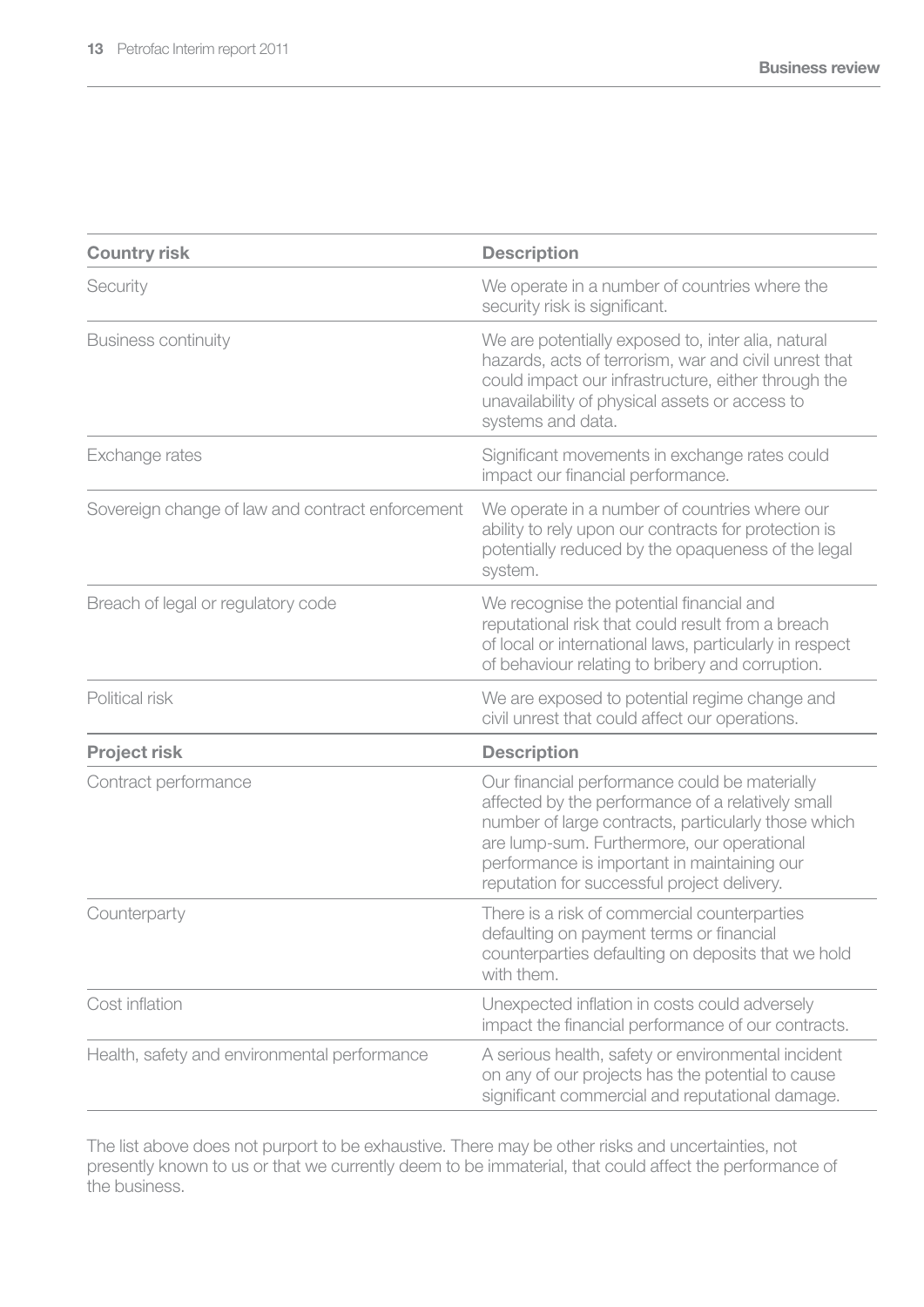# Business review continued

### Going concern

The financial position of the Company, its cash flows, liquidity position and borrowing facilities, and its business activities, together with the factors likely to affect its future development, performance and position are set out in this Business review and in the group's Annual report and accounts 2010 on pages 16 to 55. In addition, note 33 to the group's Annual report and accounts 2010 includes the Company's objectives, policies and processes for managing its capital; its financial risk management objectives; details of its financial instruments and hedging activities; and its exposures to credit risk and liquidity risk.

The Company has considerable financial resources together with long-term contracts with a number of customers and suppliers across different geographic areas and industries. As a consequence, the directors believe that the Company is well placed to manage its business risks successfully.

The directors have a reasonable expectation that the Company has adequate resources to continue in operational existence for the foreseeable future. Thus they continue to adopt the going concern basis of accounting in preparing the annual financial statements.

### Outlook

We are confident that we can continue the good progress that we have achieved in Engineering & Construction in the year to date, and we expect to deliver full year net margins in line with our medium-term guidance at around 11%.

While Offshore Engineering & Operations activity levels and revenues are expected to continue at record levels, net profit is expected to be lower in the second half of the year, as the first half benefited from significant progress on the SEPAT development and a provision release following completion of a long-term maintenance services contract. Net margins for the full year are expected to be substantially higher than in the prior year.

The second half performance of the Engineering, Training Services and Production Solutions reporting segment is expected to be broadly in line with the first half of the year, albeit with a greater contribution from Production Solutions, as we expect a general improvement in our consultancy and technology businesses and a positive contribution from the Ticleni PEC.

In Energy Developments, our operational assets are expected to continue to perform broadly in line with the first half, with the exception of the Ohanet RSC, which ends, as expected, in October. On the Berantai field development, we expect the FPSO Berantai to mobilise to the field in early 2012, with first gas from the field expected shortly thereafter.

With a strong financial position, a differentiated and competitive offering and a proven track record in project execution, we are confident that we will continue to deliver superior value for our customers and sector-leading returns for our shareholders. We expect to deliver like-for-like<sup>1</sup> net profit growth in 2011 of at least 15% and in line with current market expectations<sup>2</sup>.

Muna

Norman Murray Chairman

Ayman Asfari Group Chief Executive

<sup>1</sup> Like-for-like net profit growth excludes the gain of US\$124.9 million on the EnQuest demerger and the trading net profit from Energy Developments' demerged assets of US\$2.1 million for the year ended 31 December 2010.

<sup>2</sup> The current market expectations for Petrofac's net profit for the year ending 31 December 2011 are based on forecasts provided to Petrofac by 21 equity analysts since publication of the group's 2010 Final Results in March 2011. The average of those forecasts is US\$514 million.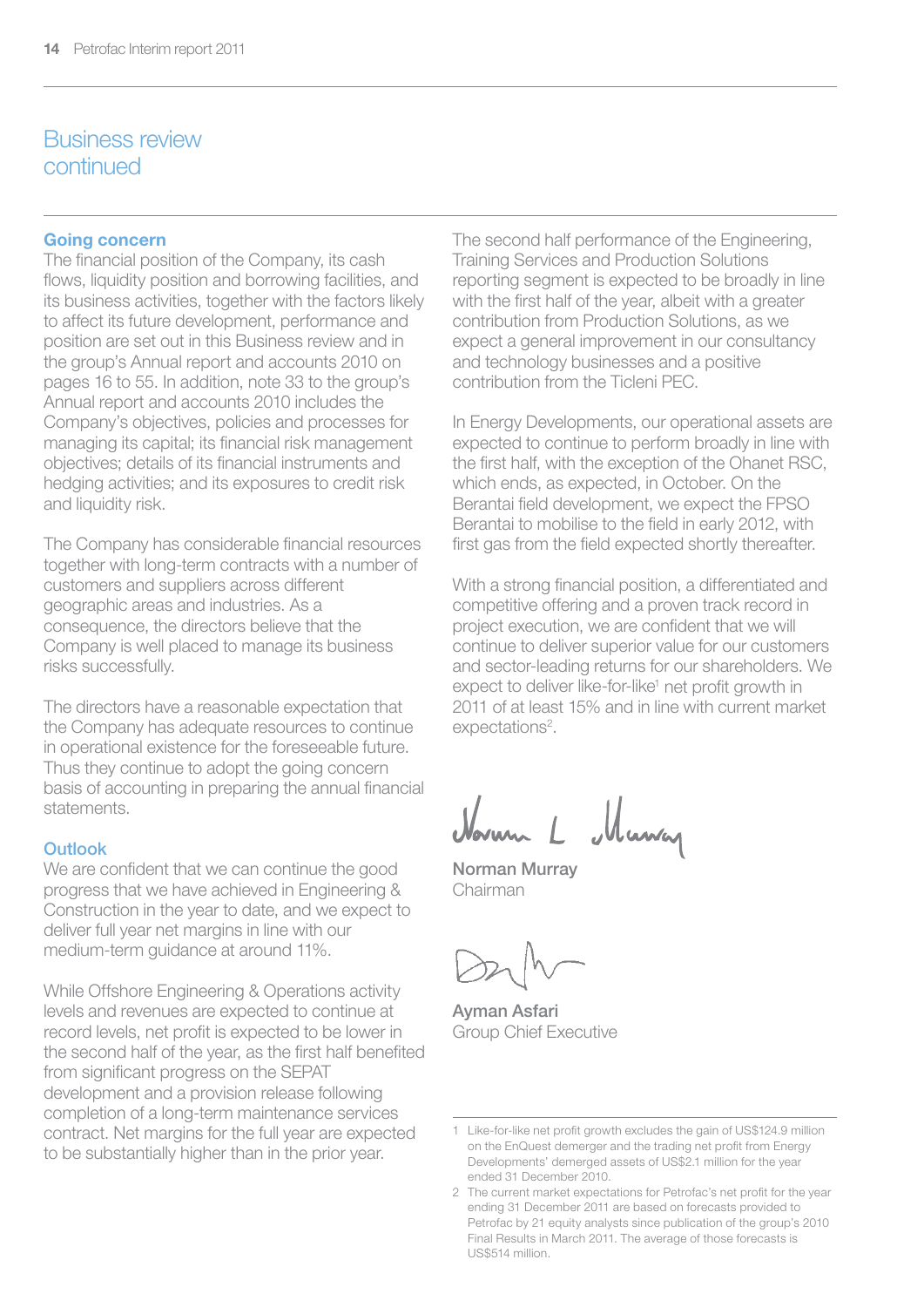# Interim condensed consolidated income statement

For the six months ended 30 June 2011

|                                                                 | Notes | 30 June<br>2011<br><b>Unaudited</b><br><b>US\$'000</b> | <b>Six months ended</b> Six months ended<br>30 June<br>2010<br>Unaudited<br>US\$'000<br>Restated | Year ended<br>31 December<br>2010<br>Audited<br>US\$'000 |
|-----------------------------------------------------------------|-------|--------------------------------------------------------|--------------------------------------------------------------------------------------------------|----------------------------------------------------------|
| Revenue                                                         | 4     | 2,711,081                                              | 2,165,828                                                                                        | 4,354,217                                                |
| Cost of sales                                                   | 5     | (2, 288, 831)                                          | (1,762,349)                                                                                      | (3,595,142)                                              |
| Gross profit                                                    |       | 422.250                                                | 403.479                                                                                          | 759,075                                                  |
| Selling, general and administration expenses                    |       | (118, 199)                                             | (115, 405)                                                                                       | (221, 449)                                               |
| Gain on EnQuest demerger                                        |       |                                                        | 125.569                                                                                          | 124.864                                                  |
| Other income                                                    |       | 3.069                                                  | 7.185                                                                                            | 5,013                                                    |
| Other expenses                                                  |       | (8,660)                                                | (4, 319)                                                                                         | (4,053)                                                  |
| Profit from operations before tax<br>and finance income/(costs) |       | 298,460                                                | 416.509                                                                                          | 663,450                                                  |
| Finance costs                                                   |       | (3, 422)                                               | (4,580)                                                                                          | (5, 131)                                                 |
| Finance income                                                  |       | 5,243                                                  | 5.049                                                                                            | 10,209                                                   |
| Share of losses of associates                                   | 11    | (687)                                                  |                                                                                                  | (131)                                                    |
| Profit before tax                                               |       | 299,594                                                | 416,978                                                                                          | 668,397                                                  |
| Income tax expense                                              | 6     | (53, 140)                                              | (61, 245)                                                                                        | (110, 545)                                               |
| Profit for the period                                           |       | 246,454                                                | 355,733                                                                                          | 557,852                                                  |
| Attributable to:                                                |       |                                                        |                                                                                                  |                                                          |
| Petrofac Limited shareholders                                   |       | 246,286                                                | 356.535                                                                                          | 557,817                                                  |
| Non-controlling interests                                       |       | 168                                                    | (802)                                                                                            | 35                                                       |
|                                                                 |       | 246,454                                                | 355,733                                                                                          | 557,852                                                  |
| Earnings per share (US cents)                                   | 7     |                                                        |                                                                                                  |                                                          |
| - Basic (excluding gain on EnQuest demerger)                    |       | 72.71                                                  | 68.17                                                                                            | 127.76                                                   |
| - Diluted (excluding gain on EnQuest demerger)                  |       | 71.84                                                  | 67.31                                                                                            | 126.09                                                   |
| - Basic (including gain on EnQuest demerger)                    |       | 72.71                                                  | 105.23                                                                                           | 164.61                                                   |
| - Diluted (including gain on EnQuest demerger)                  |       | 71.84                                                  | 103.91                                                                                           | 162.46                                                   |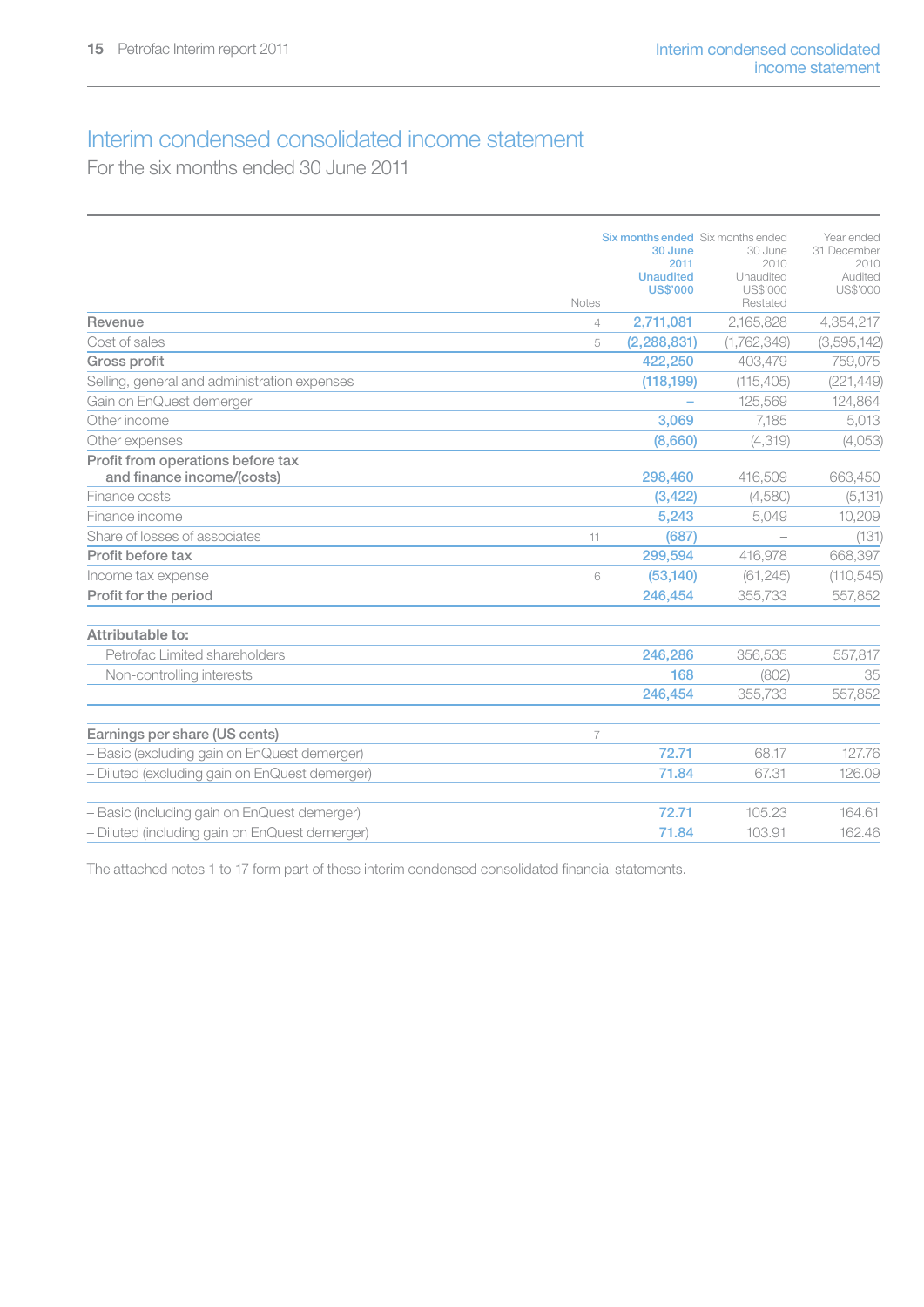# Interim condensed consolidated statement of comprehensive income

For the six months ended 30 June 2011

|                                                                                                 | <b>Notes</b> | 30 June<br>2011<br><b>Unaudited</b><br><b>US\$'000</b> | Six months ended Six months ended<br>30 June<br>2010<br>Unaudited<br>US\$'000<br>Restated | Year ended<br>31 December<br>2010<br>Audited<br>US\$'000 |
|-------------------------------------------------------------------------------------------------|--------------|--------------------------------------------------------|-------------------------------------------------------------------------------------------|----------------------------------------------------------|
| Profit for the period                                                                           |              | 246,454                                                | 355.733                                                                                   | 557,852                                                  |
| Foreign currency translation                                                                    | 15           | 9,934                                                  | (10, 247)                                                                                 | (908)                                                    |
| Foreign currency translation recycled to income<br>statement in the period on EnQuest demerger  | 15           |                                                        | 45,818                                                                                    | 45,818                                                   |
| Net losses/(gains) on cash flow hedges recycled in the period                                   | 15           | 5.980                                                  | (14, 409)                                                                                 | (16, 612)                                                |
| Net changes in fair value of derivatives and<br>financial assets designated as cash flow hedges | 15           | 14,055                                                 | (35, 470)                                                                                 | (18,958)                                                 |
| Net changes in the fair value of available-for-sale financial assets                            | 15           |                                                        |                                                                                           | 70                                                       |
| Disposal of available-for-sale financial assets                                                 | 15           | (70)                                                   | (74)                                                                                      | (74)                                                     |
| Other comprehensive income/(loss)                                                               |              | 29,899                                                 | (14, 382)                                                                                 | 9,336                                                    |
| Total comprehensive income for the period                                                       |              | 276,353                                                | 341.351                                                                                   | 567,188                                                  |
| Attributable to:                                                                                |              |                                                        |                                                                                           |                                                          |
| Petrofac Limited shareholders                                                                   |              | 276.185                                                | 342.153                                                                                   | 567,153                                                  |
| Non-controlling interests                                                                       |              | 168                                                    | (802)                                                                                     | 35                                                       |
|                                                                                                 |              | 276,353                                                | 341.351                                                                                   | 567,188                                                  |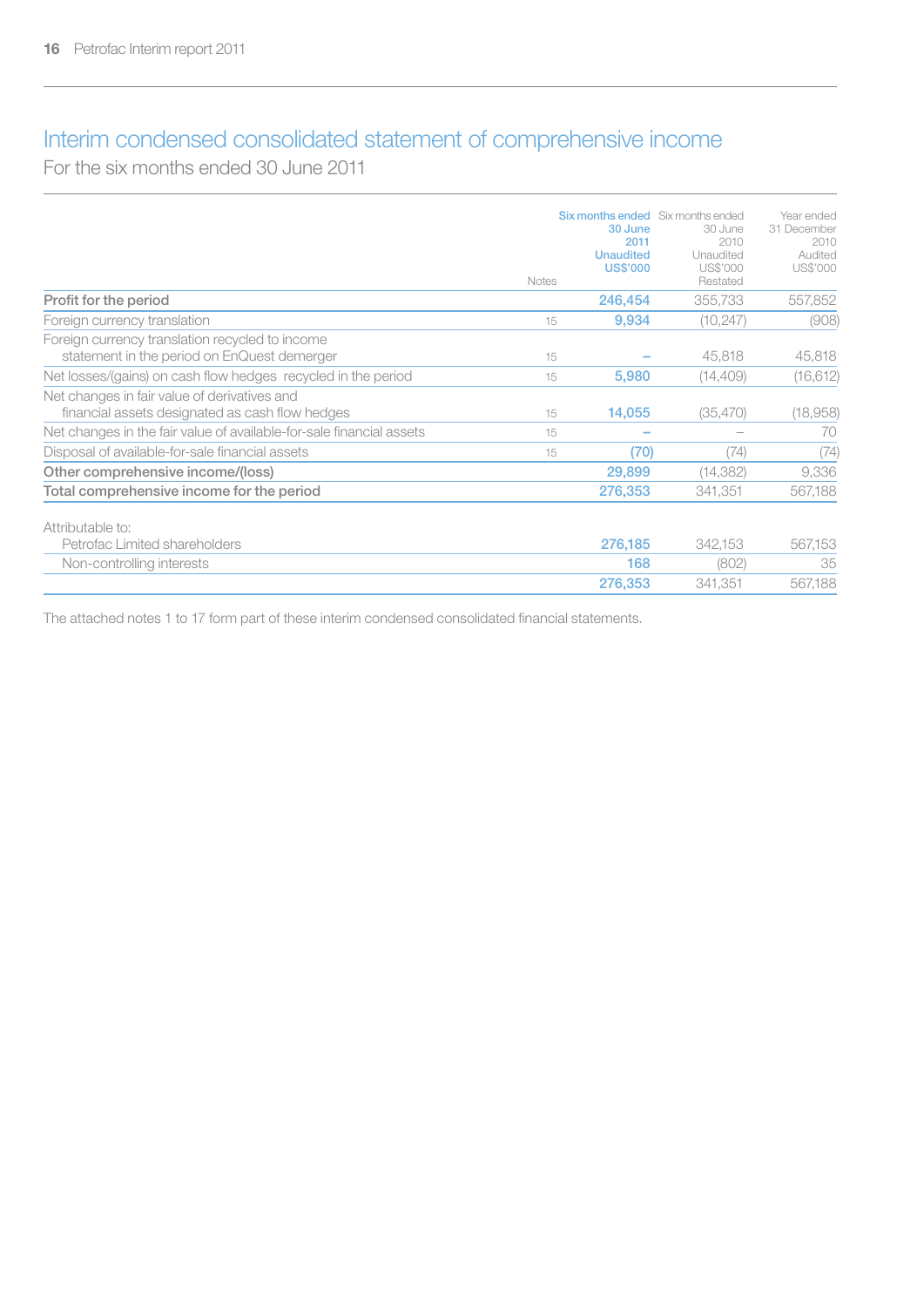# Interim condensed consolidated statement of financial position

At 30 June 2011

|                                                                 |       | 30 June                  | 30 June                  | 31 December      |
|-----------------------------------------------------------------|-------|--------------------------|--------------------------|------------------|
|                                                                 |       | 2011<br><b>Unaudited</b> | 2010<br>Unaudited        | 2010<br>Audited  |
|                                                                 | Notes | <b>US\$'000</b>          | US\$'000                 | US\$'000         |
| <b>Assets</b>                                                   |       |                          |                          |                  |
| Non-current assets<br>Property, plant and equipment             | 9     | 443.767                  | 286,631                  | 287.158          |
| Goodwill                                                        | 10    | 109,198                  | 105,189                  | 105,832          |
|                                                                 |       |                          |                          |                  |
| Intangible assets                                               |       | 91,452                   | 75,793<br>716            | 85,837<br>16,349 |
| Investment in associates<br>Available-for-sale financial assets | 11    | 167,272<br>۰             | $\overline{\phantom{a}}$ |                  |
|                                                                 | 11    | 79,745                   |                          | 101,494          |
| Long term trade receivable                                      |       |                          |                          |                  |
| Other financial assets                                          |       | 260                      | 5.101                    | 2.223            |
| Deferred income tax assets                                      |       | 29,128                   | 28,932                   | 26,301           |
|                                                                 |       | 920.822                  | 502.362                  | 625.194          |
| <b>Current assets</b>                                           |       |                          |                          |                  |
| Inventories                                                     |       | 9,562                    | 6,007                    | 7,202            |
| Work in progress                                                |       | 520,344                  | 903,494                  | 803,986          |
| Trade and other receivables                                     |       | 1,252,445                | 819,559                  | 1,056,759        |
| Due from related parties                                        | 17    | 330                      | 292                      | 327              |
| Other financial assets                                          |       | 51.982                   | 27,760                   | 42.350           |
| Income tax receivable                                           |       |                          |                          | 2,525            |
| Cash and short-term deposits                                    | 13    | 1,848,249                | 1,074,853                | 1.063.005        |
|                                                                 |       | 3,682,912                | 2,831,965                | 2,976,154        |
| <b>Total assets</b>                                             |       | 4,603,734                | 3,334,327                | 3,601,348        |
| <b>Equity and liabilities</b>                                   |       |                          |                          |                  |
| Equity attributable to Petrofac Limited shareholders            |       |                          |                          |                  |
| Share capital                                                   |       | 6,915                    | 6,912                    | 6,914            |
| Share premium                                                   |       | 1,402                    |                          | 992              |
| Capital redemption reserve                                      |       | 10,881                   | 10,881                   | 10.881           |
| Shares to be issued                                             |       | 994                      | 1,988                    | 994              |
| <b>Treasury shares</b>                                          | 14    | (81, 691)                | (67,039)                 | (65, 317)        |
| Other reserves                                                  | 15    | 60,533                   | 3,327                    | 34,728           |
| Retained earnings                                               |       | 928,005                  | 632.662                  | 787,270          |
|                                                                 |       | 927,039                  | 588,731                  | 776,462          |
| Non-controlling interests                                       |       | 3,004                    | 2,097                    | 2,592            |
| <b>Total equity</b>                                             |       | 930.043                  | 590.828                  | 779.054          |
|                                                                 |       |                          |                          |                  |
| Non-current liabilities                                         |       |                          |                          |                  |
| Interest-bearing loans and borrowings                           |       | 30,129                   | 51,074                   | 40,226           |
| Provisions                                                      |       | 52,214                   | 42,008                   | 45.441           |
| Other financial liabilities                                     |       | 10,027                   | 31,546                   | 11,453           |
| Deferred income tax liabilities                                 |       | 50,247                   | 53,789                   | 48.086           |
|                                                                 |       | 142,617                  | 178,417                  | 145,206          |
| <b>Current liabilities</b>                                      |       |                          |                          |                  |
| Trade and other payables                                        |       | 1,606,204                | 879,207                  | 1,021,436        |
| Due to related parties                                          | 17    | 18,205                   | 1,077                    | 11,710           |
| Interest-bearing loans and borrowings                           |       | 50,091                   | 63,157                   | 47,435           |
| Other financial liabilities                                     |       | 21,734                   | 47,565                   | 37,054           |
| Income tax payable                                              |       | 62,964                   | 105,006                  | 105,559          |
| Billings in excess of cost and estimated earnings               |       | 387,750                  | 424,719                  | 178,429          |
| Accrued contract expenses                                       |       | 1,384,126                | 1,044,351                | 1,275,465        |
|                                                                 |       | 3,531,074                | 2,565,082                | 2,677,088        |
| <b>Total liabilities</b>                                        |       | 3,673,691                | 2,743,499                | 2,822,294        |
| Total equity and liabilities                                    |       | 4,603,734                | 3,334,327                | 3,601,348        |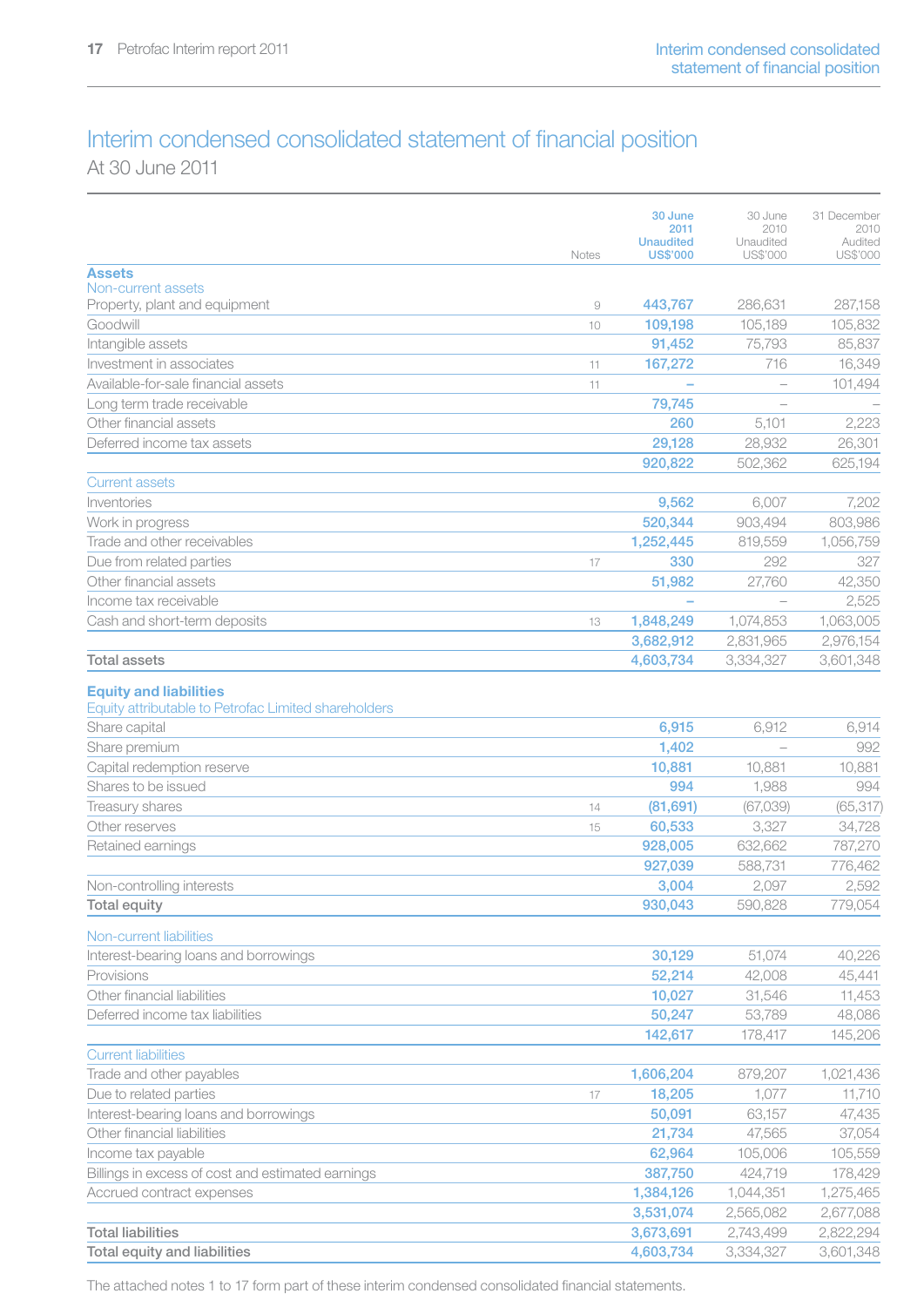# Interim condensed consolidated cash flow statement

For the six months ended 30 June 2011

|                                                                                                               |       | 30 June<br>2011<br><b>Unaudited</b> | Six months ended Six months ended<br>30 June<br>2010<br>Unaudited | Year ended<br>31 December<br>2010<br>Audited |
|---------------------------------------------------------------------------------------------------------------|-------|-------------------------------------|-------------------------------------------------------------------|----------------------------------------------|
| <b>Operating activities</b>                                                                                   | Notes | <b>US\$'000</b>                     | US\$'000                                                          | US\$'000                                     |
| Profit before tax including gain on EnQuest demerger                                                          |       | 299,594                             | 416,978                                                           | 668,397                                      |
| Gain on EnQuest demerger                                                                                      |       |                                     | (125, 569)                                                        | (124, 864)                                   |
|                                                                                                               |       | 299,594                             | 291,409                                                           | 543,533                                      |
| Adjustments for:                                                                                              |       |                                     |                                                                   |                                              |
| Depreciation, amortisation and impairment                                                                     |       | 34.194                              | 58.731                                                            | 95,903                                       |
| Share-based payments                                                                                          | 14    | 9,910                               | 6,538                                                             | 14,784                                       |
| Difference between other long-term employment benefits<br>paid and amounts recognised in the income statement |       | 5,987                               | 5,282                                                             | 6,074                                        |
| Net finance income                                                                                            |       | (1, 821)                            | (469)                                                             | (5,078)                                      |
| Gain/(loss) on disposal of property, plant and equipment                                                      |       |                                     | (192)                                                             | 315                                          |
| Gain on disposal of intangible assets                                                                         |       |                                     | $\overline{a}$                                                    | (2,338)                                      |
| Other non-cash items, net                                                                                     |       | 13,543                              | 11,586                                                            | 13,319                                       |
| Operating profit before working capital changes                                                               |       | 361,407                             | 372.885                                                           | 666.512                                      |
| Trade and other receivables                                                                                   |       | (196, 033)                          | (24, 936)                                                         | (266, 757)                                   |
| Work in progress                                                                                              |       | 246,810                             | (569, 796)                                                        | (470, 288)                                   |
| Due from related parties                                                                                      |       | (3)                                 | 17,968                                                            | 17,933                                       |
| Inventories                                                                                                   |       | (2, 360)                            | (1,787)                                                           | (2,982)                                      |
| Other current financial assets                                                                                |       | (6,060)                             | 4,843                                                             | (12,661)                                     |
| Trade and other payables                                                                                      |       | 609,598                             | 43,035                                                            | 167,707                                      |
| Billings in excess of cost and estimated earnings                                                             |       | 209,321                             | (36, 425)                                                         | (282, 715)                                   |
| Accrued contract expenses                                                                                     |       | 108,661                             | 207,695                                                           | 438,809                                      |
| Due to related parties                                                                                        |       | 6,495                               | (56, 249)                                                         | (45, 616)                                    |
| Other current financial liabilities                                                                           |       | (368)                               | 7.089                                                             | 6.045                                        |
|                                                                                                               |       | 1,337,468                           | (35, 678)                                                         | 215,987                                      |
| Other non-current items, net                                                                                  |       | (69, 827)                           | (9,786)                                                           | (8,720)                                      |
| Cash generated from/(used in) operations                                                                      |       | 1,267,641                           | (45, 464)                                                         | 207,267                                      |
| Interest paid                                                                                                 |       | (1, 943)                            | (941)                                                             | (1,948)                                      |
| Income taxes paid, net                                                                                        |       | (97,903)                            | (47, 167)                                                         | (99,030)                                     |
| Net cash flows from/(used in) operating activities                                                            |       | 1,167,795                           | (93, 572)                                                         | 106,289                                      |
| <b>Investing activities</b><br>Purchase of property, plant and equipment                                      | 9     | (144, 849)                          | (78, 177)                                                         | (115, 345)                                   |
| Acquisition of subsidiaries, net of cash acquired                                                             |       |                                     | (15, 290)                                                         | (15, 110)                                    |
| Payment of deferred consideration on acquisition                                                              |       | (15, 804)                           |                                                                   |                                              |
| Purchase of other intangible assets                                                                           |       | (1,088)                             |                                                                   | (153)                                        |
| Purchase of intangible oil & gas assets                                                                       |       | (11, 492)                           | (4,778)                                                           | (15, 644)                                    |
| Cash outflow on EnQuest demerger (including transaction costs)                                                |       |                                     | (17,783)                                                          | (17,783)                                     |
| Investment in associates                                                                                      | 11    | (50, 359)                           | $\overline{\phantom{0}}$                                          | (8,459)                                      |
| Purchase of available-for-sale financial assets                                                               |       | $\overline{\phantom{a}}$            | $\overline{\phantom{a}}$                                          | (101, 494)                                   |
| Proceeds from disposal of property, plant and equipment                                                       |       | 829                                 | 987                                                               | 3.219                                        |
| Proceeds from disposal of available-for-sale financial assets                                                 |       | 374                                 | 534                                                               | 539                                          |
| Proceeds from disposal of intangible assets                                                                   |       |                                     |                                                                   | 6,018                                        |
| Interest received                                                                                             |       | 4,484                               | 3,914                                                             | 10,257                                       |
| Net cash flows used in investing activities                                                                   |       | (217, 905)                          | (110, 593)                                                        | (253, 955)                                   |
|                                                                                                               |       |                                     |                                                                   |                                              |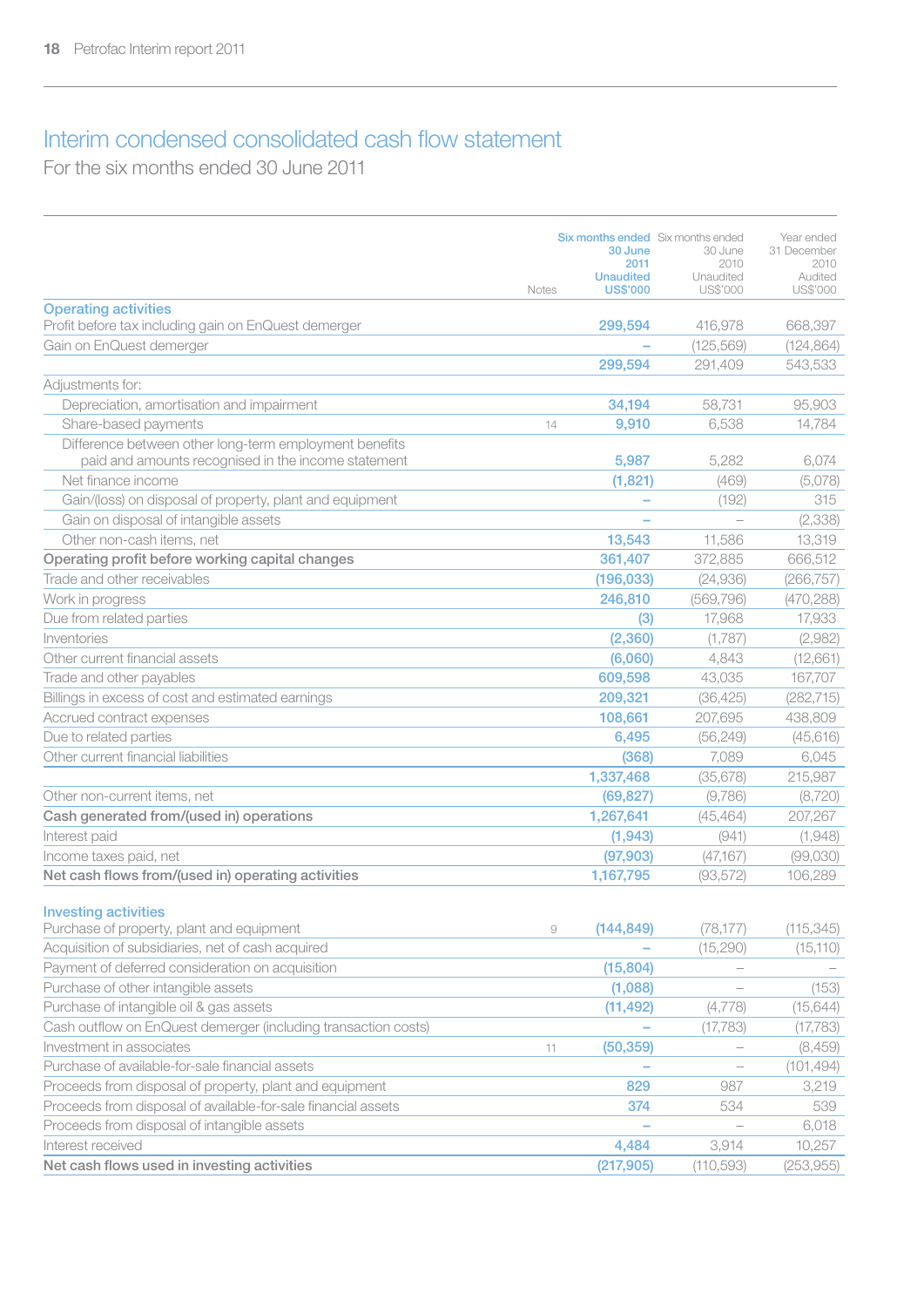|                                                              | <b>Notes</b> | 30 June<br>2011<br>Unaudited<br><b>US\$'000</b> | Six months ended Six months ended<br>30 June<br>2010<br>Unaudited<br>US\$'000 | Year ended<br>31 December<br>2010<br>Audited<br>US\$'000 |
|--------------------------------------------------------------|--------------|-------------------------------------------------|-------------------------------------------------------------------------------|----------------------------------------------------------|
| <b>Financing activities</b>                                  |              |                                                 |                                                                               |                                                          |
| Repayment of interest-bearing loans and borrowings           |              | (9,646)                                         | (5,900)                                                                       | (32, 458)                                                |
| Treasury shares purchased                                    | 14           | (47, 387)                                       | (37,016)                                                                      | (36, 486)                                                |
| Equity dividends paid                                        |              | (101.443)                                       | (84, 548)                                                                     | (132, 244)                                               |
| Net cash flows used in financing activities                  |              | (158.476)                                       | (127, 464)                                                                    | (201, 188)                                               |
| Net increase/(decrease) in cash and cash equivalents         |              | 791,413                                         | (331, 629)                                                                    | (348, 854)                                               |
| Net foreign exchange difference on cash and cash equivalents |              | (6, 856)                                        | (13,480)                                                                      | (7,793)                                                  |
| Cash and cash equivalents at 1 January                       |              | 1.034.097                                       | 1.390.744                                                                     | 1.390.744                                                |
| Cash and cash equivalents at period end                      | 13           | 1.818.654                                       | 1.045.635                                                                     | 1.034.097                                                |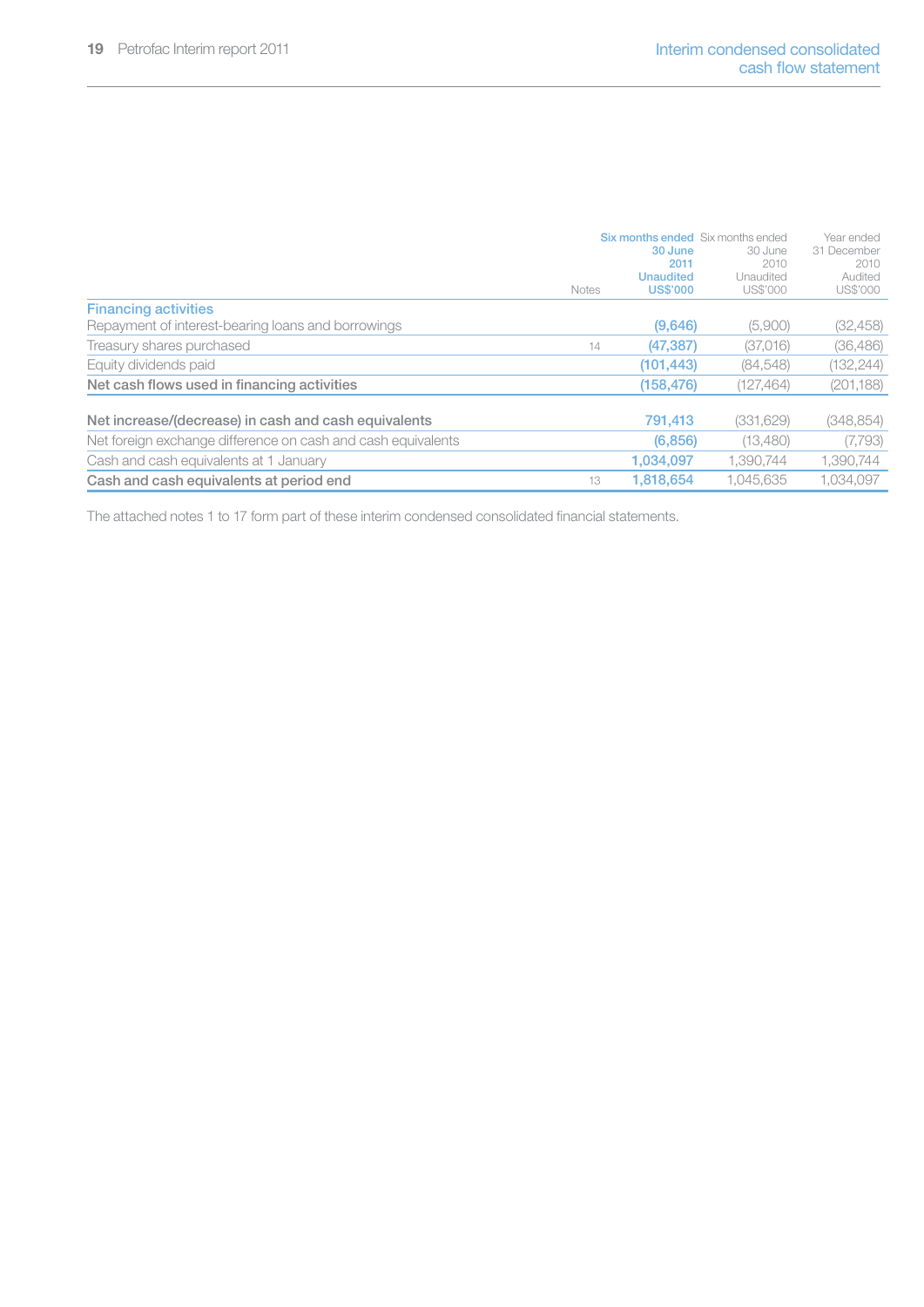# Interim condensed consolidated statement of changes in equity

For the six months ended 30 June 2011

|                                                              | Attributable to Petrofac Limited shareholders |                     |                                                    |                                       |                                              |                                            |                                  |                   |                                              |                             |
|--------------------------------------------------------------|-----------------------------------------------|---------------------|----------------------------------------------------|---------------------------------------|----------------------------------------------|--------------------------------------------|----------------------------------|-------------------|----------------------------------------------|-----------------------------|
|                                                              | Issued<br>share<br>capital<br>US\$'000        | premium<br>US\$'000 | Capital<br>Share redemption<br>reserve<br>US\$'000 | Shares<br>to be<br>issued<br>US\$'000 | Treasury<br>shares*<br>US\$'000<br>(note 14) | Other<br>reserves<br>US\$'000<br>(note 15) | Retained<br>earnings<br>US\$'000 | Total<br>US\$'000 | Non-<br>controlling<br>interests<br>US\$'000 | Total<br>equity<br>US\$'000 |
| For the six months<br>ended 30 June 2011                     |                                               |                     |                                                    |                                       |                                              |                                            |                                  |                   |                                              |                             |
| Balance at 1 January 2011                                    | 6,914                                         | 992                 | 10,881                                             | 994                                   | (65, 317)                                    | 34,728                                     | 787,270                          | 776,462           | 2,592                                        | 779,054                     |
| Profit for the period                                        |                                               |                     |                                                    |                                       |                                              |                                            | 246,286                          | 246.286           | 168                                          | 246,454                     |
| Other comprehensive<br>income                                |                                               |                     |                                                    |                                       |                                              | 29.899                                     |                                  | 29.899            |                                              | 29.899                      |
| Total comprehensive<br>income                                |                                               |                     |                                                    |                                       |                                              | 29.899                                     | 246.286                          | 276.185           | 168                                          | 276.353                     |
| Share-based payments<br>charge (note 14)                     |                                               |                     |                                                    |                                       |                                              | 9,910                                      |                                  | 9,910             |                                              | 9,910                       |
| Shares vested during<br>the period (note 14)                 |                                               |                     |                                                    |                                       | 31.013                                       | (27, 250)                                  | (3.763)                          |                   |                                              |                             |
| Transfer to reserve<br>for share-based<br>payments (note 14) |                                               |                     |                                                    |                                       |                                              | 16.906                                     |                                  | 16.906            |                                              | 16,906                      |
| Deferred tax on share-<br>based payment reserve              |                                               |                     |                                                    |                                       |                                              | (3,660)                                    |                                  | (3,660)           |                                              | (3,660)                     |
| Treasury shares<br>purchased (note 14)                       |                                               |                     |                                                    |                                       | (47, 387)                                    |                                            |                                  | (47, 387)         |                                              | (47, 387)                   |
| Shares issued on acquisition                                 | 1.                                            | 410                 |                                                    |                                       |                                              |                                            |                                  | 411               | $\overline{\phantom{a}}$                     | 411                         |
| Dividends (note 8)                                           |                                               |                     |                                                    |                                       |                                              | $\overline{\phantom{0}}$                   | (101, 788)                       | (101, 788)        |                                              | (101, 788)                  |
| Movement in<br>non-controlling interests                     |                                               |                     |                                                    |                                       |                                              |                                            |                                  |                   | 244                                          | 244                         |
| Balance at 30 June 2011<br>(unaudited)                       | 6.915                                         | 1,402               | 10.881                                             | 994                                   | (81, 691)                                    | 60.533                                     | 928,005                          | 927.039           | 3.004                                        | 930.043                     |

\* Shares held by Petrofac Employee Benefit Trust.

|                                                              |                                        |                              |                                              | Attributable to Petrofac Limited shareholders |                                              |                                            |                                  |                   |                                                     |                             |
|--------------------------------------------------------------|----------------------------------------|------------------------------|----------------------------------------------|-----------------------------------------------|----------------------------------------------|--------------------------------------------|----------------------------------|-------------------|-----------------------------------------------------|-----------------------------|
|                                                              | Issued<br>share<br>capital<br>US\$'000 | Share<br>premium<br>US\$'000 | Capital<br>redemption<br>reserve<br>US\$'000 | Shares<br>to be<br>issued<br>US\$'000         | Treasury<br>shares*<br>US\$'000<br>(note 14) | Other<br>reserves<br>US\$'000<br>(note 15) | Retained<br>earnings<br>US\$'000 | Total<br>US\$'000 | Non-<br>controlling<br><i>interests</i><br>US\$'000 | Total<br>equity<br>US\$'000 |
| For the six months<br>ended 30 June 2010<br>(restated)       |                                        |                              |                                              |                                               |                                              |                                            |                                  |                   |                                                     |                             |
| Balance at 1 January 2010                                    | 8.638                                  | 69.712                       | 10.881                                       | 1,988                                         | (56, 285)                                    | 25.394                                     | 834.382                          | 894,710           | 2,819                                               | 897,529                     |
| Profit for the period<br>as reported                         |                                        |                              |                                              |                                               |                                              |                                            | 331,918                          | 331,918           | 2,860                                               | 334,778                     |
| Other comprehensive<br>loss as reported                      |                                        |                              |                                              |                                               |                                              | (9,001)                                    |                                  | (9,001)           | (5, 381)                                            | (14, 382)                   |
| Total comprehensive<br>income as reported                    |                                        |                              |                                              |                                               |                                              | (9,001)                                    | 331,918                          | 322,917           | (2,521)                                             | 320,396                     |
| Restatement                                                  |                                        |                              |                                              |                                               |                                              | (5, 381)                                   | 24,617                           | 19,236            | 1,719                                               | 20,955                      |
| Total comprehensive income<br>as restated                    |                                        |                              |                                              |                                               |                                              | (14, 382)                                  | 356.535                          | 342,153           | (802)                                               | 341,351                     |
| Share-based payments<br>charge (note 14)                     |                                        |                              |                                              |                                               |                                              | 6,538                                      |                                  | 6,538             |                                                     | 6,538                       |
| Shares vested during the<br>period                           |                                        |                              |                                              |                                               | 26,262                                       | (24, 895)                                  | (1, 367)                         |                   |                                                     |                             |
| Transfer to reserve for<br>share-based payments<br>(note 14) |                                        |                              |                                              |                                               |                                              | 12,750                                     |                                  | 12,750            |                                                     | 12,750                      |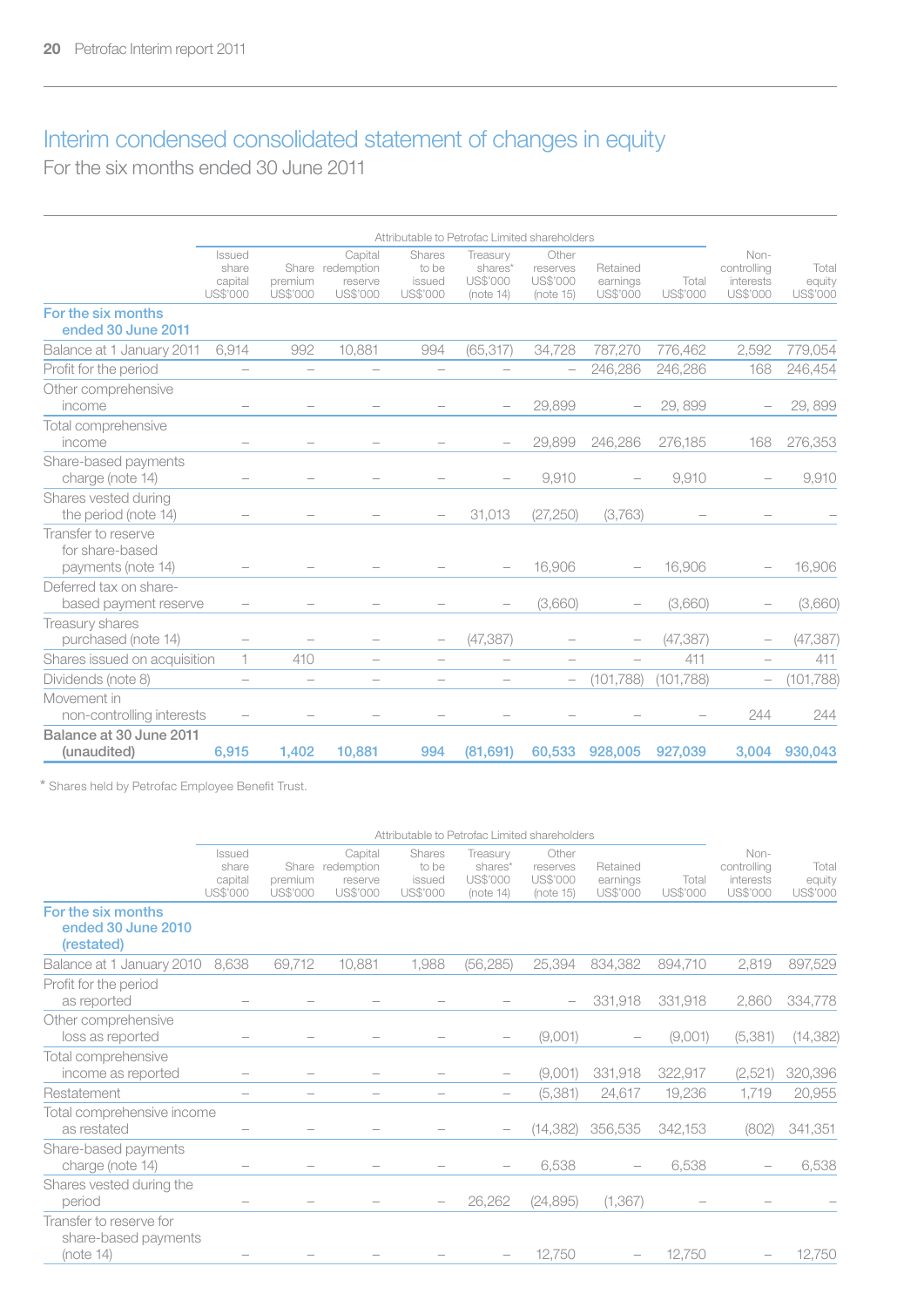|                                                        |                                        |                     |                                                    | Attributable to Petrofac Limited shareholders |                                              |                                            |                                  |                   |                                              |                             |
|--------------------------------------------------------|----------------------------------------|---------------------|----------------------------------------------------|-----------------------------------------------|----------------------------------------------|--------------------------------------------|----------------------------------|-------------------|----------------------------------------------|-----------------------------|
|                                                        | Issued<br>share<br>capital<br>US\$'000 | premium<br>US\$'000 | Capital<br>Share redemption<br>reserve<br>US\$'000 | Shares<br>to be<br>issued<br>US\$'000         | Treasury<br>shares*<br>US\$'000<br>(note 14) | Other<br>reserves<br>US\$'000<br>(note 15) | Retained<br>earnings<br>US\$'000 | Total<br>US\$'000 | Non-<br>controlling<br>interests<br>US\$'000 | Total<br>equity<br>US\$'000 |
| For the six months<br>ended 30 June 2010<br>(restated) |                                        |                     |                                                    |                                               |                                              |                                            |                                  |                   |                                              |                             |
| Deferred tax on share-based<br>payment reserve         |                                        |                     |                                                    |                                               |                                              | (2,078)                                    |                                  | (2,078)           |                                              | (2,078)                     |
| Treasury shares purchased<br>(note 14)                 |                                        |                     |                                                    |                                               | (37,016)                                     |                                            |                                  | (37,016)          |                                              | (37,016)                    |
| Shares issued on acquisition                           | $\mathbf{2}$                           | 1.460               |                                                    |                                               |                                              |                                            |                                  | 1,462             |                                              | 1,462                       |
| EnQuest demerger share<br>split and redemption         | (1,728)                                |                     |                                                    |                                               |                                              |                                            | 1,728                            |                   |                                              |                             |
| Distribution on Enquest<br>demerger                    |                                        | (71, 172)           |                                                    |                                               |                                              | $\overline{\phantom{0}}$                   | (473,325)                        | (544, 497)        |                                              | (544,497)                   |
| Dividends (note 8)                                     |                                        |                     |                                                    |                                               |                                              |                                            | (85, 291)                        | (85, 291)         |                                              | (85, 291)                   |
| Movement in non-controlling<br>interests               |                                        |                     |                                                    |                                               |                                              |                                            |                                  |                   | 80                                           | 80                          |
| Balance at 30 June 2010<br>(unaudited)                 | 6.912                                  |                     | 10.881                                             | 1,988                                         | (67,039)                                     | 3,327                                      | 632,662                          | 588.731           | 2,097                                        | 590,828                     |

\* Shares held by Petrofac Employee Benefit Trust.

| <b>Issued</b><br>share<br>capital<br><b>US\$'000</b> | premium<br>US\$'000                                                                                                                                                                                       | Capital<br>reserve<br>US\$'000 | Shares<br>to be<br>issued<br>US\$'000 | Treasury<br>shares*<br>US\$'000<br>(note 14) | Other<br>reserves<br>US\$'000<br>(note 15) | Retained<br>earnings<br>US\$'000 | Total<br>US\$'000                             | Non-<br>controlling<br>interests<br>US\$'000 | Total<br>equity<br>US\$'000 |
|------------------------------------------------------|-----------------------------------------------------------------------------------------------------------------------------------------------------------------------------------------------------------|--------------------------------|---------------------------------------|----------------------------------------------|--------------------------------------------|----------------------------------|-----------------------------------------------|----------------------------------------------|-----------------------------|
|                                                      |                                                                                                                                                                                                           |                                |                                       |                                              |                                            |                                  |                                               |                                              |                             |
| 8.638                                                | 69.712                                                                                                                                                                                                    | 10.881                         | 1.988                                 | (56.285)                                     | 25.394                                     | 834,382                          | 894,710                                       | 2.819                                        | 897,529                     |
|                                                      |                                                                                                                                                                                                           |                                |                                       |                                              |                                            | 557,817                          | 557,817                                       | 35                                           | 557,852                     |
|                                                      |                                                                                                                                                                                                           |                                |                                       |                                              | 9.336                                      |                                  | 9.336                                         |                                              | 9.336                       |
|                                                      |                                                                                                                                                                                                           |                                |                                       |                                              | 9.336                                      | 557.817                          | 567,153                                       | 35                                           | 567,188                     |
| 4                                                    | 2,452                                                                                                                                                                                                     |                                | (994)                                 |                                              |                                            |                                  | 1,462                                         |                                              | 1,462                       |
|                                                      |                                                                                                                                                                                                           |                                |                                       |                                              | 14.784                                     |                                  | 14.784                                        |                                              | 14,784                      |
|                                                      |                                                                                                                                                                                                           |                                |                                       | 27.454                                       | (26.170)                                   | (1.284)                          |                                               |                                              |                             |
|                                                      |                                                                                                                                                                                                           |                                |                                       |                                              | 12.750                                     |                                  | 12.750                                        |                                              | 12.750                      |
|                                                      |                                                                                                                                                                                                           |                                |                                       | (36.486)                                     |                                            |                                  | (36.486)                                      |                                              | (36.486)                    |
|                                                      |                                                                                                                                                                                                           |                                |                                       |                                              | (1, 366)                                   |                                  | (1, 366)                                      |                                              | (1, 366)                    |
| (1,728)                                              |                                                                                                                                                                                                           |                                |                                       |                                              |                                            | 1,728                            |                                               |                                              |                             |
|                                                      |                                                                                                                                                                                                           |                                |                                       |                                              |                                            | (473.325)                        | (544, 497)                                    |                                              | (544, 497)                  |
|                                                      |                                                                                                                                                                                                           |                                |                                       |                                              |                                            | (132.048)                        | (132.048)                                     |                                              | (132, 048)                  |
|                                                      |                                                                                                                                                                                                           |                                |                                       |                                              |                                            |                                  |                                               | (262)                                        | (262)                       |
| 6.914                                                | 992                                                                                                                                                                                                       | 10.881                         | 994                                   | (65, 317)                                    | 34,728                                     | 787,270                          | 776,462                                       | 2,592                                        | 779,054                     |
|                                                      | Balance at 1 January 2010<br>Total comprehensive income<br>Shares issued as payment of<br>share-based payments<br>Treasury shares purchased<br>Deferred tax on share-based<br>Movement in non-controlling |                                | Share redemption<br>(71.172)          |                                              |                                            |                                  | Attributable to Petrofac Limited shareholders |                                              |                             |

\* Shares held by Petrofac Employee Benefit Trust.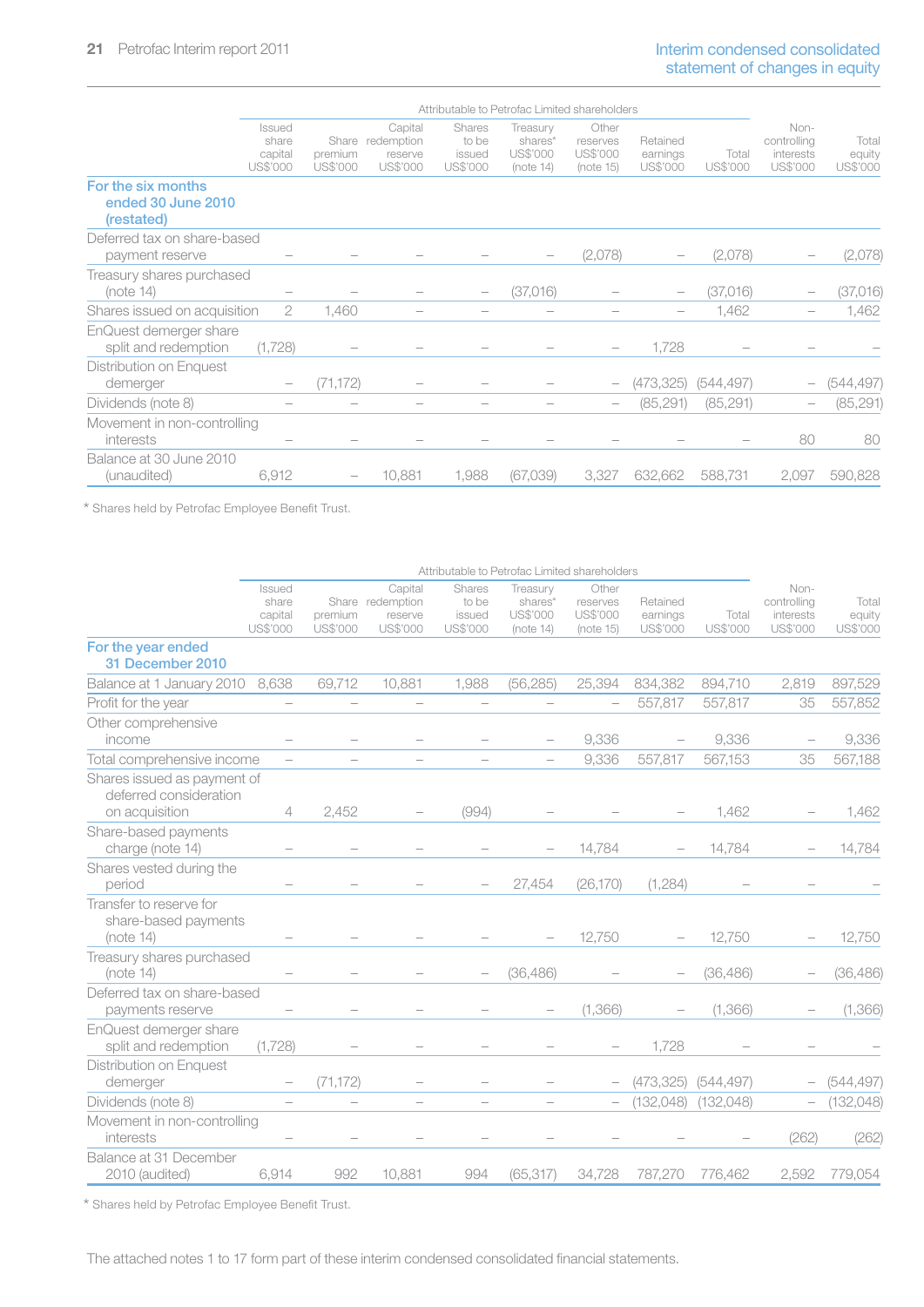# Notes to the interim condensed consolidated financial statements

For the six months ended 30 June 2011

#### 1 Corporate information

Petrofac Limited is a limited liability company registered in Jersey under the Companies (Jersey) Law 1991 and is the holding company for the international group of Petrofac subsidiaries (together "the group"). The group's principal activities are the provision of facilities solutions to the oil & gas production and processing industry and appraisal, development and operation of oil & gas production and refining projects. The interim condensed consolidated financial statements of the group for the six months ended 30 June 2011 were authorised for issue in accordance with a resolution of the Board of Directors on 19 August 2011.

#### 2 Basis of preparation and accounting policies Basis of preparation

The interim condensed consolidated financial statements have been prepared on a historical cost basis, except for derivative financial instruments and available-for-sale financial assets that have been measured at fair value. The presentation currency of the interim condensed consolidated financial statements is United States dollars (US\$) and all values in the interim condensed consolidated financial statements are rounded to the nearest thousand dollars (US\$'000) except where otherwise stated.

### Statement of compliance

The interim condensed consolidated financial statements of Petrofac Limited and all its subsidiaries for the six months ended 30 June 2011 have been prepared in accordance with IAS 34 'Interim Financial Statements' and applicable requirements of Jersey law. They do not include all of the information and disclosures required in the annual financial statements and should be read in conjunction with the consolidated financial statements of the group as at and for the year ended 31 December 2010. Certain comparative information has been restated in the current period presentation as outlined below.

#### Restatements

The following restatements were made in the 2010 comparatives:

- The directors have re-considered the nature of the contractual commitments to a joint venture on a lump sum construction contract in the Engineering & Construction reporting segment and as a result, US\$13,426,000 included in non-controlling interests in the statement of financial position at 1 January 2010 was reclassified to trade and other payables (US\$9,226,000) and other reserves (US\$4,200,000)
- The amount of US\$3,662,000 shown as attributable to non controlling interests in the 2010 income statement has been reclassified to cost of sales. US\$5,381,000 shown within other comprehensive income has been shown as attributable to Petrofac. In the statement of financial position, the same amount was reclassified from non controlling interests to trade and other payables

• A variation order on a contract in the Engineering & Construction reporting segment was agreed in the first half of 2010 but was not reflected in the interim results, leading to an understatement in revenue (US\$35,200,000), cost of sales (US\$3,170,000) and income tax expense (US\$5,977,000). Furthermore, the group's income tax expense was adjusted by US\$1,436,000 to reflect the impact of this adjustment on the interim group tax charge

interests to trade and other payables

#### Accounting policies

The accounting policies and methods of computation adopted in the preparation of these interim condensed consolidated financial statements are consistent with those followed in the preparation of the group's financial statements for the year ended 31 December 2010, except as noted below.

The group has adopted new and revised Standards and Interpretations issued by the International Accounting Standards Board (IASB) and the International Financial Reporting Interpretations Committee (IFRIC) of the IASB that are relevant to its operations and effective for accounting periods beginning on or after 1 January 2011. The principal effects of the adoption of the relevant new and amended standards and interpretations are discussed below:

### IAS 24 'Related Party Transactions (Amendment)' the

definition of a related party has been clarified and the new definitions emphasise a symmetrical view of related party relationships as well as clarifying in which circumstances persons and key management personnel affect related party relationships of an entity. Further, the amendment exempts the entity from disclosing general related party disclosures for transactions with a government and entities that are controlled, jointly controlled or significantly influenced by the same government as the reporting entity. The adoption of the amendment did not have any impact of the financial position or performance of the group.

#### IAS 32 'Financial Instruments (Amendment)' the

amendment alters the definition of a financial liability in IAS 32 to enable entities to classify rights issues and certain options or warrants as equity instruments. The amendment is applicable if the rights are given pro rata to all existing owners of the same class of an entity's non derivative equity instruments, to acquire a fixed number of the entity's own equity instruments for a fixed amount in any currency. The amendment has had no effect on the financial position or performance of the group.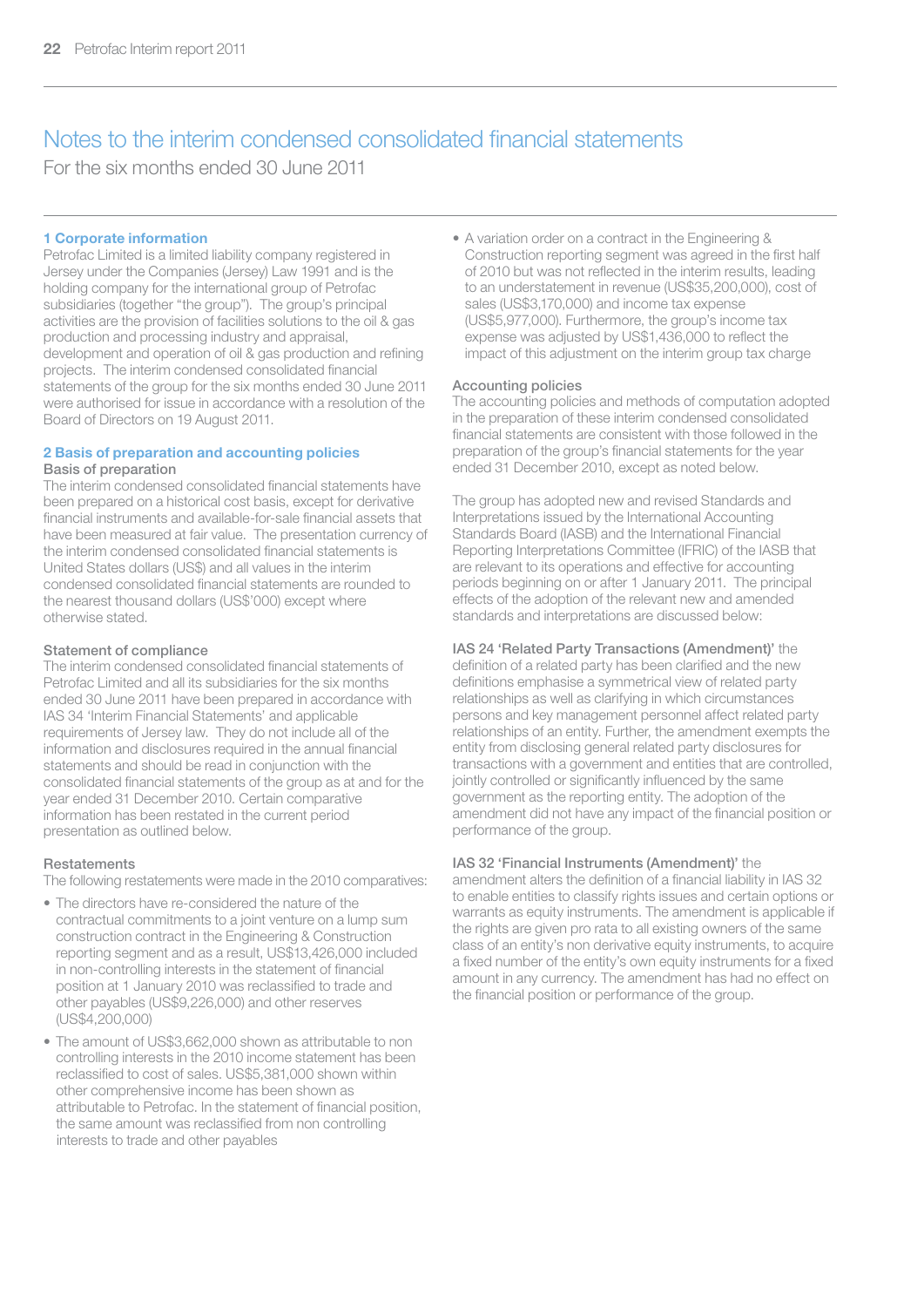#### 3 Segment information

The following tables represent revenue and profit information relating to the group's primary business segments for the six months ended 30 June 2011.

Included within the Engineering, Training Services and Production Solutions segment are three diverse businesses none of which have ever met the quantitative thresholds set by IFRS 8 'Operating Segments' for determining reportable segments.

The consolidation adjustments and corporate columns include certain balances which due to their nature are not allocated to segments.

|                                                                        |                                           |                                                     | Engineering,                                                  |                                    |                                   |                                                            |                   |
|------------------------------------------------------------------------|-------------------------------------------|-----------------------------------------------------|---------------------------------------------------------------|------------------------------------|-----------------------------------|------------------------------------------------------------|-------------------|
|                                                                        | Engineering &<br>Construction<br>US\$'000 | Offshore<br>Engineering &<br>Operations<br>US\$'000 | Training<br>Services &<br>Production<br>Solutions<br>US\$'000 | Energy<br>Developments<br>US\$'000 | Corporate<br>& others<br>US\$'000 | Consolidation<br>adjustments &<br>eliminations<br>US\$'000 | Total<br>US\$'000 |
| Six months ended 30 June 2011<br>(unaudited)<br>Revenue                |                                           |                                                     |                                                               |                                    |                                   |                                                            |                   |
| <b>External sales</b>                                                  | 1.875.561                                 | 558.111                                             | 117.724                                                       | 159,685                            |                                   |                                                            | 2,711,081         |
| Inter-segment sales                                                    | 28.167                                    | 22.931                                              | 75.812                                                        |                                    | $\overline{\phantom{0}}$          | (126.910)                                                  |                   |
| Total revenue                                                          | 1,903,728                                 | 581,042                                             | 193,536                                                       | 159,685                            |                                   | (126, 910)                                                 | 2,711,081         |
| Segment results                                                        | 235,810                                   | 39,234                                              | 14,247                                                        | 23,158                             | (210)                             | (8,353)                                                    | 303,886           |
| Unallocated corporate costs                                            |                                           | -                                                   |                                                               |                                    | (5,426)                           |                                                            | (5,426)           |
| Profit/(loss) from operations before<br>tax and finance income/(costs) | 235.810                                   | 39.234                                              | 14.247                                                        | 23.158                             | (5.636)                           | (8, 353)                                                   | 298,460           |
| Share of losses of associates                                          | -                                         | $\overline{\phantom{0}}$                            |                                                               | (687)                              |                                   |                                                            | (687)             |
| Finance costs                                                          |                                           | (28)                                                | (311)                                                         | (1.526)                            | (1.763)                           | 206                                                        | (3,422)           |
| Finance income                                                         | 4.891                                     | 209                                                 | 199                                                           | 16                                 | 438                               | (510)                                                      | 5,243             |
| Profit/(loss) before<br>income tax                                     | 240.701                                   | 39.415                                              | 14,135                                                        | 20.961                             | (6,961)                           | (8.657)                                                    | 299,594           |
| Income tax (expense)/benefit                                           | (34, 584)                                 | (7,646)                                             | (1,018)                                                       | (13, 247)                          | 3,355                             |                                                            | (53, 140)         |
| Non-controlling interests                                              | (168)                                     |                                                     |                                                               |                                    |                                   |                                                            | (168)             |
| Profit/(loss) for the period<br>attributable to Petrofac               |                                           |                                                     |                                                               |                                    |                                   |                                                            |                   |
| Limited shareholders                                                   | 205.949                                   | 31.769                                              | 13,117                                                        | 7.714                              | (3,606)                           | (8,657)                                                    | 246,286           |
| Other segment information                                              |                                           |                                                     |                                                               |                                    |                                   |                                                            |                   |
| Depreciation and amortisation                                          | 12.642                                    | 2.027                                               | 3.899                                                         | 15.711                             | 245                               | (330)                                                      | 34,194            |
| Other long-term employment benefits                                    | 7.728                                     | 169                                                 | 304                                                           | 36                                 | 50                                |                                                            | 8.287             |
| Share-based payments                                                   | 5.356                                     | 1.037                                               | 765                                                           | 1.086                              | 1.666                             | $\overline{\phantom{a}}$                                   | 9,910             |
|                                                                        |                                           |                                                     |                                                               |                                    |                                   |                                                            |                   |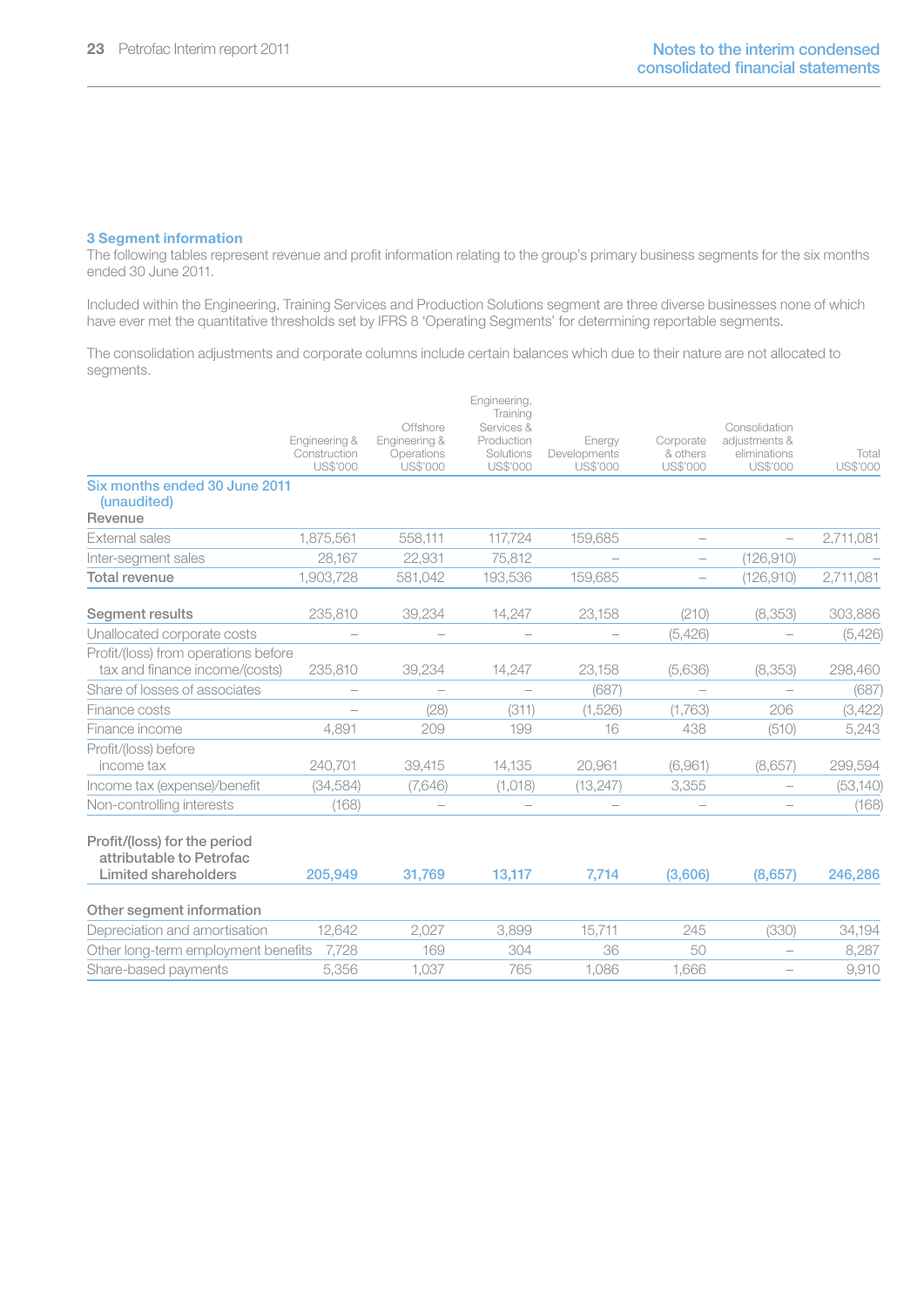# Notes to the interim condensed consolidated financial statements continued

### 3 Segment information continued

|                                                                                  | Engineering &<br>Construction<br>US\$'000<br>Restated | Offshore<br>Engineering &<br>Operations<br>US\$'000 | Engineering,<br>Training<br>Services &<br>Production<br>Solutions<br>US\$'000 | Energy<br>Developments<br>US\$'000 | Corporate<br>& others<br>US\$'000<br>Restated | Consolidation<br>adjustments &<br>eliminations<br>US\$'000 | Total<br>US\$'000 |
|----------------------------------------------------------------------------------|-------------------------------------------------------|-----------------------------------------------------|-------------------------------------------------------------------------------|------------------------------------|-----------------------------------------------|------------------------------------------------------------|-------------------|
| Six months ended 30 June 2010<br>(unaudited)<br>Revenue                          |                                                       |                                                     |                                                                               |                                    |                                               |                                                            |                   |
| External sales                                                                   | 1.622.694                                             | 325.537                                             | 111,339                                                                       | 106,258                            |                                               |                                                            | 2,165,828         |
| Inter-segment sales                                                              |                                                       | 1.641                                               | 50,166                                                                        |                                    | $\overline{\phantom{m}}$                      | (51, 807)                                                  |                   |
| Total revenue                                                                    | 1.622.694                                             | 327.178                                             | 161.505                                                                       | 106.258                            |                                               | (51.807)                                                   | 2,165,828         |
| Segment results                                                                  | 242,722                                               | 5,774                                               | 13,582                                                                        | 37,104                             | (734)                                         | 204                                                        | 298,652           |
| Gain on EnQuest demerger                                                         | $\overline{\phantom{0}}$                              | $\overline{\phantom{0}}$                            | $\overline{\phantom{0}}$                                                      | 125,569                            |                                               |                                                            | 125,569           |
| Unallocated corporate costs                                                      |                                                       |                                                     |                                                                               |                                    | (7,712)                                       |                                                            | (7, 712)          |
| Profit/(loss) from operations before<br>tax and finance income/(costs)           | 242.722                                               | 5.774                                               | 13,582                                                                        | 162.673                            | (8,446)                                       | 204                                                        | 416,509           |
| Finance costs                                                                    |                                                       | (425)                                               | (619)                                                                         | (2,400)                            | (3,531)                                       | 2.395                                                      | (4,580)           |
| Finance income                                                                   | 5.001                                                 | 97                                                  | 86                                                                            | 112                                | 2.148                                         | (2, 395)                                                   | 5,049             |
| Profit/(loss) before tax                                                         | 247.723                                               | 5.446                                               | 13.049                                                                        | 160.385                            | (9.829)                                       | 204                                                        | 416.978           |
| Income tax (expense)/income                                                      | (42.132)                                              | (1.492)                                             | 91                                                                            | (17.269)                           | (443)                                         |                                                            | (61.245)          |
| Non-controlling interests                                                        | 901                                                   |                                                     | (99)                                                                          |                                    |                                               |                                                            | 802               |
| Profit/(loss) for the period<br>attributable to Petrofac Limited<br>shareholders | 206,492                                               | 3.954                                               | 13.041                                                                        | 143.116                            | (10, 272)                                     | 204                                                        | 356,535           |
| Other segment information                                                        |                                                       |                                                     |                                                                               |                                    |                                               |                                                            |                   |
| Depreciation and amortisation                                                    | 17,056                                                | 1,211                                               | 7,913                                                                         | 32.729                             | 151                                           | (329)                                                      | 58,731            |
| Other long-term employment benefits                                              | 6.005                                                 | 1.109                                               | 134                                                                           | 30                                 | 51                                            | $\overline{\phantom{0}}$                                   | 7,329             |
| Share-based payments                                                             | 3,292                                                 | 968                                                 | 463                                                                           | 561                                | 1.254                                         |                                                            | 6,538             |
|                                                                                  | Engingering &                                         | Offshore<br>Engineering &                           | Engineering,<br>Training<br>Services &<br>Production                          | Fnorm/                             |                                               | Consolidation<br>Comorate adjustments &                    |                   |

|                                                                             | Engineering &<br>Construction<br>US\$'000 | Offshore<br>Engineering &<br>Operations<br>US\$'000 | Services &<br>Production<br>Solutions<br>US\$'000 | Energy<br>Developments<br>US\$'000 | Corporate<br>& others<br>US\$'000 | Consolidation<br>adjustments &<br>eliminations<br>US\$'000 | Total<br>US\$'000 |
|-----------------------------------------------------------------------------|-------------------------------------------|-----------------------------------------------------|---------------------------------------------------|------------------------------------|-----------------------------------|------------------------------------------------------------|-------------------|
| Year ended 31 December 2010<br>(audited)                                    |                                           |                                                     |                                                   |                                    |                                   |                                                            |                   |
| Revenue                                                                     |                                           |                                                     |                                                   |                                    |                                   |                                                            |                   |
| External sales                                                              | 3,232,174                                 | 710,080                                             | 223,748                                           | 188,215                            |                                   |                                                            | 4,354,217         |
| Inter-segment sales                                                         | 21,732                                    | 11,821                                              | 131,538                                           |                                    |                                   | (165, 091)                                                 |                   |
| Total revenue                                                               | 3,253,906                                 | 721,901                                             | 355,286                                           | 188,215                            |                                   | (165, 091)                                                 | 4,354,217         |
| Segment results                                                             | 438,867                                   | 24,506                                              | 26,590                                            | 66,290                             | (900)                             | (3,362)                                                    | 551,991           |
| Gain on EnQuest demerger                                                    |                                           |                                                     |                                                   | 124,864                            |                                   |                                                            | 124,864           |
| Unallocated corporate costs                                                 |                                           |                                                     |                                                   |                                    | (13, 405)                         |                                                            | (13, 405)         |
| Profit/(loss) from operations before                                        |                                           |                                                     |                                                   |                                    |                                   |                                                            |                   |
| tax and finance income/(costs)                                              | 438.867                                   | 24,506                                              | 26.590                                            | 191,154                            | (14, 305)                         | (3,362)                                                    | 663,450           |
| Share of loss of associate                                                  |                                           |                                                     |                                                   | (131)                              |                                   |                                                            | (131)             |
| Finance costs                                                               |                                           | (968)                                               | (696)                                             | (3, 121)                           | (3,659)                           | 3,313                                                      | (5, 131)          |
| Finance income                                                              | 9,741                                     | 209                                                 | 525                                               | 348                                | 2,699                             | (3,313)                                                    | 10,209            |
| Profit/(loss) before tax                                                    | 448,608                                   | 23,747                                              | 26,419                                            | 188,250                            | (15, 265)                         | (3,362)                                                    | 668,397           |
| Income tax (expense)/benefit                                                | (75, 550)                                 | (6,519)                                             | 1,144                                             | (31,895)                           | 2,275                             |                                                            | (110, 545)        |
| Non-controlling interests                                                   | (35)                                      |                                                     |                                                   |                                    |                                   |                                                            | (35)              |
| Profit/(loss) for the year attributable<br>to Petrofac Limited shareholders | 373,023                                   | 17,228                                              | 27,563                                            | 156,355                            | (12,990)                          | (3,362)                                                    | 557,817           |
|                                                                             |                                           |                                                     |                                                   |                                    |                                   |                                                            |                   |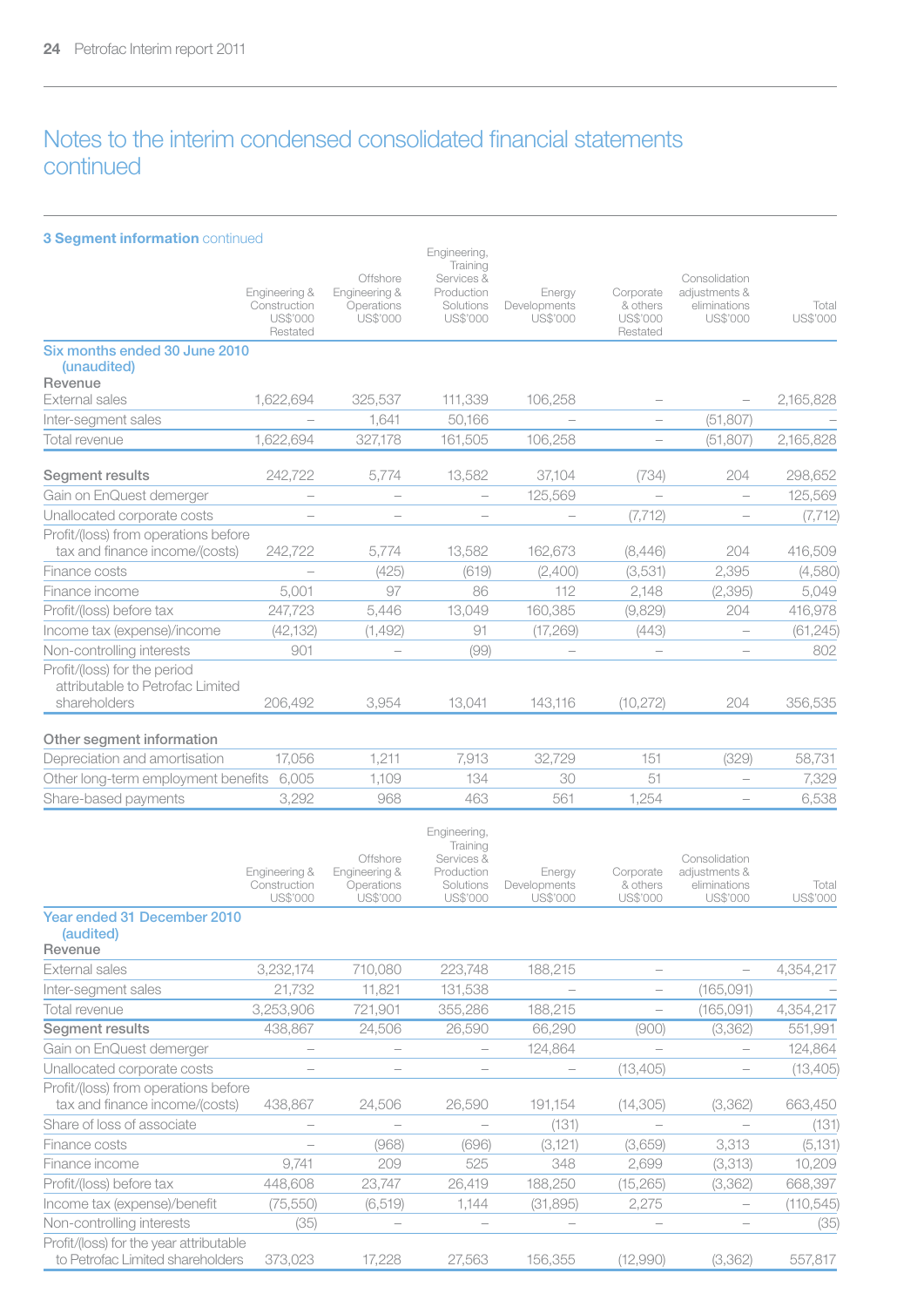|                                            | Engineering &<br>Construction<br>US\$'000 | Offshore<br>Engineering &<br>Operations<br>US\$'000 | Engineering,<br>Training<br>Services &<br>Production<br>Solutions<br>US\$'000 | Enerav<br>Developments<br>US\$'000 | Corporate<br>& others<br>US\$'000 | Consolidation<br>adiustments &<br>eliminations<br>US\$'000 | Total<br>US\$'000 |
|--------------------------------------------|-------------------------------------------|-----------------------------------------------------|-------------------------------------------------------------------------------|------------------------------------|-----------------------------------|------------------------------------------------------------|-------------------|
| Other segment information                  |                                           |                                                     |                                                                               |                                    |                                   |                                                            |                   |
| Depreciation and amortisation              | 35.384                                    | 2.835                                               | 8.076                                                                         | 49.816                             | 367                               | (575)                                                      | 95,903            |
| Other long-term employment benefits 10,435 |                                           | 613                                                 | 1.581                                                                         | 54                                 | 87                                |                                                            | 12,770            |
| Share-based payments                       | 7.693                                     | 1.167                                               | 1.896                                                                         | .121                               | 2.907                             |                                                            | 14.784            |

The significant movements in total group assets as at 30 June 2011 compared to total assets as at 31 December 2010 are primarily in the following segments:

|                                     | Engineering &<br>Construction<br>US\$'000 | Energy<br>Developments<br>US\$'000 |
|-------------------------------------|-------------------------------------------|------------------------------------|
| Total assets as at 30 June 2011     | 3.780.018                                 | 563,435                            |
| Total assets as at 31 December 2010 | 3.008.719                                 | 322.437                            |

Increase in Engineering & Construction segment assets during the period is primarily due to increase in cash and cash equivalents of US\$833,255,000 mainly as a result of advances received on EPC contracts.

Increase in Energy Developments segment assets during the period is primarily due to additions to property, plant and equipment of US\$138,961,000 mainly relating to the purchase of Floating Production Storage and Offloading Vessels (FPSOs) (see note 9) and recognition of a receivable on the Berantai RSC contract in Malaysia of US\$79,745,000 and a receivable from joint venture partners for the purchase of the FPSO Berantai (formerly the East Fortune) of US\$30,103,000.

### 4 Revenues

|                                | Six months ended Six months ended |           | Year ended  |
|--------------------------------|-----------------------------------|-----------|-------------|
|                                | 30 June                           | 30 June   | 31 December |
|                                | 2011                              | 2010      | 2010        |
|                                | <b>Unaudited</b>                  | Unaudited | Audited     |
|                                | <b>US\$'000</b>                   | US\$'000  | US\$'000    |
|                                |                                   | Restated  |             |
| Rendering of services          | 2.651.110                         | 2.078.445 | 4,202,371   |
| Sale of crude oil & gas        | 55,827                            | 85.012    | 146.075     |
| Sale of processed hydrocarbons | 4.144                             | 2.371     | 5.771       |
|                                | 2.711.081                         | 2.165.828 | 4.354.217   |

Included in revenues from rendering of services are Offshore Engineering & Operations, Engineering Services, Training Services and Production Solutions revenues of a 'pass-through' nature with zero or low margins amounting to US\$111,274,000 (six months ended 30 June 2010: US\$95,011,000; year ended 31 December 2010: US\$227,974,000).

#### 5 Cost of sales

Also included in cost of sales are forward points and ineffective portions on derivatives designated as cash flow hedges and gains on undesignated derivatives of US\$1,150,000 (six months ended 30 June 2010: US\$3,175,000 gains; year ended 31 December 2010: US\$3,409,000 losses).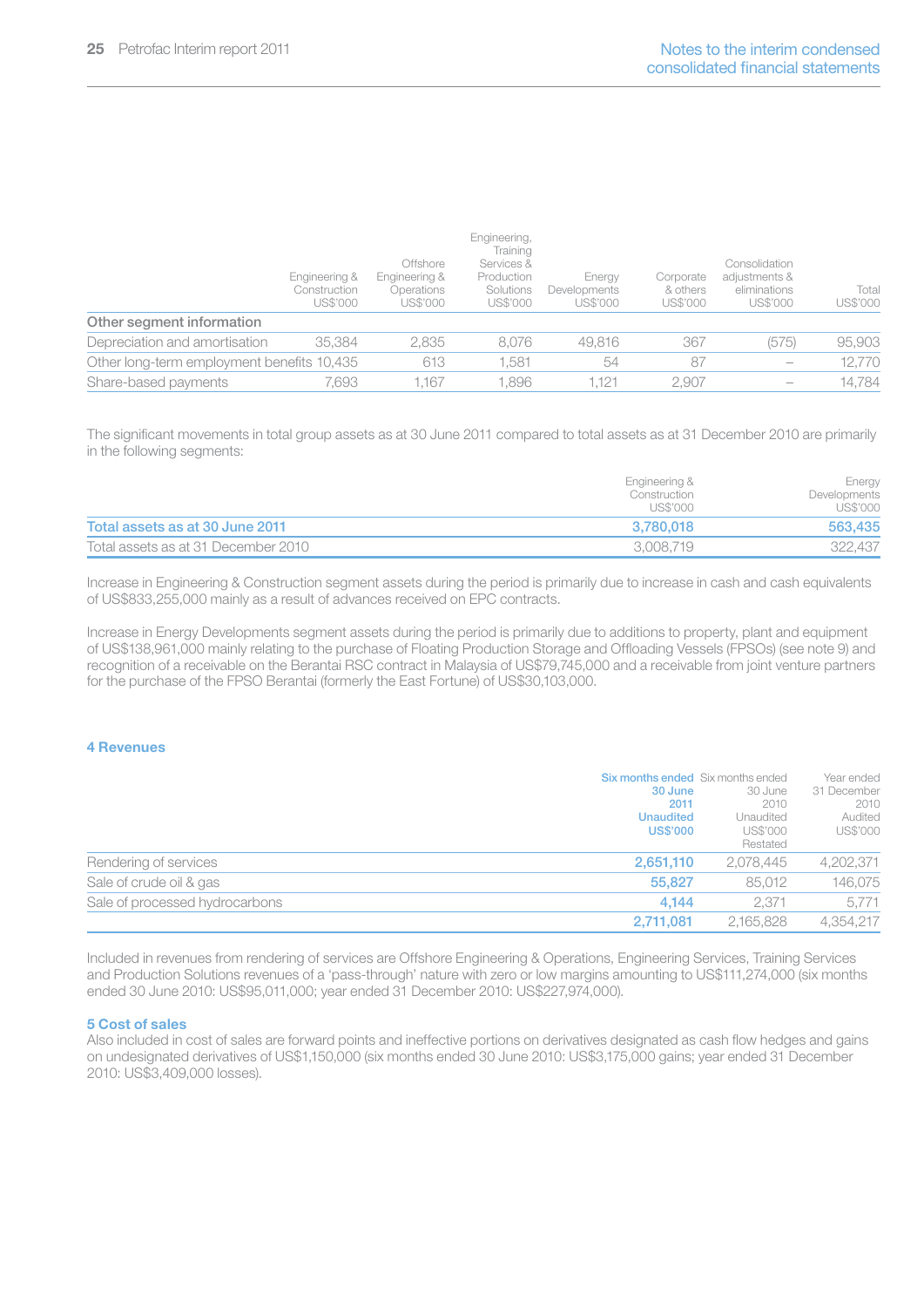# Notes to the interim condensed consolidated financial statements continued

#### 6 Income tax

Income tax expense is recognised based on management's best estimate of the annual income tax rate applied to the pre tax income of the interim period.

The major components of the income tax expense are as follows:

|                                                                   | <b>SIX INDINIS BRUSH AXILIMINS BRUSH</b> |           | leal ellueu |
|-------------------------------------------------------------------|------------------------------------------|-----------|-------------|
|                                                                   | 30 June                                  | 30 June   | 31 December |
|                                                                   | 2011                                     | 2010      | 2010        |
|                                                                   | <b>Unaudited</b>                         | Unaudited | Audited     |
|                                                                   | <b>US\$'000</b>                          | US\$'000  | US\$'000    |
|                                                                   |                                          | Restated  |             |
| Current income tax                                                |                                          |           |             |
| Current income tax charge                                         | 65,485                                   | 59,921    | 115.199     |
| Adjustments in respect of current income tax of previous periods  | (158)                                    | (3,495)   | (2,843)     |
| Deferred income tax                                               |                                          |           |             |
| Relating to origination and reversal of temporary differences     | (11.789)                                 | 5.484     | 907         |
| Adjustments in respect of deferred income tax of previous periods | (398)                                    | (665)     | (2, 718)    |
|                                                                   | 53.140                                   | 61.245    | 110,545     |
|                                                                   |                                          |           |             |

The group's effective tax rate for the six months is 17.7% (excluding the 2010 gain from the demerger; six months ended 30 June 2010: 21.0%; year ended 31 December 2010: 20.3%).

Excluding the gain from the demerger, the effective tax rate has decreased from the comparable 2010 period and the year ended 31 December 2010. The effective tax rate for the group for the year to 31 December 2011 is expected to be 21.7%. However, due to the timing of profit recognition on Engineering & Construction contracts between the first half and second half of the year, a lower tax charge and effective tax rate is acknowledged in the first half of 2011.

If the consequences of the timing issues noted above are accounted for, the effective tax rate for 2011 for the group is expected to be greater than the effective tax rate in the comparable 2010 periods. This is a result of changes in the overall mix of taxable jurisdictions within which Engineering & Construction operate.

In March 2011, the UK Government announced its intention to reduce the UK corporation tax rate from 28% to 26% effective from 1 April 2011 and then to further reduce the UK corporation tax rate to 23% over the course of the next three years. As of 30 June 2011, the initial tax rate change to 26% was substantively enacted and the deferred tax asset and liabilities are disclosed at the new rate. The deferred tax assets and liabilities would have reduced by approximately US\$1,142,000 and US\$17,000 respectively, had the further changes to the corporation tax rate down to 23% been substantively enacted as of the said date.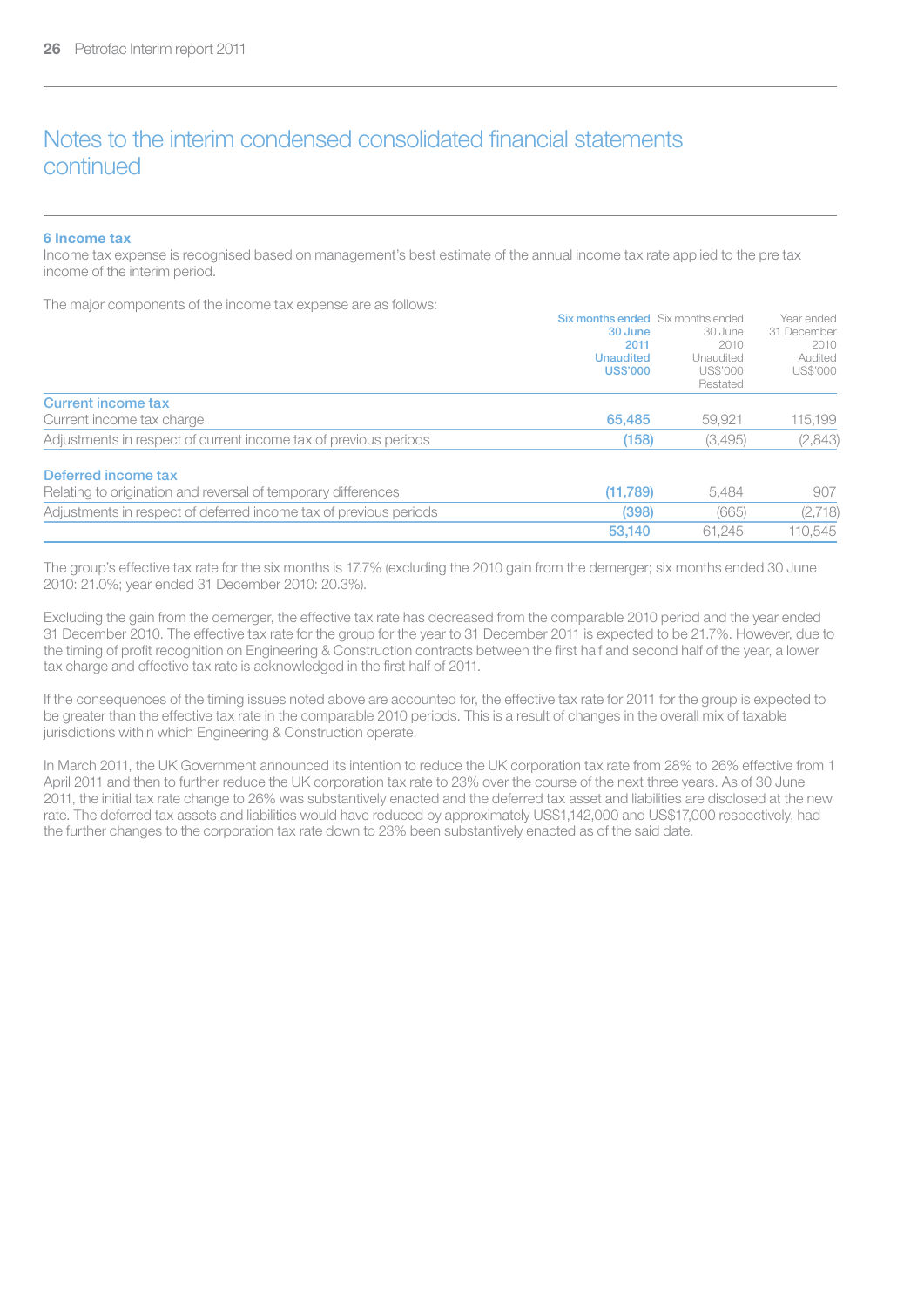#### 7 Earnings per share

Basic earnings per share amounts are calculated by dividing the net profit for the period attributable to ordinary shareholders by the weighted average number of ordinary shares outstanding during the period.

Diluted earnings per share amounts are calculated by dividing the net profit attributable to ordinary shareholders, after adjusting for any dilutive effect, by the weighted average number of ordinary shares outstanding during the period, adjusted for the effects of ordinary shares granted under the employee share award schemes which are held in trust.

The following reflects the income and share data used in calculating basic and diluted earnings per share:

|                                                                                       | Six months ended Six months ended<br>30 June<br>2011<br><b>Unaudited</b><br><b>US\$'000</b> | 30 June<br>2010<br>Unaudited<br>US\$'000<br>Restated | Year ended<br>31 December<br>2010<br>Audited<br>US\$'000 |
|---------------------------------------------------------------------------------------|---------------------------------------------------------------------------------------------|------------------------------------------------------|----------------------------------------------------------|
| Net profit attributable to ordinary shareholders for basic                            |                                                                                             |                                                      |                                                          |
| and diluted earnings per share excluding gain on EnQuest demerger                     | 246,286                                                                                     | 230,966                                              | 432,953                                                  |
| Net profit attributable to ordinary shareholders for basic                            |                                                                                             |                                                      |                                                          |
| and diluted earnings per share including gain on EnQuest demerger                     | 246,286                                                                                     | 356,535                                              | 557.817                                                  |
| Weighted average number of ordinary shares for basic earnings per share               | 338,703                                                                                     | 338.817                                              | 338,867                                                  |
| Effect of diluted potential ordinary shares granted under share-based payment schemes | 4.134                                                                                       | 4.314                                                | 4.493                                                    |
| Adjusted weighted average number of ordinary shares for diluted earnings per share    | 342.837                                                                                     | 343.131                                              | 343,360                                                  |

### 8 Dividends paid and proposed

|                                                  | <b>Six months ended</b> Six months ended |           | Year ended  |
|--------------------------------------------------|------------------------------------------|-----------|-------------|
|                                                  | 30 June                                  | 30 June   | 31 December |
|                                                  | 2011                                     | 2010      | 2010        |
|                                                  | <b>Unaudited</b>                         | Unaudited | Audited     |
|                                                  | <b>US\$'000</b>                          | US\$'000  | US\$'000    |
| Declared and paid during the period              |                                          |           |             |
| Equity dividends on ordinary shares:             |                                          |           |             |
| Final dividend for 2009: 25.10 cents per share   |                                          | 85.291    | 85.291      |
| Interim dividend for 2010: 13.80 cents per share |                                          |           | 46.757      |
| Final dividend for 2010: 30.00 cents per share   | 101.788                                  |           |             |
|                                                  | 101.788                                  | 85,291    | 132.048     |

The Company proposes an interim dividend of 17.40 cents per share which was approved by the Board on 19 August 2011 for payment on 21 October 2011.

#### 9 Property, plant and equipment

Increase in property, plant and equipment during the period mainly comprises of the purchases and upgrade of the FPSO Berantai, the Jasmine Venture FPSO (renamed FPF3) and the Cossack Pioneer FPSO (renamed FPF4) for a combined cost of US\$135,465,000.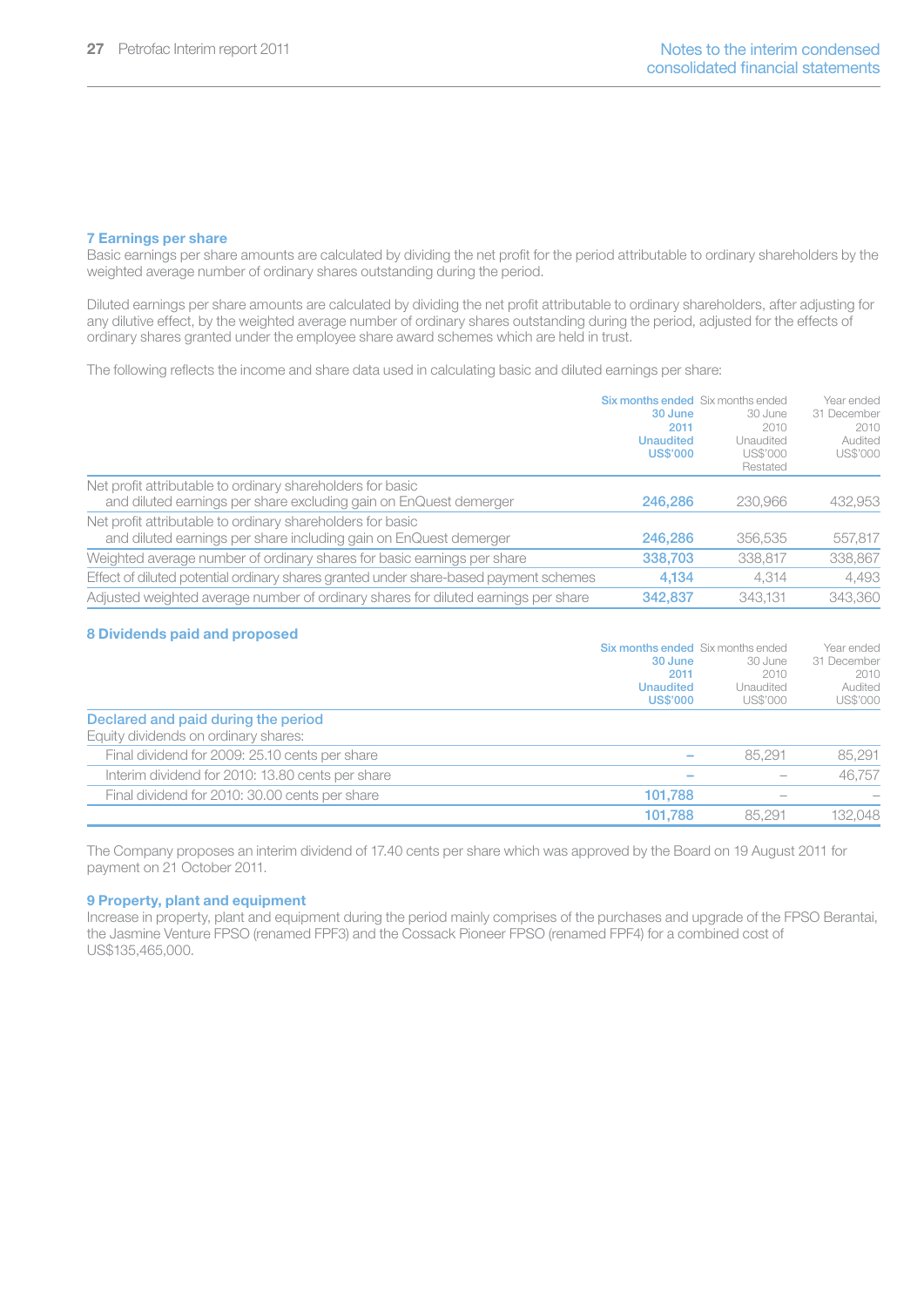# Notes to the interim condensed consolidated financial statements continued

#### 10 Goodwill

The net increase in the goodwill balance in the current period mainly represents unrealised foreign exchange gains on translation of US\$2,546,000 with the balance being the payment of additional deferred consideration in respect of the SPD Group Limited and Caltec Limited acquisitions.

#### 11 Investment in associates and available-for-sale financial assets

During the period an additional investment of US\$50,000,000 was made in Seven Energy International Limited (Seven Energy) which increased the group's shareholding in the company from 15% to 20% which has resulted in the group exercising significant influence over the financial and operating policy decisions of Seven Energy. As a result the available-for-sale financial asset with a carrying value of US\$101,251,000 at 31 December 2010 has been reclassified as an investment in associate from 10 June 2011. The movement in investment in associates during the period is as follows:

|                                                                    | <b>US\$'000</b> |
|--------------------------------------------------------------------|-----------------|
| As at 1 January 2011                                               | 16.349          |
| Transfer from available-for-sale financial assets                  | 101.251         |
| Additional investment in Seven Energy, including transaction costs | 50,359          |
| Share of loss in associates                                        | (687)           |
|                                                                    | 167.272         |

### 12 Derivative financial instruments

The movement during the period is due to changes in the fair value of derivative financial instruments which the group uses to hedge its risk against foreign currency exposure on sales, purchases and borrowings that are entered into in a currency other than US dollars and exposure to oil price revenue fluctuations.

During the period the group entered into various fuel oil swaps for hedging gas production of 12,700MT with maturities ranging from January 2012 to May 2012. In addition, two crude oil swaps were also entered into for hedging oil production of 16,800 bbl with maturities from January 2012 to February 2012.

During the period the group entered into the following foreign exchange forward contracts designated as cash flow hedges:

|                    | Sales                              |                        | Purchases                               |                                |
|--------------------|------------------------------------|------------------------|-----------------------------------------|--------------------------------|
| Currencies         | Foreign currency<br>amount<br>'000 | equivalent<br>US\$'000 | US\$ Foreign currency<br>amount<br>'000 | US\$<br>equivalent<br>US\$'000 |
| Euro               | 153.925                            | 218.639                | 311.400                                 | 425,422                        |
| Sterling           | $\overline{\phantom{a}}$           | $\hspace{0.05cm}$      | 72,800                                  | 118.668                        |
| <b>UAE Dirhams</b> | 3.307.095                          | 900,000                | .652.850                                | 450,000                        |

#### 13 Cash and cash equivalents

For the purposes of the interim condensed consolidated cash flow statement, cash and cash equivalents comprise the following:

|                              | 30 June<br>2011<br><b>Unaudited</b><br><b>US\$'000</b> | 30 June<br>2010<br>Unaudited<br>US\$'000 | 31 December<br>2010<br>Audited<br>US\$'000 |
|------------------------------|--------------------------------------------------------|------------------------------------------|--------------------------------------------|
| Cash at bank and in hand     | 359,846                                                | 215,356                                  | 244.018                                    |
| Short-term deposits          | 1.488.403                                              | 859,497                                  | 818.987                                    |
| Cash and short-term deposits | 1.848.249                                              | 1.074.853                                | 1.063.005                                  |
| Bank overdrafts              | (29.595)                                               | (29.218)                                 | (28,908)                                   |
|                              | 1.818.654                                              | 1.045.635                                | 1.034.097                                  |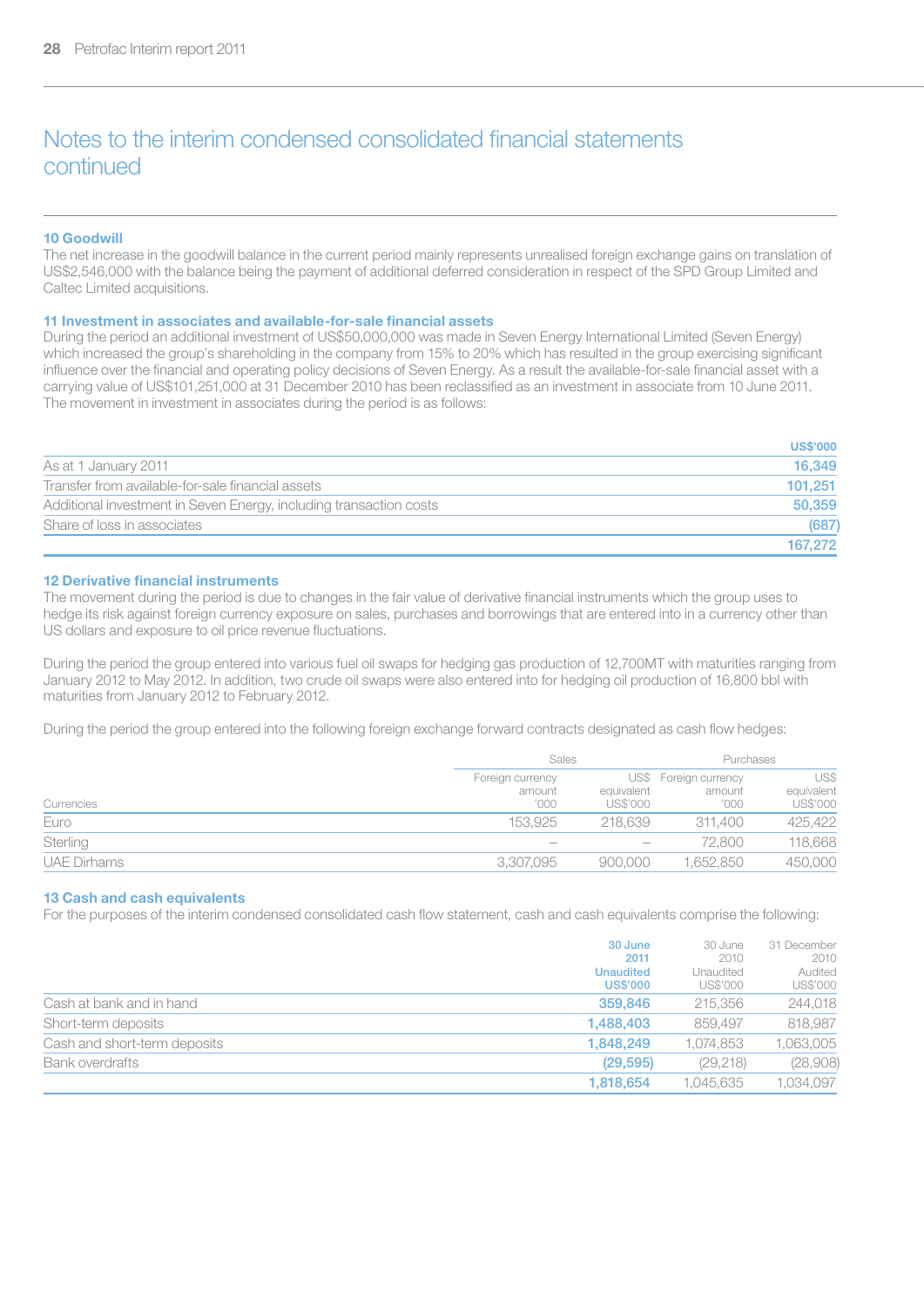#### 14 Treasury shares and share-based payments

During the period, the Company acquired 1,950,000 (30 June 2010: 2,122,786; 31 December 2010: 2,122,960) of its own shares at a cost of US\$47,387,000 (30 June 2010: US\$37,016,000; 31 December 2010: US\$36,486,000) for the purpose of making awards under the group's employee share schemes and these shares have been classified in the balance sheet as treasury shares within equity. In addition during the period 2,407,103 shares (including 288,408 accrued dividend shares) with a cost of US\$31,013,000 were transferred out of the Employee Benefit Trust on vesting of various employee share scheme awards as shown below.

The following table shows the movements in the number of shares held under the three group employee share schemes excluding the 8% EnQuest demerger uplift adjustment and rolled up dividends:

|                                                 | Deferred Bonus<br>Share Plan*<br>Number | Performance<br>Share Plan<br>Number | Restricted<br>Share Plan<br>Number |
|-------------------------------------------------|-----------------------------------------|-------------------------------------|------------------------------------|
| Outstanding at 1 January 2011                   | 4.082.311                               | 1.350.189                           | 1,003,712                          |
| Granted during the period                       | 1.491.820                               | 482.379                             | 134,394                            |
| Vested during the period                        | (1.648.147)                             | (419.379)                           | (21,007)                           |
| Forfeited during the period                     | (72.482)                                | $\sim$                              |                                    |
| Outstanding but not exercisable at 30 June 2011 | 3.853.502                               | 1.413.189                           | 1.117.099                          |

Made up of following awards:

| 2007 | $\sim$    | $\sim$                   | 105.932   |
|------|-----------|--------------------------|-----------|
| 2008 | $\sim$    | $\overline{\phantom{m}}$ | 644,535   |
| 2009 | 1.362.436 | 540.532                  | 36.658    |
| 2010 | 1.008.528 | 390.278                  | 195,580   |
| 2011 | 1.482.538 | 482.379                  | 134,394   |
|      | 3,853,502 | 1.413.189                | 1,117,099 |

\* Includes invested and matching shares.

The fair value of the equity-settled awards granted during the period ended 30 June 2011 in respect of the Deferred Bonus Share Plan were estimated based on the quoted closing market price of 1,426 pence per Company share at the date of grant with an assumed vesting rate of 98.0% per annum over the vesting period of the plan.

The fair value of the non-market based equity-settled awards granted during the period ended 30 June 2011 representing 50% of the total Performance Share Plan award were estimated based on the quoted closing market price of 1,426 pence per Company share at the date of grant with an assumed vesting rate of 95.0% per annum over the three year vesting period of the plan. The remaining 50% of these awards which are market performance based were fair valued by an independent valuer at 788 pence per share using a Monte Carlo simulation model taking into account the terms and conditions of the plan rules and using the following assumptions at the date of grant:

| Expected share price volatility (based on median of comparator group's three-year volatilities) | 51.0%       |
|-------------------------------------------------------------------------------------------------|-------------|
| Share price correlation with comparator group                                                   | 43.0%       |
| Risk-free interest rate                                                                         | 17%         |
| Expected life of share award                                                                    | three years |

The fair value of the equity-settled awards granted at various dates during the period ended 30 June 2011 in respect of the Restricted Share Plan were based on an average market price of 1,398 pence with an assumed vesting rate of 95.0% per annum over the vesting period of the plan.

The group has recognised an expense in the income statement for the period to 30 June 2011 relating to employee share-based incentives of US\$9,910,000 (six months ended 30 June 2010: US\$6,538,000; year ended 31 December 2010: US\$14,784,000) which has been transferred to the reserve for share-based payments along with US\$16,906,000 of the remaining bonus liability accrued for the year ended 31 December 2010 (30 June 2010: US\$12,750,000; 31 December 2010: US\$12,750,000) which has been voluntarily elected or mandatorily obliged to be settled in shares granted during the period.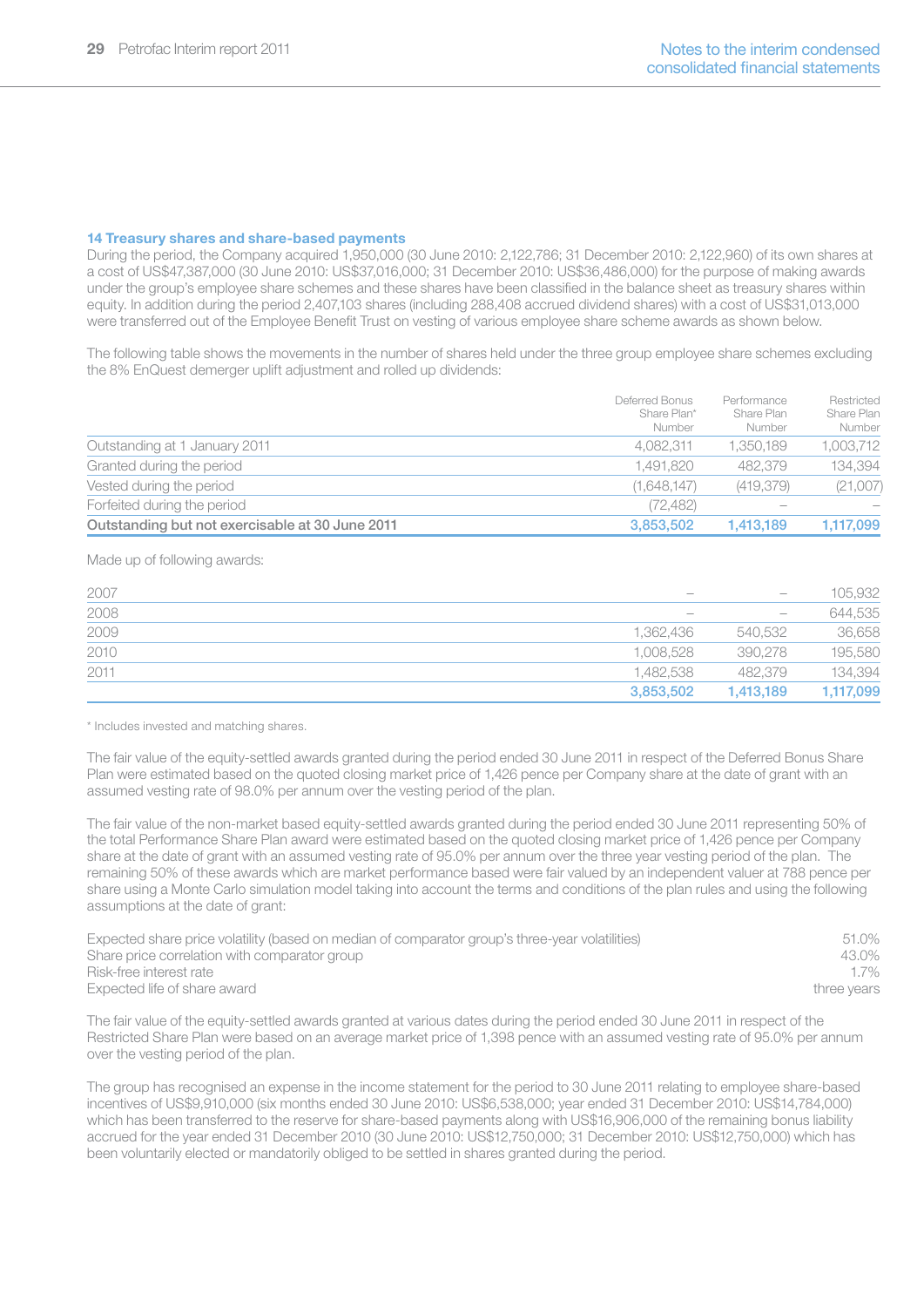# Notes to the interim condensed consolidated financial statements continued

15 Other reserves

| <b>15 Other reserves</b>                                                                        | Net unrealised                                                              |                                                                |                                                |                                                    |                   |
|-------------------------------------------------------------------------------------------------|-----------------------------------------------------------------------------|----------------------------------------------------------------|------------------------------------------------|----------------------------------------------------|-------------------|
|                                                                                                 | gains/(losses)<br>on available-for-<br>sale financial<br>assets<br>US\$'000 | Net unrealised<br>(losses)/gains<br>on derivatives<br>US\$'000 | Foreign<br>currency<br>translation<br>US\$'000 | Reserve for<br>share-based<br>payments<br>US\$'000 | Total<br>US\$'000 |
| Balance at 1 January 2011                                                                       | 70                                                                          | (2,797)                                                        | (19, 418)                                      | 56,873                                             | 34,728            |
| Foreign currency translation                                                                    | $\overline{\phantom{0}}$                                                    |                                                                | 9,934                                          | $\overline{\phantom{0}}$                           | 9,934             |
| Disposal of available-for-sale financial assets                                                 | (70)                                                                        |                                                                |                                                |                                                    | (70)              |
| Net gains on cash flow hedges recycled in the period                                            |                                                                             | 5,980                                                          |                                                |                                                    | 5,980             |
| Net changes in fair value of derivatives and financial assets<br>designated as cash flow hedges |                                                                             | 14.055                                                         |                                                |                                                    | 14.055            |
| Share-based payments charge (note 14)                                                           | ÷                                                                           |                                                                |                                                | 9.910                                              | 9.910             |
| Transfer during the period (note 14)                                                            | $\overline{\phantom{a}}$                                                    | $\overline{\phantom{a}}$                                       | $\overline{\phantom{a}}$                       | 16.906                                             | 16.906            |
| Shares vested during the period (note 14)                                                       | ÷                                                                           |                                                                |                                                | (27, 250)                                          | (27, 250)         |
| Deferred tax on share-based payments reserve                                                    | $\overline{\phantom{a}}$                                                    |                                                                |                                                | (3,660)                                            | (3,660)           |
| Balance at 30 June 2011 (unaudited)                                                             | L.                                                                          | 17,238                                                         | (9.484)                                        | 52,779                                             | 60,533            |
| Balance at 1 January 2010                                                                       | 74                                                                          | 32,773                                                         | (64, 328)                                      | 56,875                                             | 25,394            |
| Foreign currency translation                                                                    | $\overline{\phantom{a}}$                                                    |                                                                | (10, 247)                                      | $\overline{\phantom{0}}$                           | (10, 247)         |
| Foreign currency translation recycled to income statement<br>in the period on EnQuest demerger  |                                                                             |                                                                | 45,818                                         |                                                    | 45.818            |
| Disposal of available-for-sale financial assets                                                 | (74)                                                                        |                                                                | $\overline{\phantom{a}}$                       | $\overline{\phantom{a}}$                           | (74)              |
| Net gains on cash flow hedges recycled in the period                                            | $\overline{\phantom{a}}$                                                    | (14, 409)                                                      | ÷                                              | ÷                                                  | (14, 409)         |
| Net changes in fair value of derivatives and financial assets<br>designated as cash flow hedges |                                                                             | (35, 470)                                                      | $\overline{\phantom{a}}$                       |                                                    | (35, 470)         |
| Share-based payments charge (note 14)                                                           | $\overline{\phantom{0}}$                                                    |                                                                |                                                | 6.538                                              | 6,538             |
| Transfer during the period (note 14)                                                            |                                                                             |                                                                |                                                | 12,750                                             | 12,750            |
| Shares vested during the period                                                                 | $\overline{\phantom{0}}$                                                    | $\overline{\phantom{a}}$                                       | $\overline{\phantom{0}}$                       | (24, 895)                                          | (24, 895)         |
| Deferred tax on share based payments reserve                                                    | $\overline{\phantom{0}}$                                                    |                                                                |                                                | (2,078)                                            | (2,078)           |
| Balance at 30 June 2010 (unaudited)                                                             | ÷                                                                           | (17,106)                                                       | (28, 757)                                      | 49,190                                             | 3,277             |
| Balance at 1 January 2010                                                                       | 74                                                                          | 32,773                                                         | (64, 328)                                      | 56,875                                             | 25,394            |
| Foreign currency translation                                                                    |                                                                             |                                                                | (908)                                          |                                                    | (908)             |
| Foreign currency translation recycled to income statement<br>in the period on EnQuest demerger  |                                                                             |                                                                | 45,818                                         |                                                    | 45,818            |
| Net changes in fair value of available-for-sale financial assets                                | 70                                                                          |                                                                |                                                |                                                    | 70                |
| Disposal of available-for-sale financial assets                                                 | (74)                                                                        |                                                                | ÷                                              | $\overline{\phantom{a}}$                           | (74)              |
| Net gains on cash flow hedges recycled in the year                                              | $\overline{\phantom{0}}$                                                    | (16, 612)                                                      |                                                |                                                    | (16, 612)         |
| Net changes in fair value of derivatives and financial assets<br>designated as cash flow hedges | $\overline{\phantom{0}}$                                                    | (18,958)                                                       | $\overline{\phantom{0}}$                       |                                                    | (18,958)          |
| Share-based payments charge (note 14)                                                           | ÷                                                                           |                                                                | ۰                                              | 14,784                                             | 14,784            |
| Transfer during the year (note 14)                                                              | $\overline{\phantom{0}}$                                                    |                                                                |                                                | 12,750                                             | 12,750            |
| Shares vested during the year                                                                   |                                                                             |                                                                |                                                | (26, 170)                                          | (26, 170)         |
| Deferred tax on share-based payments reserve                                                    | ÷                                                                           |                                                                |                                                | (1, 366)                                           | (1,366)           |
| Balance at 31 December 2010 (audited)                                                           | 70                                                                          | (2,797)                                                        | (19, 418)                                      | 56,873                                             | 34,728            |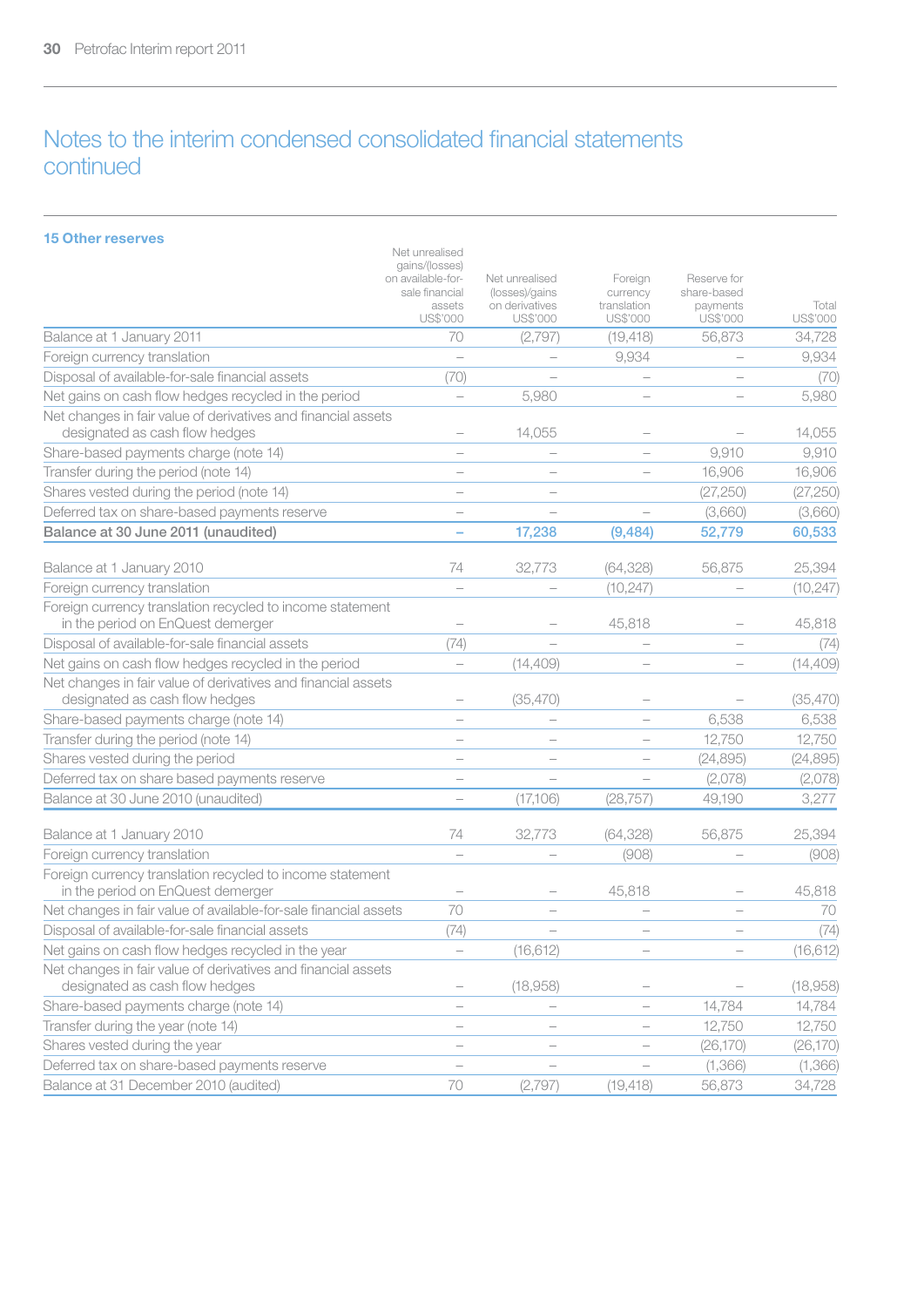#### 16 Capital commitments

At 30 June 2011 the group had capital commitments of US\$232,383,000 (31 December 2010: US\$90,416,000; 30 June 2010: US\$10,744,000).

Included in the above are commitments relating to expenditure on the FPSO Berantai in Malaysia of US\$161,972,000 (31 December 2010: US\$52,800,000; 30 June 2010: US\$nil), expenditure on the Ocean Legend MOPU of US\$34,200,000 (31 December 2010: US\$nil; 30 June 2010: US\$nil), additional appraisal and development well costs on the Cendor project in Malaysia of US\$6,844,000 (31 December 2010: US\$7,269,000; 30 June 2010: US\$nil), additional expenditure on the Chergui gas field of US\$4,683,000 (31 December 2010: US\$nil; 30 June 2010: US\$nil), commitments in respect of the Ticleni Production Enhancement contract in Romania US\$16,906,000 (31 December 2010: US\$21,046,000; 30 June 2010: US\$nil) and commitments in respect of IT projects of US\$6,332,000 (31 December 2010: US\$9,281,000; 30 June 2010: US\$8,400,000).

#### 17 Related party transactions

The following table provides the total amount of transactions which have been entered into with related parties:

|                |                                           | Sales<br>$\infty$<br>related<br>parties<br>US\$'000 | Purchases<br>from<br>related<br>parties<br>US\$'000 | Amounts<br>owed<br>by related<br>parties<br>US\$'000 | Amounts<br>owed<br>to related<br>parties<br>US\$'000 |
|----------------|-------------------------------------------|-----------------------------------------------------|-----------------------------------------------------|------------------------------------------------------|------------------------------------------------------|
| Joint ventures | Six months ended 30 June 2011 (unaudited) | 90.661                                              | 96.232                                              | 330                                                  | 18,060                                               |
|                | Six months ended 30 June 2010 (unaudited) | 36.638                                              | 22.876                                              | 292                                                  | 712                                                  |
|                | Year ended 31 December 2010 (audited)     | 101.370                                             | 88.796                                              | 327                                                  | 11.098                                               |
| Key management | Six months ended 30 June 2011 (unaudited) |                                                     | 486                                                 |                                                      | 145                                                  |
| personnel      | Six months ended 30 June 2010 (unaudited) |                                                     | 561                                                 |                                                      | 365                                                  |
| interests      | Year ended 31 December 2010 (audited)     |                                                     | .688                                                |                                                      | 612                                                  |
|                |                                           |                                                     |                                                     |                                                      |                                                      |

All sales to and purchases from joint ventures are made at normal market prices and the pricing policies and terms of these transactions are approved by the group's management.

All related party balances at 30 June 2011 will be settled in cash.

Purchases in respect of key management personnel interests of US\$428,000 (six months ended 30 June 2010: US\$561,000; year ended 31 December 2010: US\$1,601,000) reflect the market rate based costs of chartering the services of an aeroplane used for the transport of senior management and directors of the group on company business, which is owned by an offshore trust of which the Chief Executive of the Company is a beneficiary.

Also included in purchases in respect of key management personnel interests is US\$58,000 (six months ended 30 June 2010: US\$nil; year ended 31 December 2010: US\$87,000) relating to client entertainment provided by a business owned by a member of the group's key management.

#### Compensation of key management personnel

|                                      | <b>Six months ended</b> Six months ended |                       | Year ended          |
|--------------------------------------|------------------------------------------|-----------------------|---------------------|
|                                      | 30 June                                  | 30 June               | 31 December         |
|                                      | 2011                                     | 2010                  | 2010                |
|                                      | <b>Unaudited</b><br><b>US\$'000</b>      | Unaudited<br>US\$'000 | Audited<br>US\$'000 |
| Short-term employee benefits         | 3.539                                    | 3.132                 | 11,870              |
| Other long-term employment benefits  | 79                                       |                       | 142                 |
| Share-based payments                 | 2.426                                    | 1.976                 | 3,827               |
| Fees paid to non-executive directors | 394                                      | 276                   | 581                 |
|                                      | 6.438                                    | 5.455                 | 16,420              |

# Statement of directors' responsibilities

The directors confirm that, to the best of their knowledge, the condensed set of financial statements on pages 15 to 31 have been prepared in accordance with IAS 34 'Interim Financial Reporting', and that the interim management report on pages 4 to 14 includes a fair review of the information required by DTR 4.2.7 and DTR 4.2.8.

The directors of Petrofac Limited are listed in the Petrofac Annual Report and Accounts 2010.

By order of the Board

Ayman Asfari Group Chief Executive 19 August 2011

Keith Roberts Chief Financial Officer 19 August 2011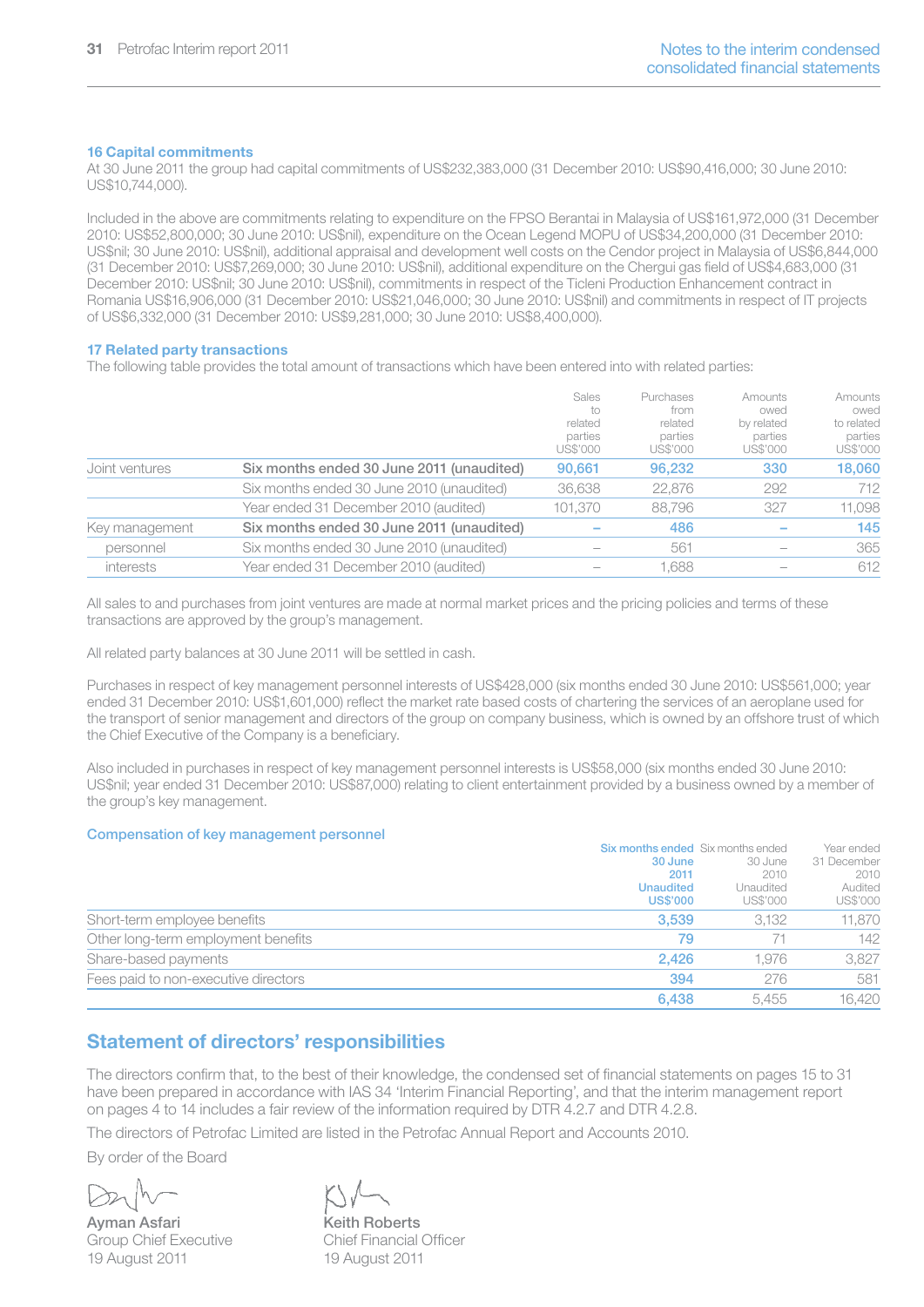# Independent review report to Petrofac Limited

### Introduction

We have been engaged by Petrofac Limited ('the Company') to review the interim condensed consolidated financial statements in the Interim report for the six months ended 30 June 2011 which comprises the Interim condensed consolidated income statement, the Interim condensed consolidated statement of comprehensive income, the Interim condensed consolidated statement of financial position, the Interim condensed consolidated cash flow statement, the Interim condensed consolidated statement of changes in equity and the related explanatory notes. We have read the other information contained in the interim report and considered whether it contains any apparent misstatements or material inconsistencies with the information in the condensed set of financial statements.

This report is made solely to the Company in accordance with guidance contained in International Standard on Review Engagements 2410 (UK and Ireland) "Review of Interim Financial Information Performed by the Independent Auditor of the Entity" issued by the Auditing Practices Board. To the fullest extent permitted by law, we do not accept or assume responsibility to anyone other than the Company, for our work, for this report, or for the conclusions we have formed.

### Directors' Responsibilities

The interim report is the responsibility of, and has been approved by, the directors. The directors are responsible for preparing the interim report in accordance with the Disclosure and Transparency Rules of the United Kingdom's Financial Services Authority.

As disclosed in note 2, the annual consolidated financial statements of Petrofac Limited are prepared in accordance with International Financial Reporting Standards (IFRS) issued by the International Accounting Standards Board. The condensed consolidated financial statements included in this interim report have been prepared in accordance with International Accounting Standard 34, "Interim Financial Reporting".

### Our Responsibility

Our responsibility is to express to the Company a conclusion on the interim condensed consolidated financial statements in the interim report based on our review.

### Scope of Review

We conducted our review in accordance with International Standard on Review Engagements (UK and Ireland) 2410, "Review of Interim Financial Information Performed by the Independent Auditor of the Entity" issued by the Auditing Practices Board for use in the United Kingdom. A review of interim financial information consists of making enquiries. primarily of persons responsible for financial and accounting matters, and applying analytical and other review procedures. A review is substantially less in scope than an audit conducted in accordance with International Standards on Auditing (UK and Ireland) and consequently does not enable us to obtain assurance that we would become aware of all significant matters that might be identified in an audit. Accordingly, we do not express an audit opinion.

### Conclusion

Based on our review, nothing has come to our attention that causes us to believe that the Interim condensed consolidated financial statements in the interim report for the six months ended 30 June 2011 are not prepared, in all material respects, in accordance with International Accounting Standard 34 and the Disclosure and Transparency Rules of the United Kingdom's Financial Services Authority.

# Ernst & Young LLP London

19 August 2011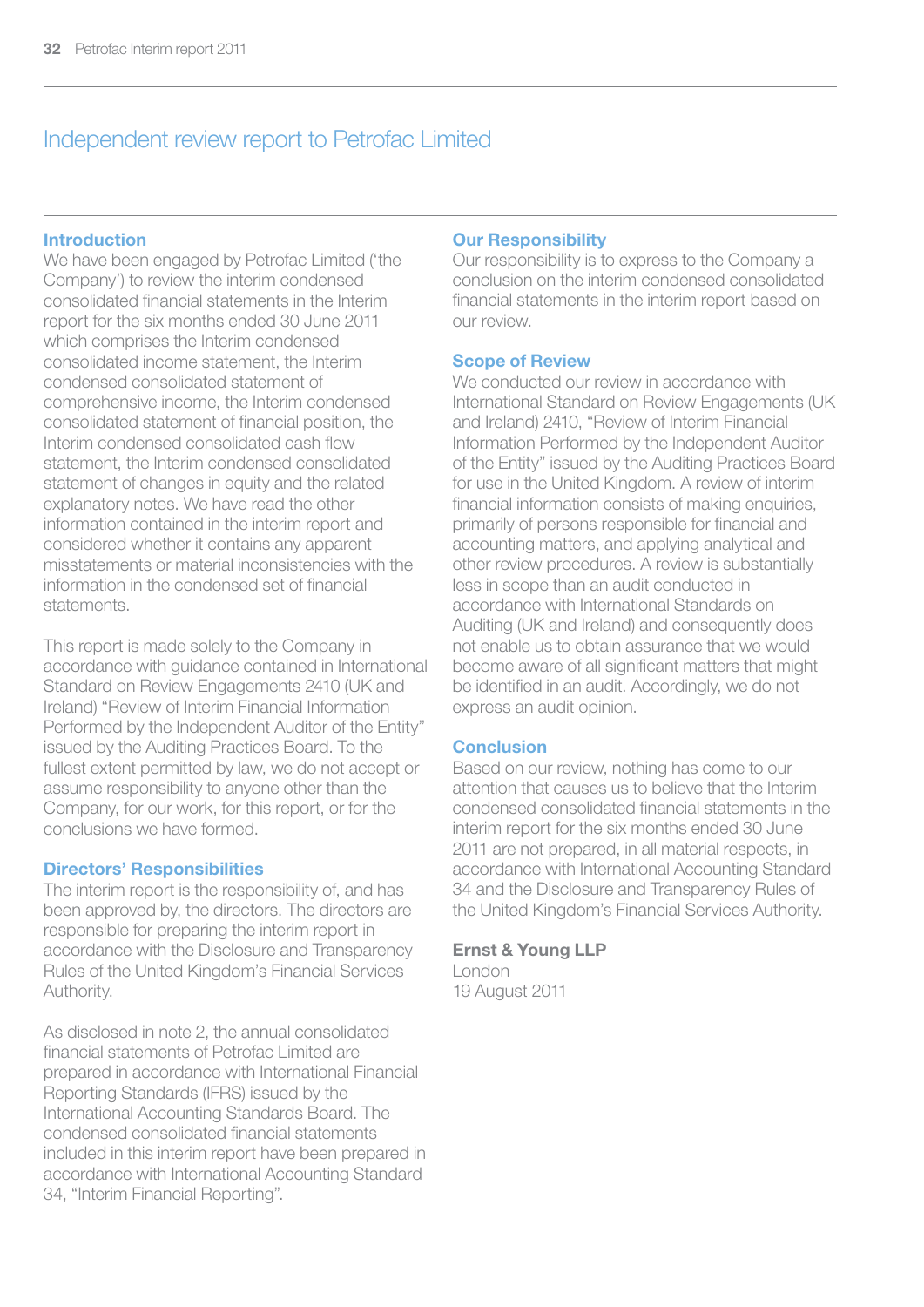# Shareholder information

At 30 June 2011

Petrofac shares are traded on the London Stock Exchange using code 'PFC.L'.

### **Registrar**

Capita Registrars (Jersey) Limited 12 Castle Street St Helier Jersey JE2 3RT

# UK Transfer Agent

Capita Registrars The Registry 34 Beckenham Road Beckenham Kent BR3 4TU

# Joint Brokers

Goldman Sachs Peterborough Court 133 Fleet Street London EC4A 2BB

JP Morgan Cazenove 10 Aldermanbury London EC2V 7RF

# Company Secretary and registered office

Ogier Corporate Services (Jersey) Limited Ogier House The Esplanade St Helier Jersey JE4 9WG

## Legal Advisers to the Company

Freshfields Bruckhaus Deringer LLP 65 Fleet Street London EC4Y 1HS

## Auditors

Ernst & Young LLP 1 More London Place London SE1 2AF

## Corporate and Financial PR

Tulchan Communications Group 85 Fleet Street London EC4Y 1AE

# Financial calendar

| 23 September 2011 | Interim dividend record date        |
|-------------------|-------------------------------------|
| 21 October 2011   | Interim dividend payment            |
| 31 December 2011  | 2011 financial year end             |
| 5 March 2012      | 2011 full year results announcement |

Dates correct at time of print, but subject to change.

The group's investor relations website can be found through www.petrofac.com